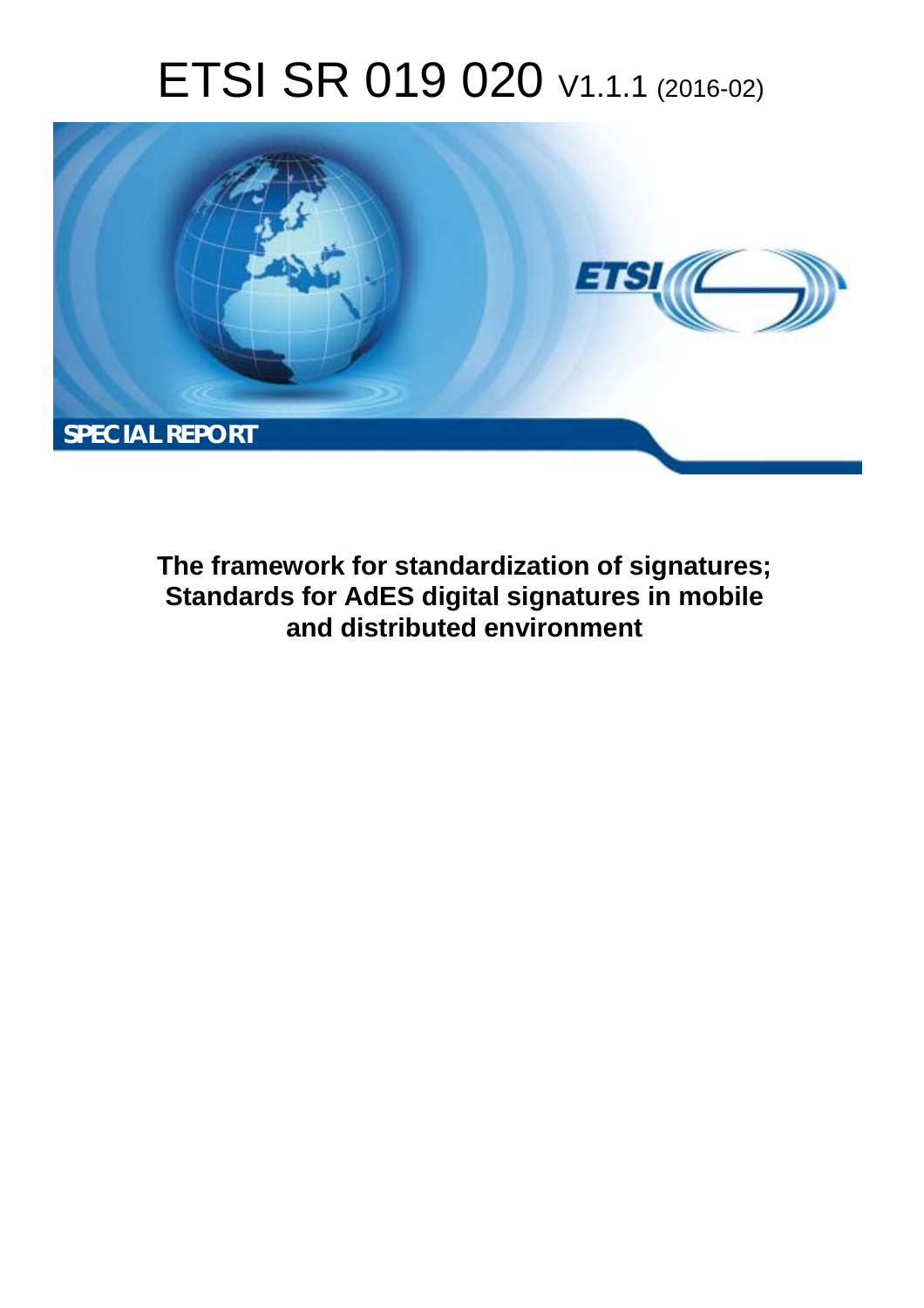Reference DSR/ESI-0019020

Keywords e-commerce, electronic signature, mobile, security

#### *ETSI*

#### 650 Route des Lucioles F-06921 Sophia Antipolis Cedex - FRANCE

Tel.: +33 4 92 94 42 00 Fax: +33 4 93 65 47 16

Siret N° 348 623 562 00017 - NAF 742 C Association à but non lucratif enregistrée à la Sous-Préfecture de Grasse (06) N° 7803/88

#### *Important notice*

The present document can be downloaded from: <http://www.etsi.org/standards-search>

The present document may be made available in electronic versions and/or in print. The content of any electronic and/or print versions of the present document shall not be modified without the prior written authorization of ETSI. In case of any existing or perceived difference in contents between such versions and/or in print, the only prevailing document is the print of the Portable Document Format (PDF) version kept on a specific network drive within ETSI Secretariat.

Users of the present document should be aware that the document may be subject to revision or change of status. Information on the current status of this and other ETSI documents is available at <http://portal.etsi.org/tb/status/status.asp>

If you find errors in the present document, please send your comment to one of the following services: <https://portal.etsi.org/People/CommiteeSupportStaff.aspx>

#### *Copyright Notification*

No part may be reproduced or utilized in any form or by any means, electronic or mechanical, including photocopying and microfilm except as authorized by written permission of ETSI.

The content of the PDF version shall not be modified without the written authorization of ETSI. The copyright and the foregoing restriction extend to reproduction in all media.

> © European Telecommunications Standards Institute 2016. All rights reserved.

**DECT**TM, **PLUGTESTS**TM, **UMTS**TM and the ETSI logo are Trade Marks of ETSI registered for the benefit of its Members. **3GPP**TM and **LTE**™ are Trade Marks of ETSI registered for the benefit of its Members and of the 3GPP Organizational Partners.

**GSM**® and the GSM logo are Trade Marks registered and owned by the GSM Association.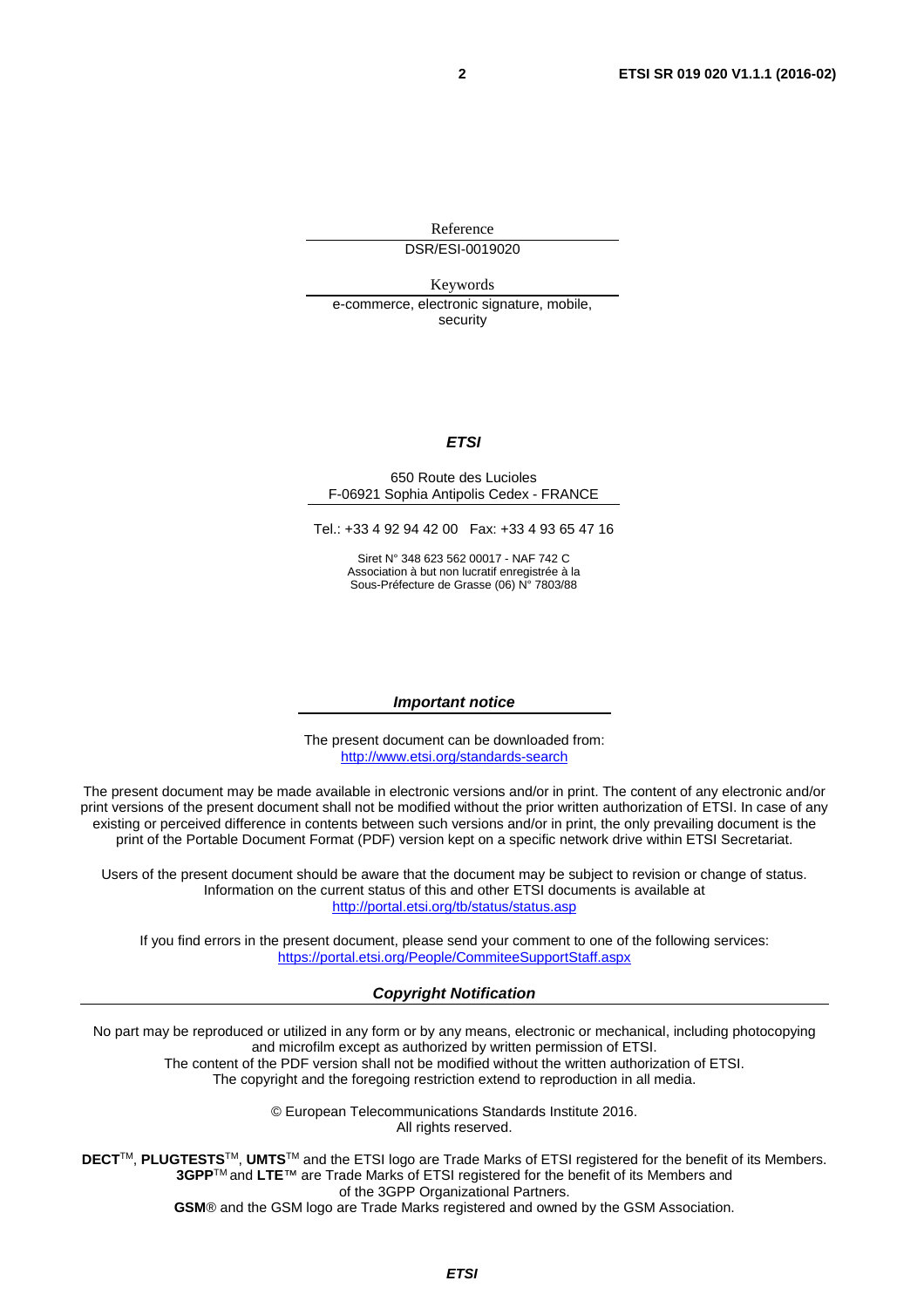# Contents

| -1               |                                                                                                    |  |
|------------------|----------------------------------------------------------------------------------------------------|--|
| 2                |                                                                                                    |  |
| 2.1              |                                                                                                    |  |
| 2.2              |                                                                                                    |  |
| 3                |                                                                                                    |  |
| 3.1              |                                                                                                    |  |
| 3.2              |                                                                                                    |  |
| 4                |                                                                                                    |  |
| 4.1              |                                                                                                    |  |
| 4.2              |                                                                                                    |  |
| 4.3              |                                                                                                    |  |
| 4.4              |                                                                                                    |  |
| 4.4.1            |                                                                                                    |  |
| 4.4.2            |                                                                                                    |  |
| 4.4.3            | L2: Digital signature value generation in personal device with application provider / MSSP         |  |
|                  |                                                                                                    |  |
| 4.4.4<br>4.5     |                                                                                                    |  |
| 4.5.1            |                                                                                                    |  |
| 4.5.2            |                                                                                                    |  |
| 4.5.3            |                                                                                                    |  |
| 5                |                                                                                                    |  |
| 6                |                                                                                                    |  |
| 6.1              |                                                                                                    |  |
| 6.2              |                                                                                                    |  |
| 6.2.1            |                                                                                                    |  |
| 4.6              |                                                                                                    |  |
| 6.2.2            |                                                                                                    |  |
| 6.3              |                                                                                                    |  |
| 6.4              |                                                                                                    |  |
| 6.4.1            |                                                                                                    |  |
| 6.4.2            |                                                                                                    |  |
| 6.4.3            |                                                                                                    |  |
| 6.4.4            | ETSI TS 119 431: Policy and security requirements for trust service providers providing AdES       |  |
|                  | ETSI TS 119 441: Policy and security requirements for trust service providers providing AdES       |  |
| 6.4.5            |                                                                                                    |  |
| 6.4.6            | ETSI TS 119 432: Protocol profiles for TSPs providing AdES digital signature generation services30 |  |
| 6.4.7            | ETSI TS 119 442: Protocol profiles for trust service providers providing AdES digital signature    |  |
|                  |                                                                                                    |  |
| Annex A:         |                                                                                                    |  |
| A.1              |                                                                                                    |  |
|                  |                                                                                                    |  |
| A.2              |                                                                                                    |  |
| A.2.1            |                                                                                                    |  |
| A.2.2<br>A.2.2.1 |                                                                                                    |  |
| A.2.2.2          |                                                                                                    |  |
|                  |                                                                                                    |  |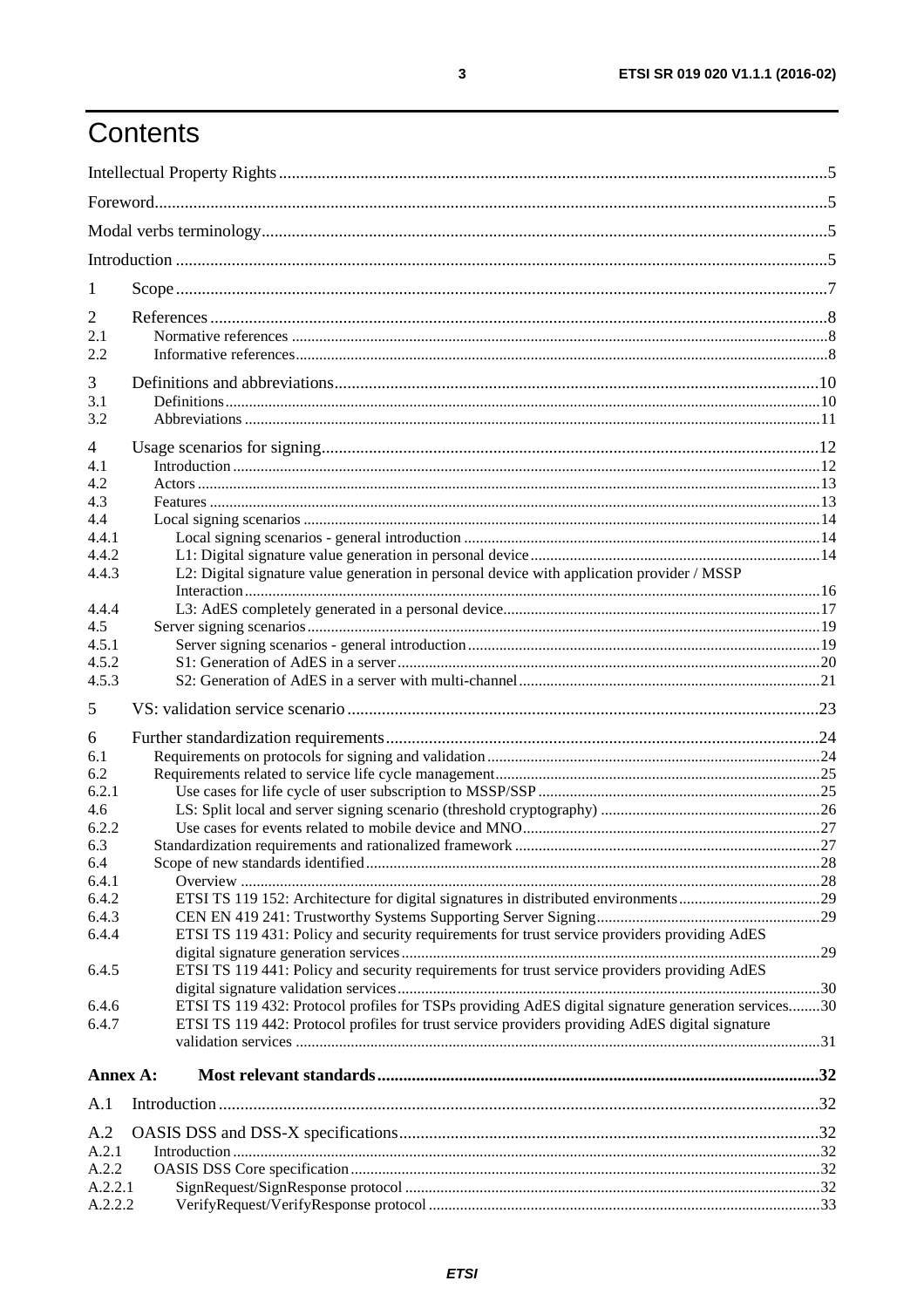| A.2.3   |  |
|---------|--|
| A.2.3.1 |  |
| A.2.3.2 |  |
| A.2.3.3 |  |
| A.2.4   |  |
| A.2.5   |  |
| A.2.6   |  |
| A.2.7   |  |
| A.2.8   |  |
| A.3     |  |
| A.3.1   |  |
| A.3.2   |  |
| A.3.3   |  |
| A.3.3.1 |  |
| A.3.3.2 |  |
| A.3.3.3 |  |
| A.3.3.4 |  |
| A.3.3.5 |  |
| A.3.3.6 |  |
| A.3.4   |  |
|         |  |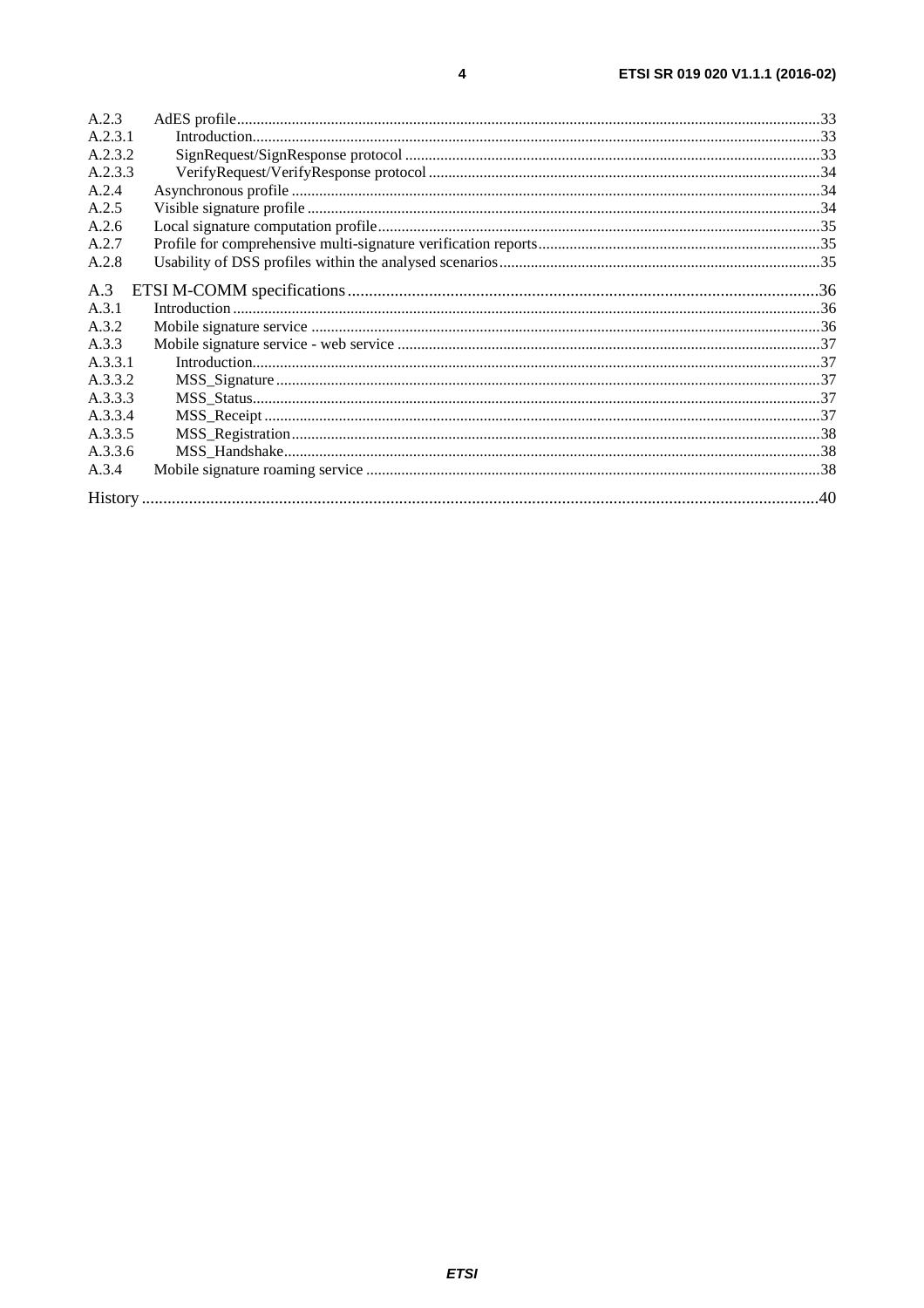# <span id="page-4-0"></span>Intellectual Property Rights

IPRs essential or potentially essential to the present document may have been declared to ETSI. The information pertaining to these essential IPRs, if any, is publicly available for **ETSI members and non-members**, and can be found in ETSI SR 000 314: *"Intellectual Property Rights (IPRs); Essential, or potentially Essential, IPRs notified to ETSI in respect of ETSI standards"*, which is available from the ETSI Secretariat. Latest updates are available on the ETSI Web server (<https://ipr.etsi.org/>).

Pursuant to the ETSI IPR Policy, no investigation, including IPR searches, has been carried out by ETSI. No guarantee can be given as to the existence of other IPRs not referenced in ETSI SR 000 314 (or the updates on the ETSI Web server) which are, or may be, or may become, essential to the present document.

# Foreword

This Special Report (SR) has been produced by ETSI Technical Committee Electronic Signatures and Infrastructures (ESI).

# Modal verbs terminology

In the present document "**shall**", "**shall not**", "**should**", "**should not**", "**may**", "**need not**", "**will**", "**will not**", "**can**" and "**cannot**" are to be interpreted as described in clause 3.2 of the [ETSI Drafting Rules](http://portal.etsi.org/Help/editHelp!/Howtostart/ETSIDraftingRules.aspx) (Verbal forms for the expression of provisions).

"**must**" and "**must not**" are **NOT** allowed in ETSI deliverables except when used in direct citation.

# Introduction

Electronic commerce has emerged as a common way of doing business. Trust in this way of doing business is essential for the success and continued development of electronic commerce. It is, therefore, important that companies using electronic means of doing business have suitable security controls and mechanisms in place to protect their transactions and to ensure trust and confidence with their business partners. In this respect the digital signature is an important security component that can be used to protect information and provide trust in electronic business.

ETSI EN 319 102-1 [[i.19\]](#page-8-0) defines processes for creation and validation of AdES digital signatures such as specified in ETSI EN 319 122 [\[i.2\]](#page-7-0), ETSI EN 319 132 [[i.3](#page-7-0)], ETSI EN 319 142 [[i.4\]](#page-7-0) or ETSI EN 319 162 [[i.6\]](#page-7-0). Most standards for such digital signatures implicitly assume that all steps of these processes are carried out in one IT-system, e.g. by use of a signing device interfaced to a personal computer system local to the user. However, market solutions exist for digital signature creation and validation supported by remote systems accessed through a mobile or conventional network; the process steps devised by ETSI EN 319 102-1 [\[i.19\]](#page-8-0) are partly carried out locally to the user and partly by these remote systems. In particular, such server-assisted signing/validation is used with mobile, and other personal devices that increasingly contribute to many aspects of the users' everyday life.

ETSI has previously published a set of standards for mobile commerce (M-COMM [\[i.9\]](#page-8-0), [\[i.10\]](#page-8-0), [\[i.11\]](#page-8-0) and [\[i.12\]](#page-8-0)) supporting digital signatures created on a personal device supported by remote networked services and communicating over mobile networks. Moreover, OASIS has developed the standard DSS (Digital Signature Standard [[i.8](#page-7-0)], [[i.30](#page-8-0)], [[i.33](#page-8-0)] and [\[i.34\]](#page-9-0)) for use of remote digital signature services, and this is applicable for use from mobile or other personal computing devices.

The present document considers scenarios for server-assisted signing/validation, in mobile and other distributed computing environments, based on a number of solutions available in the market. The report identifies requirements for further standardization, building on the existing M-COMM and OASIS DSS standards, considering both requirements for security assurance as well as interoperability. For security assurance, standards such as CEN TS 419 241 [\[i.15](#page-8-0)] is also considered.

The present document particularly considers standardization requirements for scenarios involving assistance of remote services supporting:

a) Local signing use cases where the signing key is held with the signer's personal device;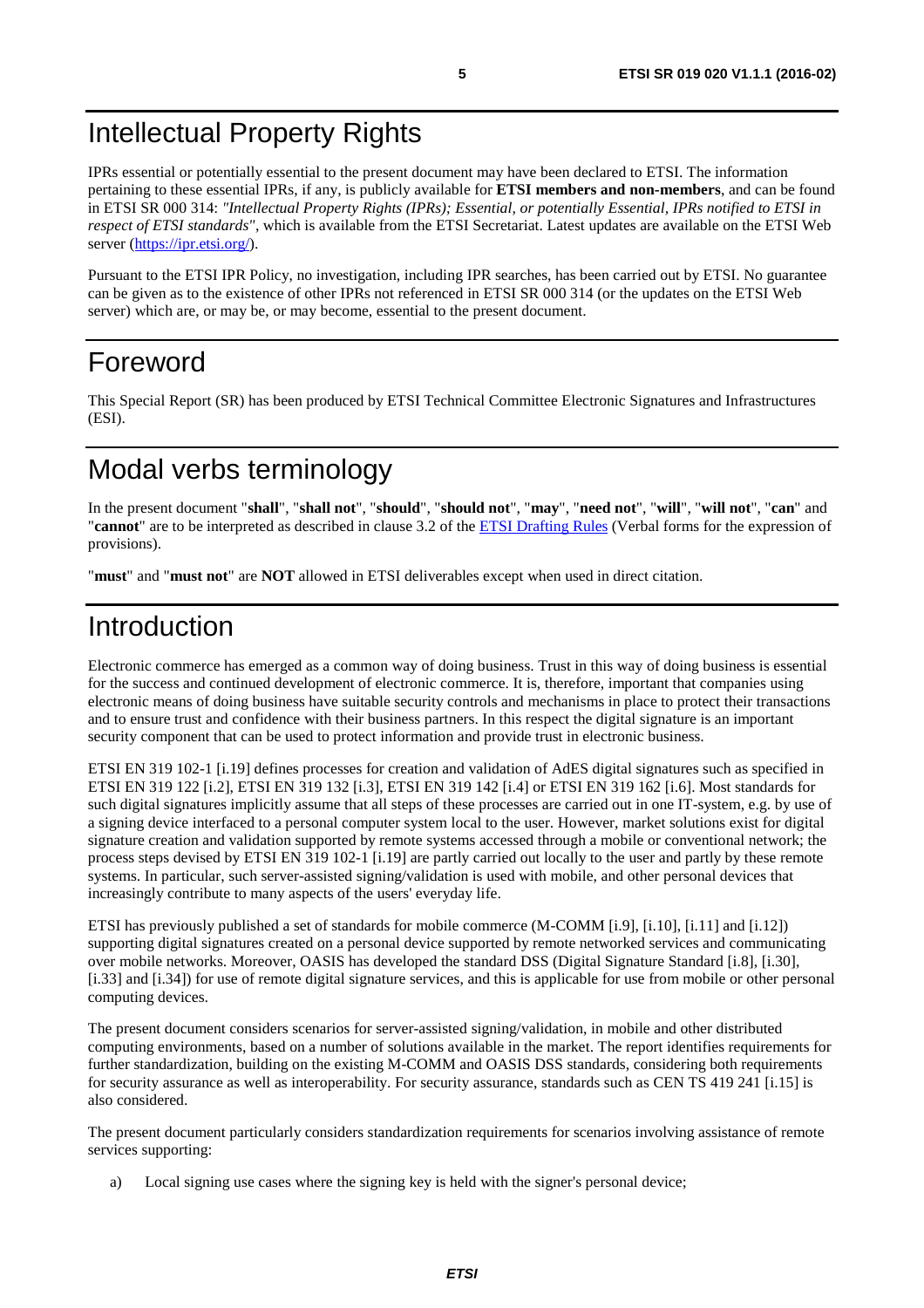- b) Server signing use cases where the signing key is held in a shared server;
- c) Validation of signatures where the digital signature is verified supported by a remote server.

Where all the signing / signature functionality is carried out within a personal device and does not require any assistance of remote servers then existing standards for signing are considered appropriate and hence such cases are not considered in the present document. As it is considered that many of the cases described in the present document are similar to use of other personal devices such as laptop and personal computers the analysis takes into account the possibility of applying the same standard to any personal device not just mobile devices.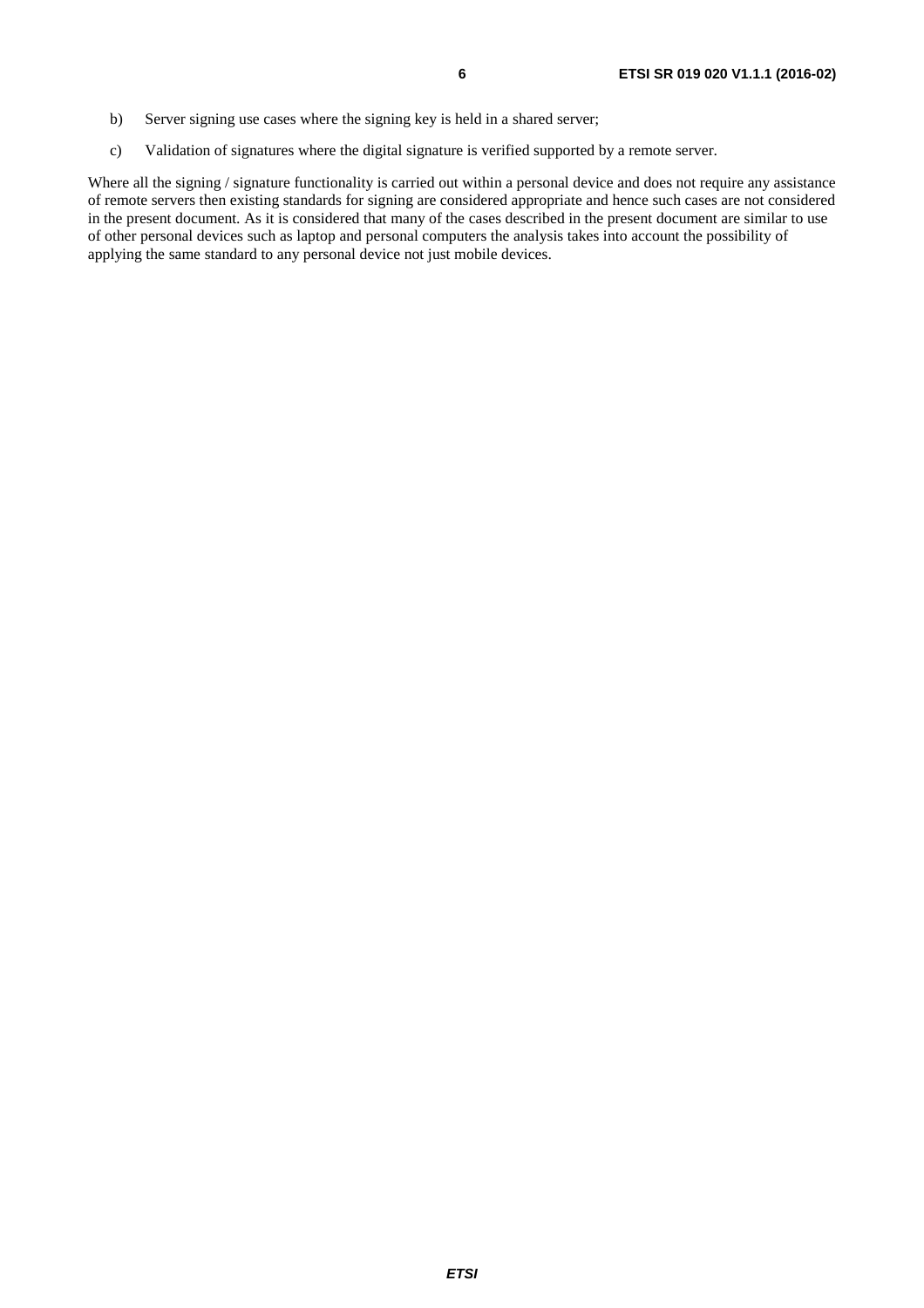# <span id="page-6-0"></span>1 Scope

The present document provides a framework for further standardization for the creation and validation of AdES digital signatures, such as specified in ETSI EN 319 122 [i.2], ETSI EN 319 132 [i.3], ETSI EN 319 142 [i.4] or ETSI EN 319 162 [i.6], in mobile and distributed environments assisted by remote servers. The present document takes into account that the capabilities of personal devices will continue to evolve and is likely to increasingly overlap with the capabilities of other computing devices. The present document identifies the recommended scope of such standards and any suggested provision thought appropriate to these standards.

The standards framework in the present document is based on an analysis of scenarios commonly known to be in use or of potential interest. A classification scheme based on that used in ETSI TR 119 000 [\[i.1\]](#page-7-0) is used to classify the standardization requirements based on the analysis of common scenarios.

The present document does not address standardization for mobile environments where the whole signature creation and/or validation process is carried out within the personal device. Whilst considered important to the market, this generally does not involve external interfaces which require further standardization beyond that already supported using existing standards within ETSI TR 119 000 [\[i.1](#page-7-0)].

The present document does not directly address specific requirements for mobile access to other supporting trust services such as time-stamping, revocation status or directory services as it is considered that these would either be addressed by signature creation or validation services, or that a personal device has the capabilities to address these services directly by use of existing standards within ETSI TR 119 000 [\[i.1](#page-7-0)].

The present document particularly considers standardization requirements for scenarios involving assistance of remote services supporting:

- a) Local signing use cases where the signing key is held with the signer's personal device.
- b) Server signing use cases where the signing key is held in a shared server.
- c) Validation of signatures where the digital signature is verified supported by a remote server.

The present document does not include an analysis of the security risks nor identification of specific security requirements for AdES digital signatures in mobile and distributed environments; security requirements are addressed in CEN TS 419 241 [[i.15](#page-8-0)]. It rather addresses the requirements for standards supporting the distribution of the functionality related to creation and validation of AdES digital signature between distributed system elements.

The present document is limited to AdES digital signatures supported by PKI and public key certificates, including use of secure signing devices such as qualified electronic signature (and seal) creation devices as defined in Regulation (EU) No 910/2014 [\[i.5\]](#page-7-0), and aims to meet the general requirements of the international community to provide trust and confidence in electronic transactions, including, amongst other, applicable requirements from Regulation (EU) No 910/2014 [\[i.5\]](#page-7-0).Whilst scenarios may be applicable to electronic seals, the present document concentrates on the use of services in support of digital signatures for natural persons or natural persons associated with legal persons.

The present document takes into account existing standards and publicly available specifications in the current framework for digital signature standardization ETSI TR 119 000 [\[i.1](#page-7-0)].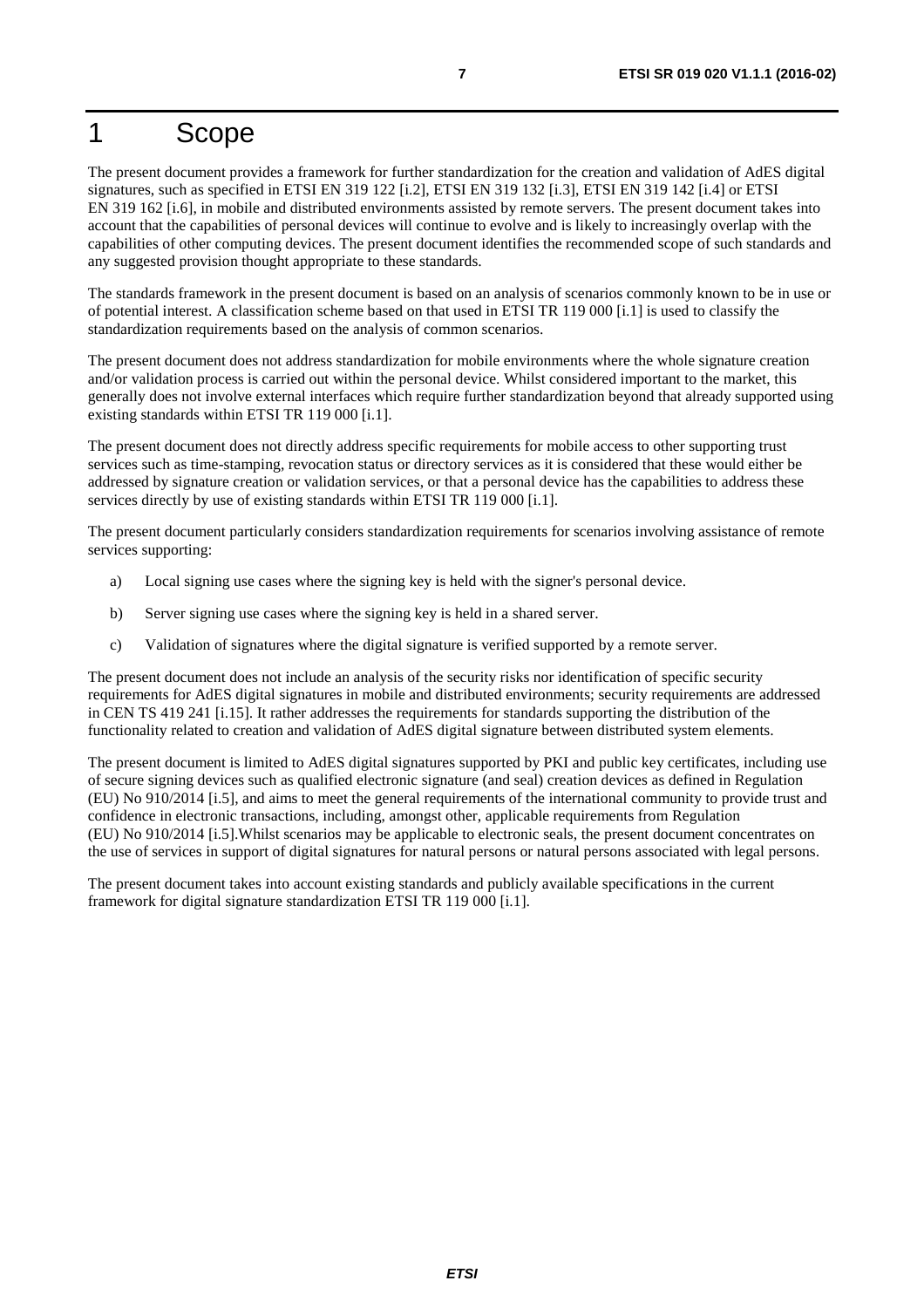# <span id="page-7-0"></span>2 References

# 2.1 Normative references

References are either specific (identified by date of publication and/or edition number or version number) or non-specific. For specific references, only the cited version applies. For non-specific references, the latest version of the referenced document (including any amendments) applies.

Referenced documents which are not found to be publicly available in the expected location might be found at <http://docbox.etsi.org/Reference>.

NOTE: While any hyperlinks included in this clause were valid at the time of publication ETSI cannot guarantee their long term validity.

The following referenced documents are necessary for the application of the present document.

Not applicable.

# 2.2 Informative references

References are either specific (identified by date of publication and/or edition number or version number) or non-specific. For specific references, only the cited version applies. For non-specific references, the latest version of the referenced document (including any amendments) applies.

Referenced documents which are not found to be publicly available in the expected location might be found at <http://docbox.etsi.org/Reference>.

NOTE 1: While any hyperlinks included in this clause were valid at the time of publication ETSI cannot guarantee their long term validity.

The following referenced documents are not necessary for the application of the present document but they assist the user with regard to a particular subject area.

- NOTE 2: ETSI and CEN documents referenced below may not be published at the time of publication of the present document.
- [i.1] ETSI TR 119 000: "Electronic Signatures and Infrastructures (ESI); Rationalized structure for Electronic Signature Standardization".
- [i.2] ETSI EN 319 122 (all parts): "Electronic Signatures and Infrastructures (ESI); CAdES digital signatures".
- [i.3] ETSI EN 319 132 (all parts): "Electronic Signatures and Infrastructures (ESI); XAdES digital signatures".
- [i.4] ETSI EN 319 142 (all parts): "Electronic Signatures and Infrastructures (ESI); PAdES digital signatures".
- [i.5] Regulation (EU) No 910/2014 of the European Parliament and of the Council of 23 July 2014 on electronic identification and trust services for electronic transactions in the internal market and repealing Directive 1999/93/EC.
- [i.6] ETSI EN 319 162: "Electronic Signatures and Infrastructures (ESI); Associated Signature Containers (ASiC)".
- [i.7] Gene Itkis: "Forward Security; Adaptive Cryptography: Time Evolution" in Handbook of Information Security; Threats, Vulnerabilities, Prevention, Detection, and Management, Volume 3, John Wiley & Sons, 2006.
- NOTE: Available at [http://www.cs.bu.edu/~itkis/pap/forward-secure-survey.pdf.](http://www.cs.bu.edu/~itkis/pap/forward-secure-survey.pdf)
- [i.8] OASIS Digital Signature Service Core Protocols, Elements, and Bindings Version 1.0, 11th April 2007.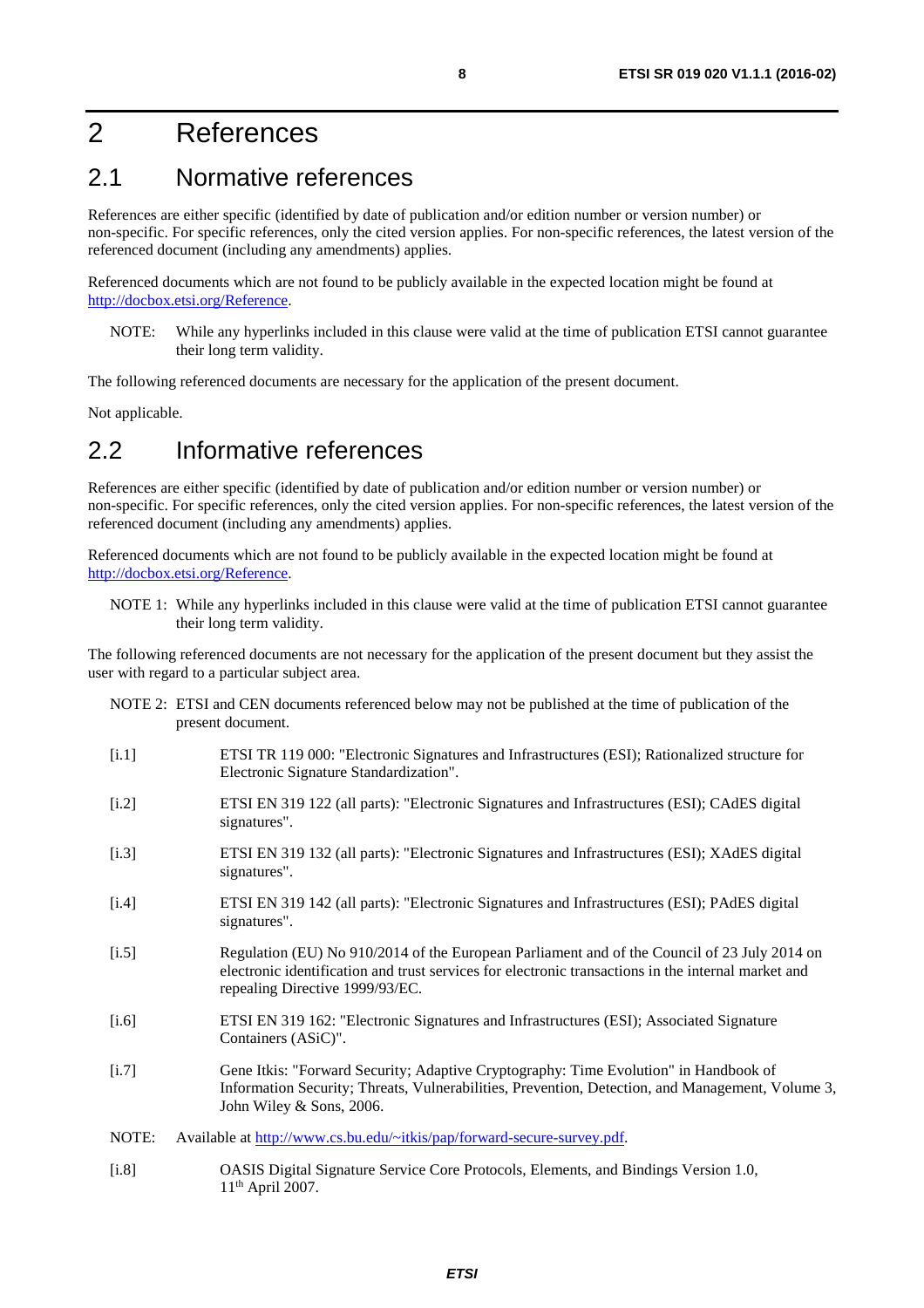- <span id="page-8-0"></span>[i.9] ETSI TR 102 203: "Mobile Commerce (M-COMM); Mobile Signatures; Business and Functional Requirements".
- [i.10] ETSI TS 102 204: "Mobile Commerce (M-COMM); Mobile Signature Service; Web Service Interface".
- [i.11] ETSI TR 102 206: "Mobile Commerce (M-COMM); Mobile Signature Service; Security Framework".
- [i.12] ETSI TS 102 207: "Mobile Commerce (M-COMM); Mobile Signature Service; Specifications for Roaming in Mobile Signature Services".
- [i.13] CEN EN 419 211: "Protection Profiles for Secure Signature Creation Device".
- [i.14] CEN EN 419 221: "Protection Profiles for TSP Cryptographic Modules".
- [i.15] CEN TS 419 241: "Security Requirements for Trustworthy Systems supporting Server Signing".
- [i.16] ETSI TS 119 312: "Electronic Signatures and Infrastructures (ESI); Cryptographic Suites".
- [i.17] ETSI EN 319 401: "Electronic Signatures and Infrastructures (ESI); General Policy Requirements for Trust Service Providers".
- [i.18] ETSI EN 319 403: "Electronic Signatures and Infrastructures (ESI); Trust Service Provider Conformity Assessment - Requirements for conformity assessment bodies assessing Trust Service Providers".
- [i.19] ETSI EN 319 102-1: "Electronic Signatures and Infrastructures (ESI); Procedures for Creation and Validation of AdES Digital Signatures; Part 1: Creation and Validation".
- [i.20] ETSI TS 133 221: "Digital cellular telecommunications system (Phase 2+); Universal Mobile Telecommunications System (UMTS); LTE; eneric Authentication Architecture (GAA); Support for subscriber certificates (3GPP TS 33.221 version 13.0.0 Release 13)".
- [i.21] CEN TR 419 010: "The framework for standardization of signatures: Extended structure including electronic identification and authentication".
- [i.22] GlobalPlatform Device Technology TEE System Architecture, Version 1.0, December 2011.
- [i.23] W3C XML Key Management Specification (XKMS 2.0).
- [i.24] IETF RFC 3029: "Internet X.509 Public Key Infrastructure Data Validation and Certification Server Protocols".
- [i.25] IETF RFC 5055: "Server-Based Certificate Validation Protocol".
- [i.26] ISO/IEC 24760-1:2011: "Information Technology Security Techniques A framework for identity management - Part 1: Terminology and concepts".
- [i.27] ETSI TR 119 001: "Electronic Signatures and Infrastructures (ESI); The framework for standardization of signatures; Definitions and abbreviations".
- [i.28] ETSI TS 119 612: " Electronic Signatures and Infrastructures (ESI); Trusted Lists".
- [i.29] ISO/IEC 15408 parts 1 to 3: "Information technology Security techniques Evaluation criteria for IT security".
- [i.30] Advanced Electronic Signature Profiles of the OASIS Digital Signature Services Version 1.0, 11th April 2007.
- [i.31] Asynchronous Processing Abstract Profile of the OASIS Digital Signature Services Version 1.0, 11th April 2007.
- [i.32] Visible Signature Profile of the OASIS Digital Signature Services Version 1.0, 8th May 2010.
- [i.33] DSS Extension for Local Signature Computation Version 1.0, 27th July 2015.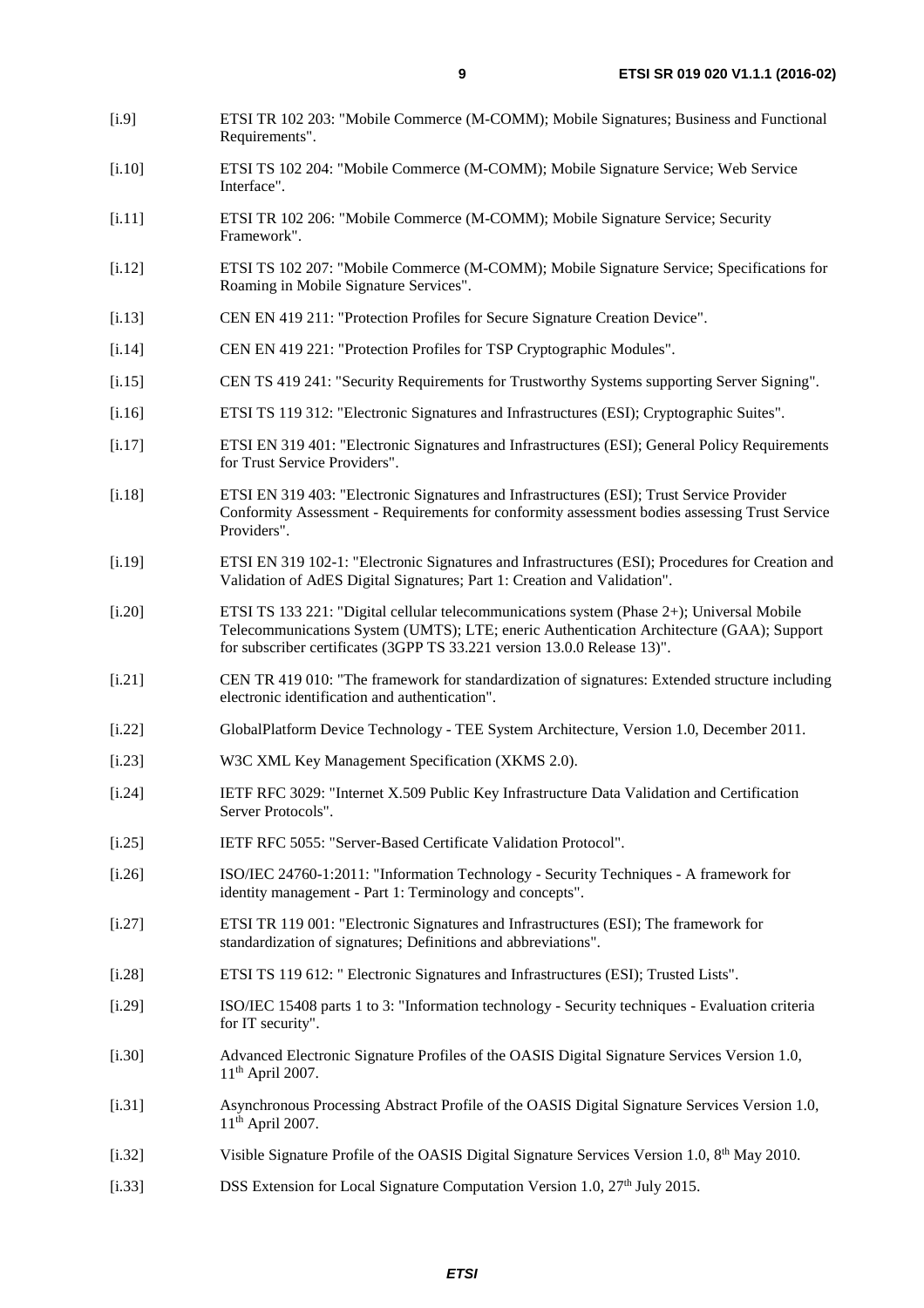- <span id="page-9-0"></span>[i.35] ETSI EN 319 102-2: "Elecrtonic Signatures and Infrastructures (ESI); Procedures for creation and validation of AdES digital signatures; Part 2: signature validation report".
- [i.36] ETSI TS 119 152: "Electronic Signatures and Infrastructures (ESI); Architecture for AdES digital signatures in distributed environments".
- [i.37] ETSI TS 119 432 (all parts): "Electronic Signatures and Infrastructures (ESI); Protocol profiles for trust service providers providing AdES digital signature generation services".
- [i.38] ETSI TS 119 431: "Electronic Signatures and Infrastructures (ESI); Policy and security requirements for trust service providers providing AdES digital signature generation services".
- [i.39] ETSI TS 119 441: "Electronic Signatures and Infrastructures (ESI); Policy and security requirements for trust service providers providing AdES digital signature validation services".
- [i.40] ETSI TS 119 442: "Electronic Signatures and Infrastructures (ESI); Protocol profiles for trust service providers providing AdES digital signature validation services".
- [i.41] ETSI TS 119 101: "Electronic Signatures and Infrastructures (ESI); Policy and Security Requirements for Electronic Signature Creation and Validation".
- [i.42] CEN EN 419 212 (all parts): "Application Interface for smart cards used as Secure Signature Creation Devices".

# 3 Definitions and abbreviations

# 3.1 Definitions

For the purposes of the present document, the terms and definitions given in ETSI TR 119 001 [\[i.27](#page-8-0)] and the following apply:

**AdES digital signature:** digital signature format compliant with one of the CAdES [[i.2](#page-7-0)], XAdES [\[i.3](#page-7-0)], PAdES [\[i.4](#page-7-0)] format specifications

**application provider:** provider of a system, other than the personal device, which prepares document or other information which is required to be signed, for example as part of a work flow

NOTE: This can include a personal computer, a networked application service or service provided by a mobile operator. The application provider can prepare the request for a signature on behalf of a personal device.

**communications network:** mobile network or a fixed network which supports communications from personal devices to networked services

**Identity Provider (IdP):** entity that makes available identity information

NOTE: See ISO/IEC 24760-1 [\[i.26](#page-8-0)].

**mobile device:** personal device which can communicate over a mobile network, usually a device suitable for carrying in hand, purse or pocket such as a mobile or smart phone

**mobile network:** communications network operated specifically for mobile devices, usually requiring the mobile devices to incorporate a UICC in order to communicate

**Mobile Network Operator (MNO):** entity which offers mobile network services

**mobile signature service:** facility that coordinates and manages the process by which an end user can sign a document, or other information, using a signing key on or connected to a personal device

NOTE: This service supports local signing only.

**Mobile Signature Service Provider (MSSP):** provider of a mobile signature service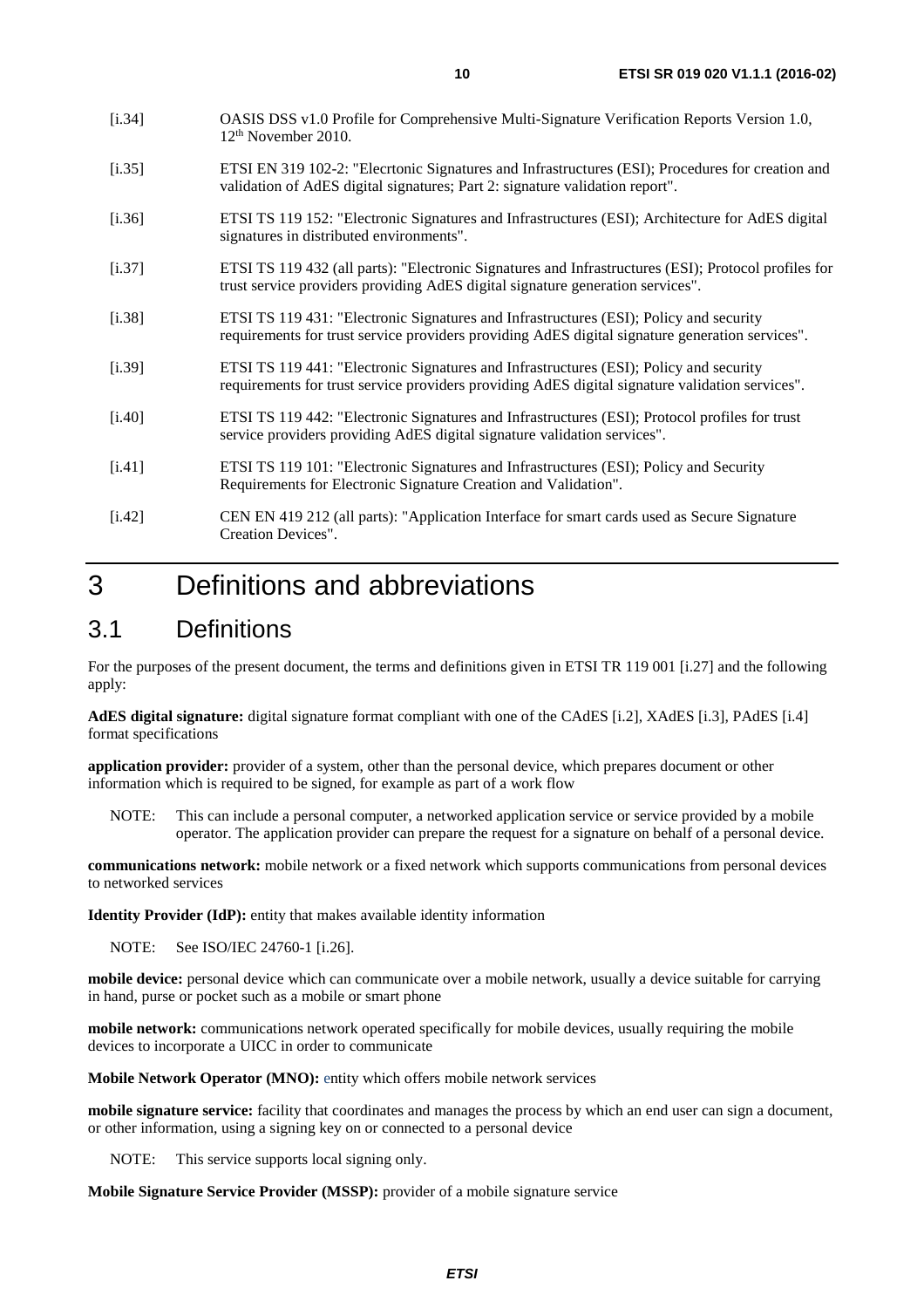<span id="page-10-0"></span>**personal device:** a networked device that is assumed to be under the sole control of a natural person at the time of signing/validation

NOTE: The term personal device includes mobile devices as well as other general computing devices such as personal computers, tablets and laptops.

**Secure Element (SE):** tamper resistant component used in a personal device to provide security, confidentiality, and multiple application environments required to support various business models

- NOTE 1: Examples of SE technologies currently used for mobile devices are UICC (also known as SIM card), embedded SE, smartSD, smart microSD. An external, secure device, such as a smart card, can also be used with a personal device to support local signing.
- NOTE 2: An SE can be a qualified electronic signature or seal creation device as specified in Regulation (EU) No 910/2014 [[i.5](#page-7-0)] if meets the requirements of this regulation.

**signer:** entity identified as the creator of a signature

**signing service:** facility that coordinates and manages the process by which an end user, by use of a personal device, can remotely sign a document, or other information, using a signing key stored in the signing service remote from the user

**Signing Service Provider (SSP):** provider of a signing service

**Trusted Execution Environment (TEE):** specific execution environment on the mobile or personal device that consists of software and possibly hardware to define a boundary between an internal secure and an external unsecure (operating system) execution environment

NOTE: See GlobalPlatform Device Technology - TEE System Architecture [i.22].

**Trusted Service Manager (TSM):** trusted logical component that implements one or more service management roles related to the provisioning, the life cycle management and the deletion of a mobile service

NOTE: The TSM can be integrated with a mobile signature service or a signing service or can be provided by an independent party.

**validation service:** system accessible via a communication network, which validates a digital signature

### 3.2 Abbreviations

RE Routing Entity

For the purposes of the present document, the following abbreviations apply:

| AE           | <b>Acquiring Entity</b>                                                                           |
|--------------|---------------------------------------------------------------------------------------------------|
| ASiC         | <b>Associated Signature Container</b>                                                             |
| <b>CMS</b>   | Cryptographic Message Syntax                                                                      |
| <b>DSS</b>   | Digital Signature Service                                                                         |
| DSS-X        | <b>OASIS</b> Digital Signature Services-eXtended                                                  |
| <b>GAA</b>   | 3GPP Generic Authentication Architecture                                                          |
| <b>GSM</b>   | Global System for Mobile communications                                                           |
| <b>HMSSP</b> | Home MSSP                                                                                         |
| IdP          | <b>Identity Provider</b>                                                                          |
| M-COMM       | Set of ETSI specifications for mobile commerce.                                                   |
| NOTE:        | ETSI TR 102 203 [i.9], ETSI TS 102 204 [i.10], ETSI TR 102 206 [i.11] and ETSI TS 102 207 [i.12]. |
| <b>MNO</b>   | Mobile Network Operator                                                                           |
| <b>MSSP</b>  | Mobile Signature Service Provider                                                                 |
| <b>MSSP</b>  | Mobile Signature Service Provider                                                                 |
| NA.          | Not Applicable                                                                                    |
| <b>NFC</b>   | Near Field Communications                                                                         |
| <b>OASIS</b> | Organization for the Advancement of Structured Information Standards                              |
| PC           | Personal Computer                                                                                 |
| <b>PIN</b>   | <b>Personal Identification Number</b>                                                             |
| <b>PKI</b>   | Public Key Infrastructure                                                                         |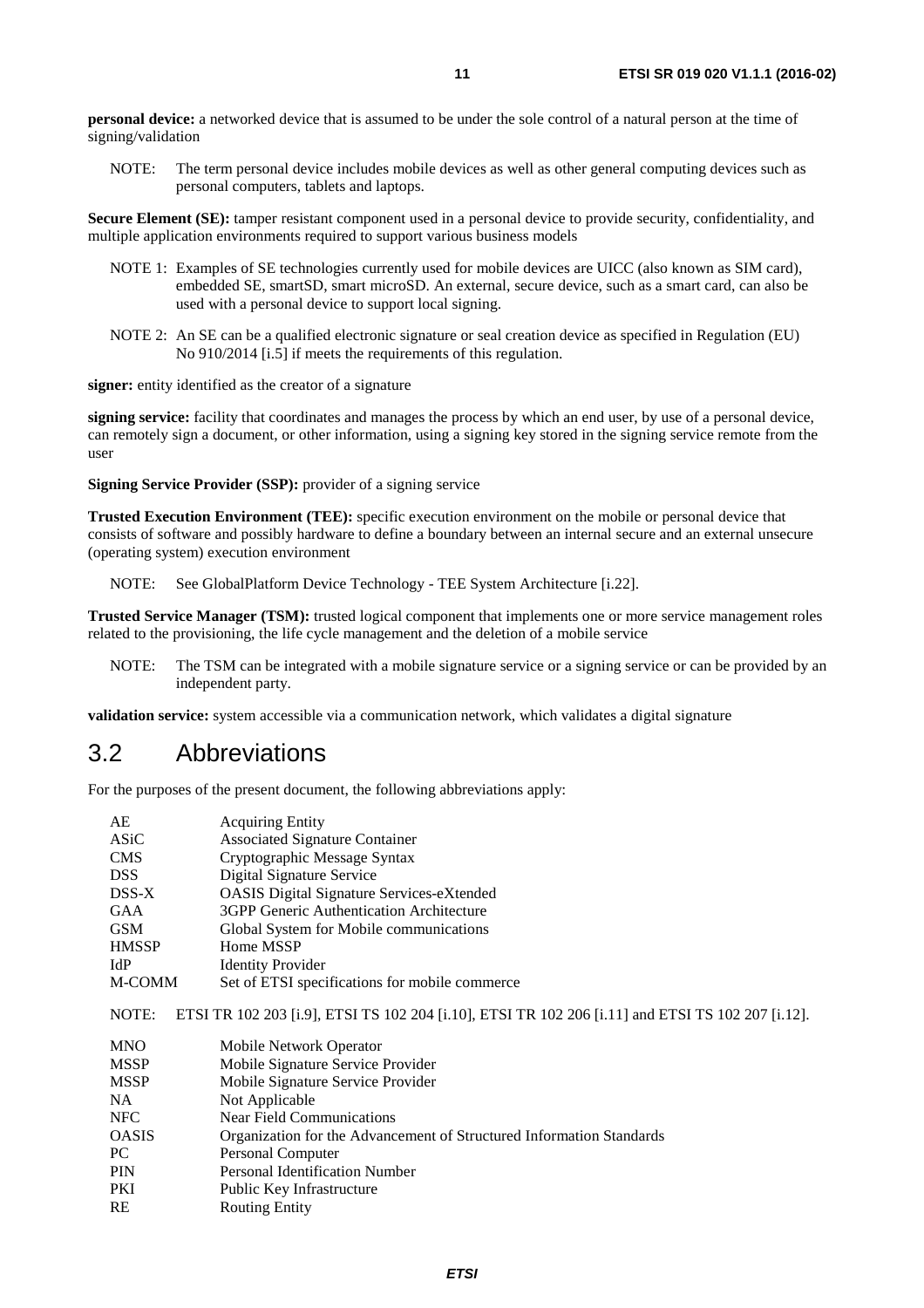<span id="page-11-0"></span>

| <b>SCVP</b>  | Server-Based Certificate Validation Protocol                 |
|--------------|--------------------------------------------------------------|
| <b>SE</b>    | Secure Element                                               |
| <b>SIM</b>   | Subscriber Identity Module for a mobile phone                |
| <b>SMS</b>   | <b>Short Message Service</b>                                 |
| <b>SSP</b>   | <b>Signing Service Provider</b>                              |
| <b>TEE</b>   | <b>Trusted Execution Environment</b>                         |
| <b>TSM</b>   | <b>Trusted Service Manager</b>                               |
| <b>TSP</b>   | <b>Trust Service Provider</b>                                |
| <b>UICC</b>  | Universal Integrated Circuit Card (also known as a SIM card) |
| URI          | Uniform Resource Identifier                                  |
| <b>VE</b>    | Verifying Entity                                             |
| <b>VS</b>    | Validation Service scenaio                                   |
| <b>XKISS</b> | <b>XML Key Information Service Specification</b>             |
| <b>XKMS</b>  | W3C XML Key Management Specification                         |
| <b>XML</b>   | eXtensible Markup Language                                   |
|              |                                                              |

# 4 Usage scenarios for signing

# 4.1 Introduction

This clause identifies the features that are used to classify different usage scenarios and then models the most practical and commonly implemented scenarios for digital signature creation in distributed environments, including mobile environments. This set of scenarios is based on, and has been verified against, a survey of solutions in the market; however this does not intend to be exhaustive and to cover any possible scenario where a personal device may play a relevant role. The aim is to identify the main styles of operation with some of the variations primarily to identify requirements which impact on interoperability between the parties involved in signature creation.

Throughout this clause the term "digital signature value" is used to differentiate the cryptographical object from the encompassing AdES digital signatures. The term AdES refers to the result of serializing structures compliant with CAdES [[i.2](#page-7-0)], XAdES [[i.3\]](#page-7-0) or PAdES [[i.4](#page-7-0)].

The set of scenarios differentiates between local signing where the digital signature value is generated in the personal device upon request of a remote service connected to an application provider (local signing scenarios, see clause 4.4), and remote signing service where the digital signature value is generated in a remote server upon request from the personal device (server signing scenarios, see clause 4.5). The set of scenarios also includes a split-key alternative where the digital signature value is computed partly on the personal device and partly in a remote server (clause 4.6).

All the scenarios show synchronous interactions where a request waits for the production of the corresponding response, which is generated in due time. Asynchronous scenarios can also be derived with the inclusion of typical mechanisms for asynchronous interactions such as sending a request for a pending operation with enough information to allow the responder to correlate any response with the corresponding request, or providing the responder with an address to call when the response is ready.

Figures 1 to 7 provide a high level overview of the scenarios, showing the actors and the relevant exchanges of protocol messages, without further details about the contents of the exchanged protocol messages.

Figures 1 to 7 show messages coming from one actor to the other that include the generated digital signature. For each scenario, the message can instead contain only a reference to the digital signature. Correspondingly, a reference to a document to sign can be transferred instead of the entire document.

All the following scenarios may involve a Trusted Service Manager (TSM). Any interactions with a TSM are not covered in this clause. Use cases relating to service life cycle management including a Trusted Service Manager are considered in clause 6.

Following each scenario is an outline of the features for the scenario as described in clause 4.3 below.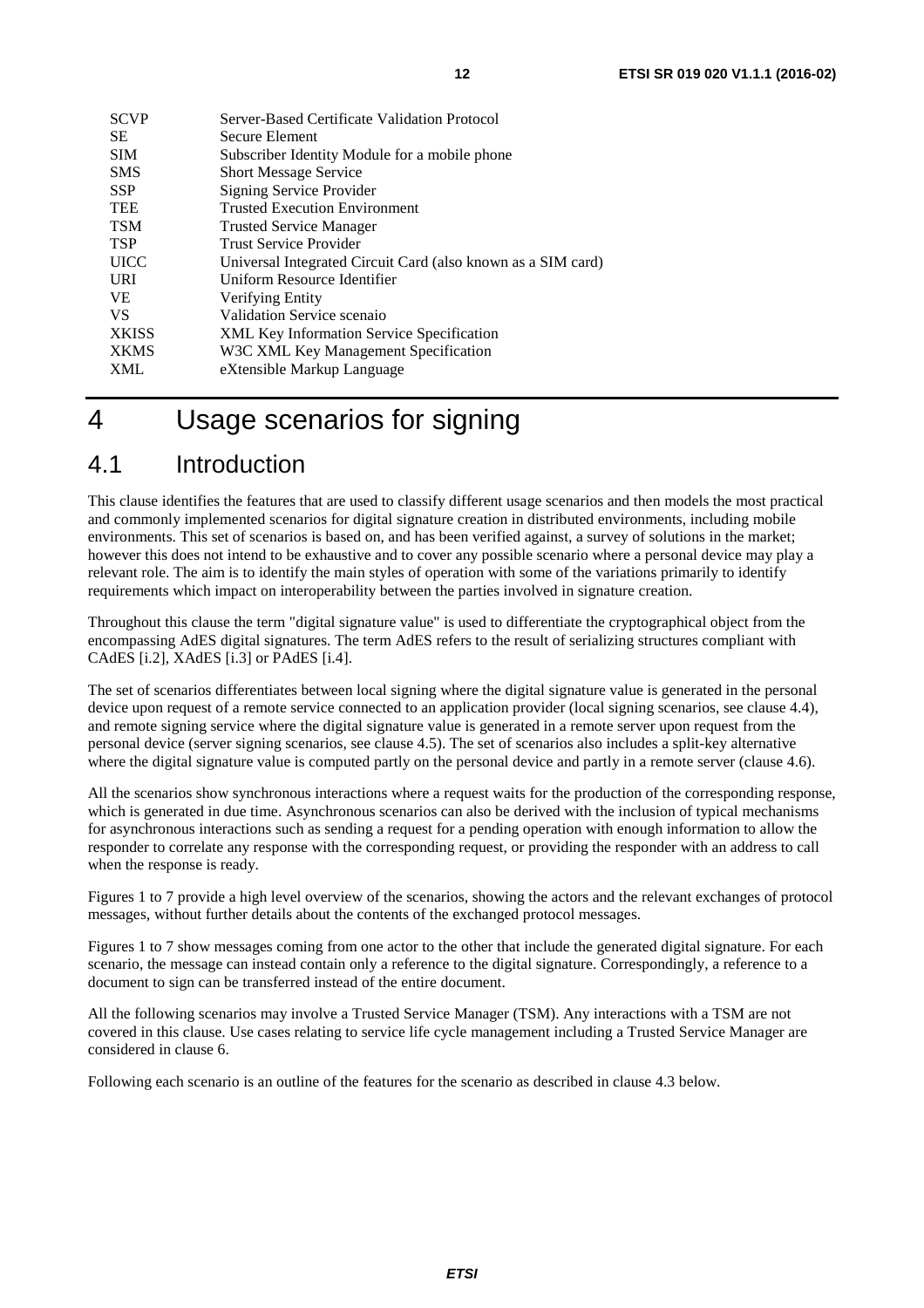### <span id="page-12-0"></span>4.2 Actors

These scenarios are modelled around the following actors which may be actively involved in the signing operation (see definitions in clause 3.1).

- a) User (i.e. the signer).
- b) Personal device.
- NOTE 1: Whilst a cellular phone is used in the figures 1 to 7 illustrating the scenarios this is used to denote any form of personal device as defined in clause 3.1.
- c) Mobile Signature Service Provider (MSSP).
- d) Signing service provider (SSP).
- e) Validation service.
- f) Application provider.
- g) Identity provider (IdP).
- h) Trusted Service Manager (TSM).
- NOTE 2: Additional parties are likely to exist (e.g. Certification Authority, Registration Authority) but as these do not have any specific implications on the scenarios for mobile and other forms of distributed signatures they are not directly considered in the present document.

### 4.3 Features

The following describes the features for mobile and other forms of distributed digital signature scenarios which are used to distinguish between the different scenarios.

- a) Whether the document is created on the personal device or provided by an external application.
- b) Where the document, plus any signed attributes, are hashed.
- c) What is displayed to the user when signing (document hash, whole document, summary of essential elements); some of the information may be displayed on another device rather than on the personal device itself.
- NOTE 1: When the document is displayed on a device separate from the device used to control signing then there will be some link between the act of signing and the document displayed.
- d) Where the user's sole control over the signature creation is initiated.

NOTE 2: For the scenarios considered in this clause this is expected to be on the personal device.

- e) Where the private key is held and the digital signature value computed
- f) In the case that the digital signature value is created on the personal device, is this done within:
	- i) SE (Secure Element);
	- ii) TEE (Trusted Execution Environment);
	- iii) An external signature creation device interfaced to the personal device, e.g. a smart card using an NFC (near field communication) interface from the personal device; or
	- iv) Other form of trusted environment.
- NOTE 3: Use of software for secure signing is not necessarily considered capable of meeting the requirements for sole control needed for advanced forms of electronic signature such as identified in Regulation (EU) No 910/2014 [\[i.5](#page-7-0)].
- NOTE: 4: When the signature is created in remote service it is always assumed that the key will be held in a cryptographic device such as a hardware security module.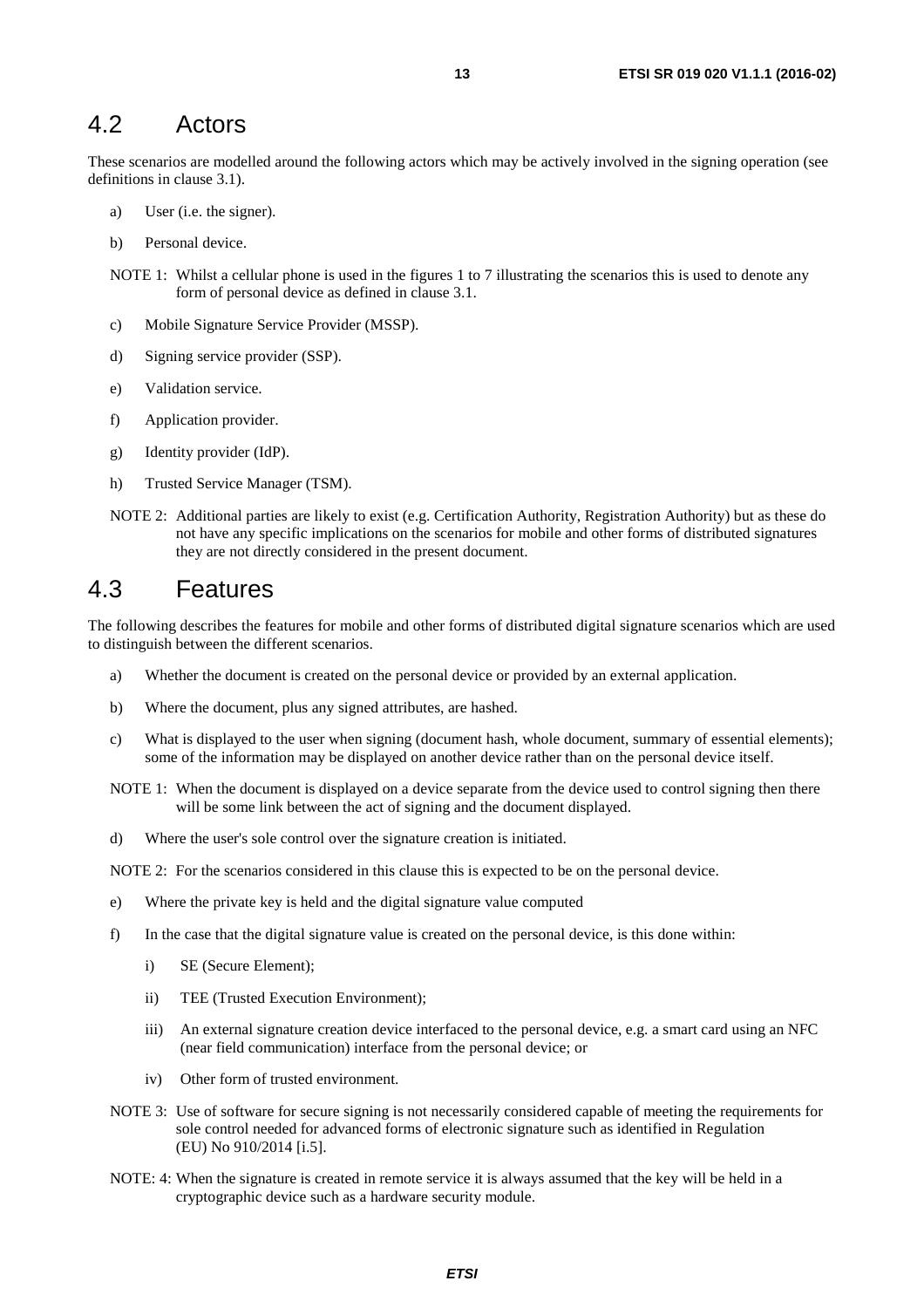- <span id="page-13-0"></span>g) Where the steps related to the completion of the AdES signature format (e.g. CAdES, XAdES, PAdES) are carried out. This can include:
	- i) Creation of an AdES signature format;
	- ii) Creation of an AdES within a document;
	- iii) Upgrading the AdES signature format, e.g. to include time-stamps and/or validation data.
- h) How the signer is authenticated.
- i) Whether mobile specific networking (e.g. Short Message Service SMS) is employed.
- j) Whether the scenario is applicable to any personal devices or just mobile devices.
- k) Whether multiple communication channels are involved in the scenario.

### 4.4 Local signing scenarios

### 4.4.1 Local signing scenarios - general introduction

The following scenarios apply where the AdES is created using a signing key held on the personal device (e.g. within a Secure Element (SE)).

Personal devices can incorporate cryptographic capabilities suitable for computing only the digital signature value but the personal device can also build the entire AdES structure. These different capabilities are shown in the following scenarios.

NOTE: In all scenarios, authentication of the MSSP towards the personal device is assumed. Various authentication mechanisms are possible depending on the communication protocols and networks used. Authentication or any security requirement is out of scope of the present document.

### 4.4.2 L1: Digital signature value generation in personal device

In this scenario (identified as scenario L1) the personal device produces the digital signature value only. The document exists on the personal device, the digest is computed by the MSSP, the digital signature value is computed by the personal device and the AdES structure is built by the MSSP.



NOTE: Document exists on personal device. Digest computed by MSSP. Digital signature value computed by personal device. AdES built by the MSSP.

#### **Figure 1: Scenario L1**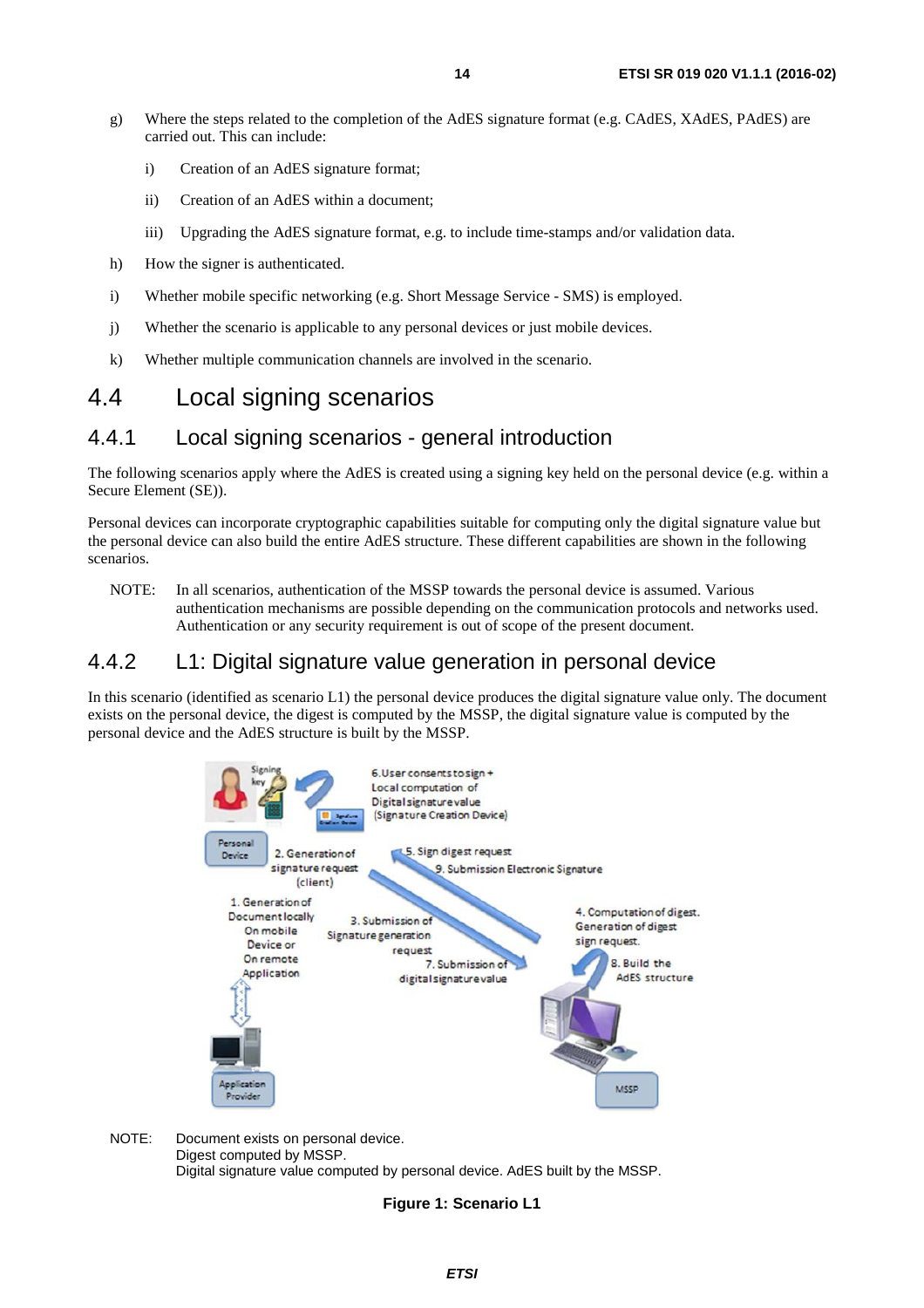In this scenario the document to be signed is created either within the personal device or by a remote application that is accessed by the user (step 1); in both cases the document is assumed to exist on the personal device.

The MSSP protocol client on the personal device builds up (step 2) a request for generating an AdES. The client then submits this request, including the document to be signed, to the MSSP (step 3), which computes the hash digest of the document (step 4). If necessary, the MSSP fetches additional elements to include in the digest, such as certificates, signing time and content type. The MSSP then sends (step 5) a request for signing to the personal device. This request may be sent to the service protocol client, or it may be sent over a separate channel (e.g. a mobile network). The personal device then passes the digest to the signature creation device (which in the case of use of the mobile network usually will be the UICC), which, after the authorization of the user, computes (step 6) the digital signature value, which is then submitted (step 7) as a response to the MSSP.

Once the MSSP has this digital signature value it builds up (step 8) the whole AdES and submits it (step 9) to the MSSP protocol client, finalizing the AdES creation process. The client can pass the signed document on to the application provider (not shown in figure 1, may be added as an optional step 10).

In this scenario the device used to interface to the remote application (step 1) can be different from that used to apply the signature. For example the application access can be from a PC, while the signature is requested (step 1) from a mobile phone. Figure 1 shows the situation where the user's personal device is used also for remote application access.

This scenario as described above is aimed primarily at supporting personal devices with minimal computational capabilities. If functions such as digest computation can be carried out on the personal device, then step 3 can contain the hash digest instead of the entire document and step 4 can be avoided.

Table 1 describes the features of this scenario.

#### **Table 1: Features for scenario L1**

|              | <b>Feature</b>                                                                                                                                                                                                                                                                                     | Description of approach in this scenario                                                                                                                                                                             |  |
|--------------|----------------------------------------------------------------------------------------------------------------------------------------------------------------------------------------------------------------------------------------------------------------------------------------------------|----------------------------------------------------------------------------------------------------------------------------------------------------------------------------------------------------------------------|--|
| la)          | Whether the document exists on the personal                                                                                                                                                                                                                                                        | Document exists on the personal device (mobile or other).                                                                                                                                                            |  |
|              | device or is provided by an external application.                                                                                                                                                                                                                                                  |                                                                                                                                                                                                                      |  |
| $\mathsf{b}$ | Where the document is hashed.                                                                                                                                                                                                                                                                      | By MSSP.                                                                                                                                                                                                             |  |
| $\mathsf{c}$ | What is displayed to user when signing.                                                                                                                                                                                                                                                            | The full document is presented to the user in step 1. In the<br>signing step (step 6), usually only a unique representation of<br>the document (e.g. hash) is displayed.<br>See note 1.                              |  |
| d)           | Where is user sole control over the signature<br>creation initiated.                                                                                                                                                                                                                               | On personal device.                                                                                                                                                                                                  |  |
| e)           | Where is the private key held and the digital<br>signature value created.                                                                                                                                                                                                                          | In personal device.                                                                                                                                                                                                  |  |
| f)           | In case the digital signature value is created on<br>personal device, is this done within SE, TEE,<br>external device, or other trusted environment.                                                                                                                                               | All variants can be used: SE, TEE, external device or other<br>trusted environment.<br>See note 2.                                                                                                                   |  |
| g)           | Where are steps relating to the completion of the<br>AdES signature structure carried out.                                                                                                                                                                                                         | By MSSP.                                                                                                                                                                                                             |  |
| h)           | How is signer authenticated.                                                                                                                                                                                                                                                                       | By showing his/her ability to use the private key held in the<br>personal device, e.g. by using signing PIN towards a<br>hardware signature creation device which authenticates the<br>user before signing the data. |  |
| li)          | Mobile network specific or not.                                                                                                                                                                                                                                                                    | As described the scenario is not mobile network specific,<br>however steps 5 and 7 can be performed over a mobile<br>network.<br>See note 3.                                                                         |  |
| j)           | Applicable to any personal device or just mobile<br>devices.                                                                                                                                                                                                                                       | As above, the scenario is in principle not limited to mobile<br>devices, however if steps 5-7 are performed by use of a<br>mobile network, then use of a mobile device can be<br>assumed.                            |  |
| lk)          | Whether multiple channels are involved.                                                                                                                                                                                                                                                            | Multiple channels can be involved.                                                                                                                                                                                   |  |
|              | NOTE 1: It is not considered necessary that the full document is presented provided that there is a secure link<br>between the act of signing and the document to be signed.<br>NOTE 2: A frequent scenario today is use of UICC card as SE with steps 5 and 7 carried out by an SMS-type protocol |                                                                                                                                                                                                                      |  |
|              | over a mobile network.<br>NOTE 3: If a UICC card is used as SE, then use of a mobile network can be assumed.                                                                                                                                                                                       |                                                                                                                                                                                                                      |  |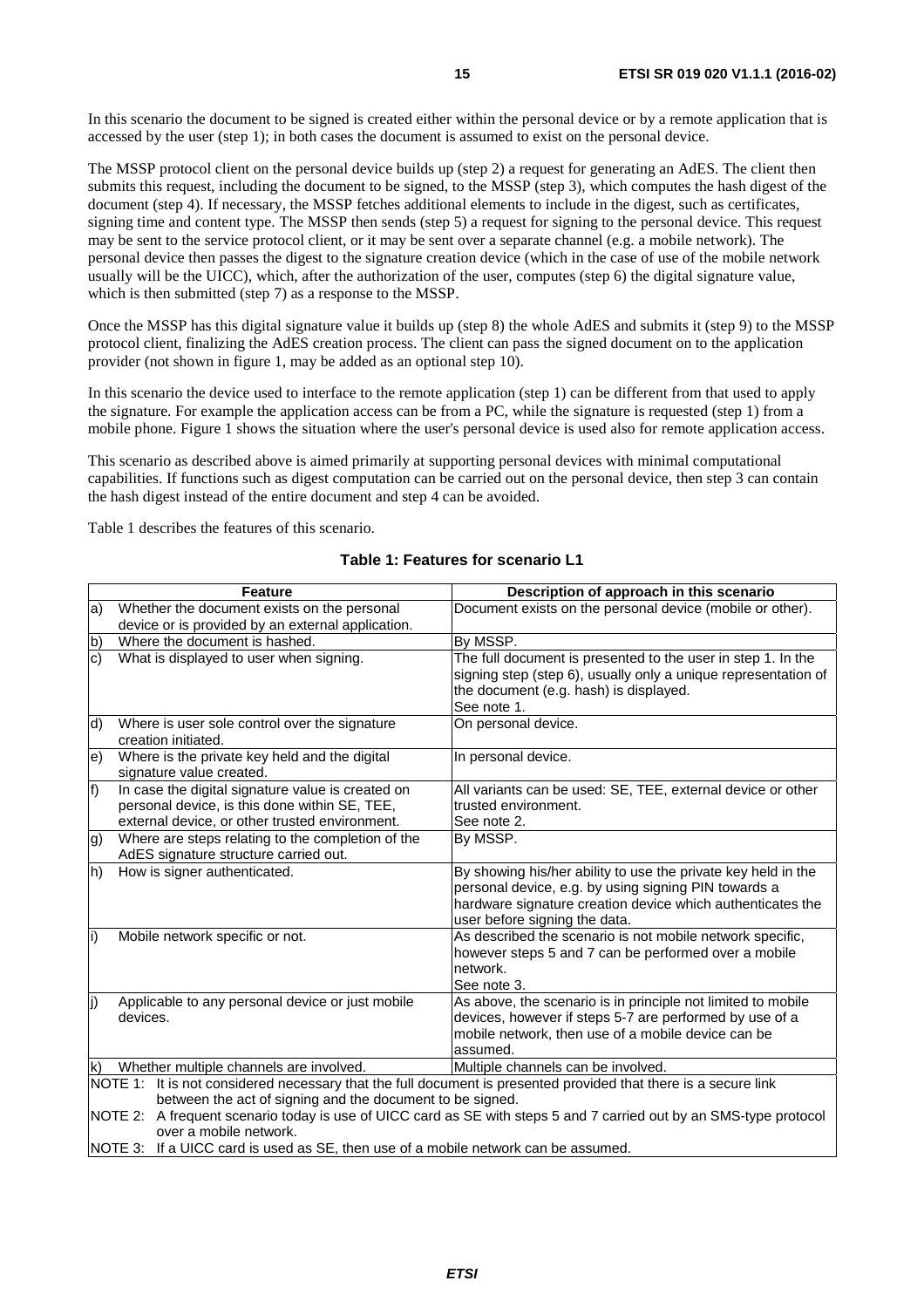### <span id="page-15-0"></span>4.4.3 L2: Digital signature value generation in personal device with application provider / MSSP Interaction

In this scenario (identified as scenario L2) the document exists at an application provider (e.g. generated in a dialogue with the user) capable of interacting with the MSSP. The digest is computed by the MSSP, the digital signature value is computed by the personal device and the AdES structure is built by the MSSP.

In this scenario the application provider triggers the activity of the MSSP, as shown in figure 2.



NOTE: Document generated by application provider. MSSP activity triggered by application provider. Digest computed by MSSP. Digital signature value computed by personal device. AdES built by the MSSP.



In this scenario the user makes use of a remote application (step 1), as a result of which the application provider concludes that it needs an AdES of that user. In figure 2 the user uses the personal device for the interaction but the interaction may also use another device. The application provider then builds and submits (step 2) a request for generating the AdES to the MSSP, which in turn computes the digest over the document and other attributes to sign (step 3). Then a request for signing the digest is sent to the personal device (step 4). The user is notified and authorizes the computation of the digital signature value (step 5), the user's signature creation device performs the computation (step 6) and the personal device submits the response including the digital signature value (step 7) to the MSSP. The MSSP finally generates the whole AdES (step 8), incorporates it in its response to the application provider, and submits the response (step 9).

In this scenario the device used to interface to the remote application (step 1) may be different from that used to apply the signature (steps 5 and 6). For example the application access can be from a PC, while the signature is computed on a mobile phone.

The scenario as described above is aimed primarily at supporting personal devices with minimal computational capabilities. A variation of this scenario is possible where the personal device carries out the digest computation. Alternatively, the digest computation can be carried out by the application provider. As a further variant, the application provider can itself generate the AdES, receiving only the digital signature value from the MSSP.

This scenario describes the usual application of the M-COMM specifications [\[i.9\]](#page-8-0), [\[i.12\]](#page-8-0), [\[i.11\]](#page-8-0) and [\[i.10\]](#page-8-0). The M-COMM specification ETSI TS 102 204 [\[i.10\]](#page-8-0) specifies an interface between the application provider and the MSSP but M-COMM does not cover the interface between the MSSP and the personal device.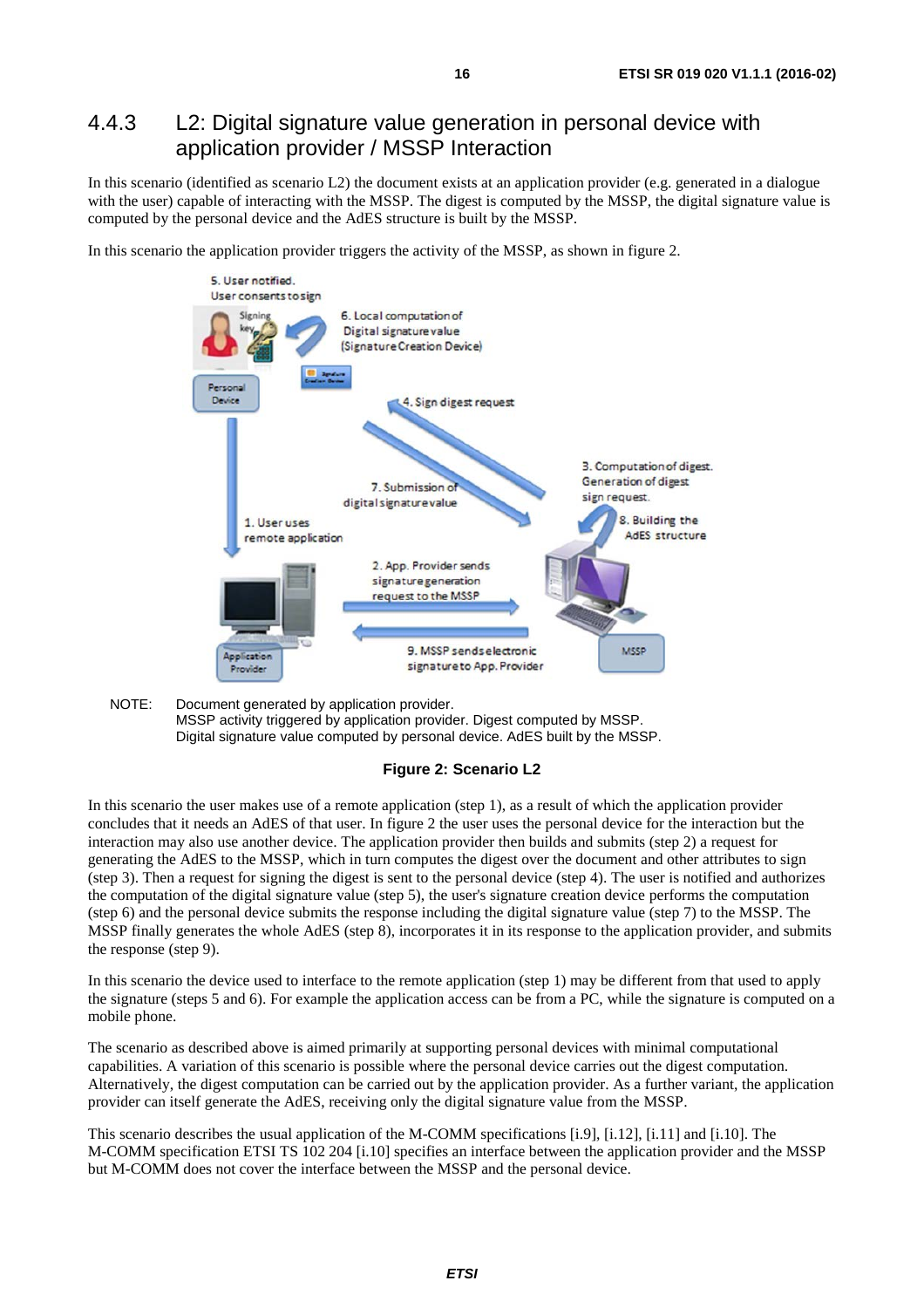<span id="page-16-0"></span>NOTE: This scenario requires some mechanism to ensure that what is shown by the application is the same document as being signed on the personal device.

Table 2 describes the features of this scenario.

|                | <b>Feature</b>                                                                                                                                                                                                          | Description of approach in this scenario                                                                                                                                                                                                |  |  |
|----------------|-------------------------------------------------------------------------------------------------------------------------------------------------------------------------------------------------------------------------|-----------------------------------------------------------------------------------------------------------------------------------------------------------------------------------------------------------------------------------------|--|--|
| a)             | Whether the document exists on the personal                                                                                                                                                                             | Document exists at remote application provider.                                                                                                                                                                                         |  |  |
|                | device or is provided by an external application.                                                                                                                                                                       |                                                                                                                                                                                                                                         |  |  |
| b)             | Where the document is hashed.                                                                                                                                                                                           | At MSSP or alternatively at remote application provider.                                                                                                                                                                                |  |  |
| $\overline{c}$ | What is displayed to user when signing.                                                                                                                                                                                 | Full document is displayed to user by the application<br>provider (step 1). For the digital signature value computation<br>(step 6), usually only some unique representation of the<br>document (e.g. hash) is displayed.<br>See note 1 |  |  |
| d)             | Where is user sole control over the signature<br>creation initiated.                                                                                                                                                    | On personal device.                                                                                                                                                                                                                     |  |  |
| $\epsilon$     | Where is the private key held and the digital<br>signature value created.                                                                                                                                               | In personal device.                                                                                                                                                                                                                     |  |  |
| f              | In case the digital signature value is created on<br>personal device, is this done within SE, TEE,<br>external device, other trusted environment.                                                                       | All variants can be used: SE, TEE, external device or other<br>trusted environment.<br>See note 2.                                                                                                                                      |  |  |
| g)             | Where are steps relating to the completion of the<br>AdES signature structure carried out.                                                                                                                              | At MSSP or alternatively at remote application provider.                                                                                                                                                                                |  |  |
| h)             | How is signer authenticated.                                                                                                                                                                                            | By showing his/her ability to use the private key held in the<br>personal device, e.g. by using signing PIN towards a<br>hardware signature creation device which authenticates the<br>user before signing the data.                    |  |  |
| i)             | Mobile network specific or not.                                                                                                                                                                                         | As described the scenario is not mobile network specific,<br>however steps 4 and 7 can be performed over a mobile<br>network.<br>See note 3.                                                                                            |  |  |
| (j             | Applicable to any personal device or just mobile<br>devices.                                                                                                                                                            | As above, the scenario is in principle not limited to mobile<br>devices, however if steps 4-7 are performed using a mobile<br>network, then use of a mobile device can be assumed.                                                      |  |  |
| lk)            | Whether multiple channels are involved.                                                                                                                                                                                 | Multiple channels can be involved.                                                                                                                                                                                                      |  |  |
|                | NOTE 1: If the document is displayed separately from step 6, then it is considered necessary to have some link<br>between the act of signing and the document displayed.                                                |                                                                                                                                                                                                                                         |  |  |
|                | NOTE 2: A frequent scenario is use of UICC as SE with steps 4 and 7 carried out by an SMS-type protocol over a<br>mobile network.<br>NOTE 3: If a UICC card is used as SE, then use of a mobile network can be assumed. |                                                                                                                                                                                                                                         |  |  |

#### **Table 2: Features for scenario L2**

# 4.4.4 L3: AdES completely generated in a personal device.

This scenario (identified as scenario L3) is an extension of scenario L2 showing a high level approach to the case where the personal device is able not only to compute the digital signature value, but to generate the whole AdES.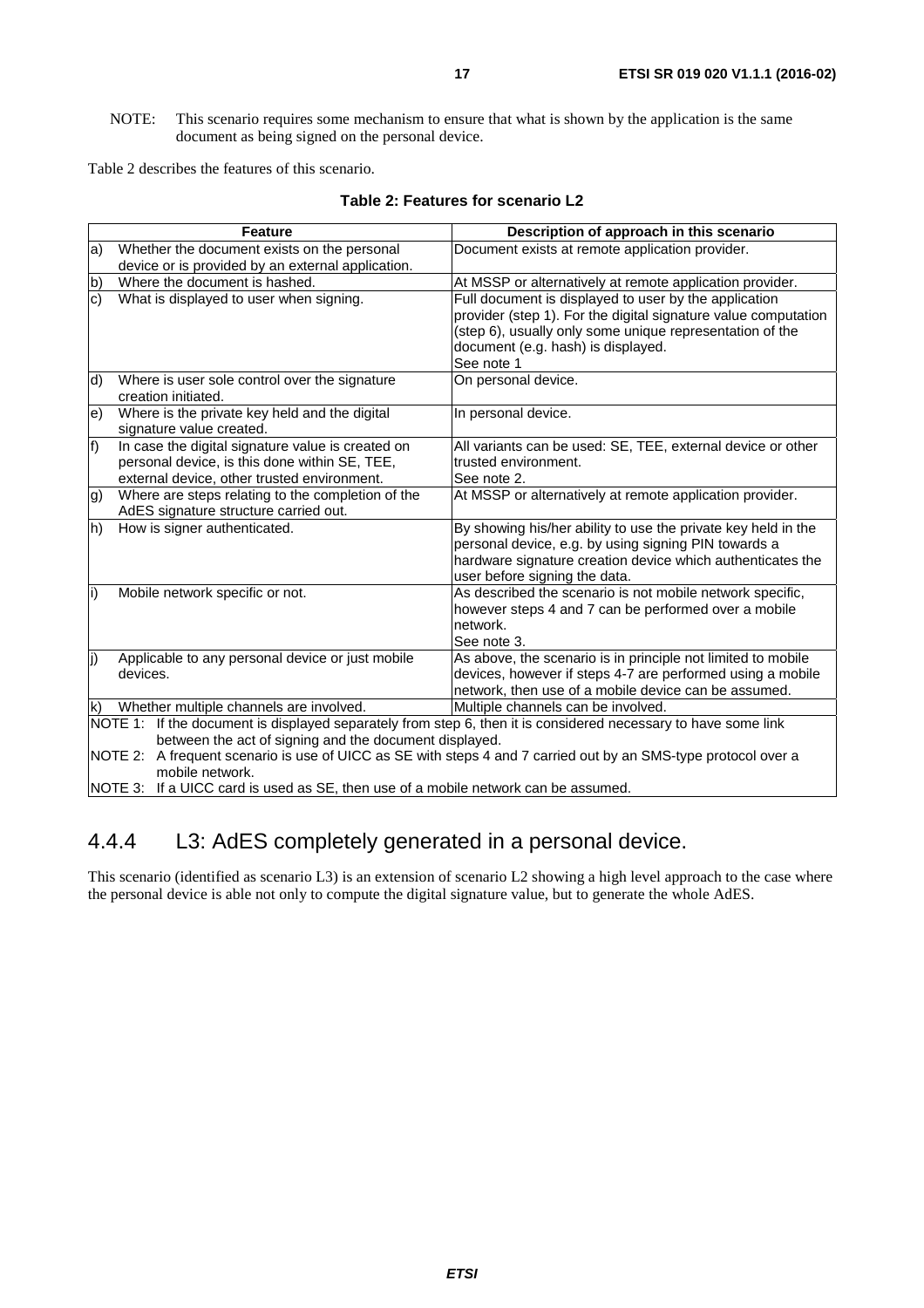

NOTE: Document generated by application provider. MSSP activity triggered by application provider. AdES generated by personal device. AdES passed to the application provider by the MSSP.

**Figure 3: Scenario L3** 

In this scenario the user makes use of an application provider. This use may be from the personal device or from another device, e.g. a personal computer. As a result of the user dialogue (step 1), the application provider concludes that it needs an AdES to be generated by the user. The document to sign exists at the application provider. The application provider then builds up and sends (step 2) a signature generation request to the MSSP, including the document to sign. The MSSP then builds up a signature request (step 3) for the user, possibly adding elements such as certificates and signing time, and submits that request to the personal device (step 4) usually including the entire document to sign; alternatively the MSSP can compute the hash. Once the personal device receives this request, the user is presented with some text notifying the request (can be the entire document). The user then consents to signing e.g. by entering the signing PIN to enable the secure element (step 5). Then, the personal device computes the hash digest (unless already done by the MSSP), possibly adding elements such as certificates, signing time and document type if not done by the MSSP. The secure element then creates the digital signature value and the personal device proceeds to generating the AdES (step 6). The personal device then sends the response including the AdES (step 7) to the MSSP, which in turn, sends to the application provider the AdES obtained from the user's personal device (step 8).

Communication between the MSSP and the personal device can be over a mobile network or any other network. If a UICC card on the personal device is used as signature creation device, communication can be restricted to use of a mobile network.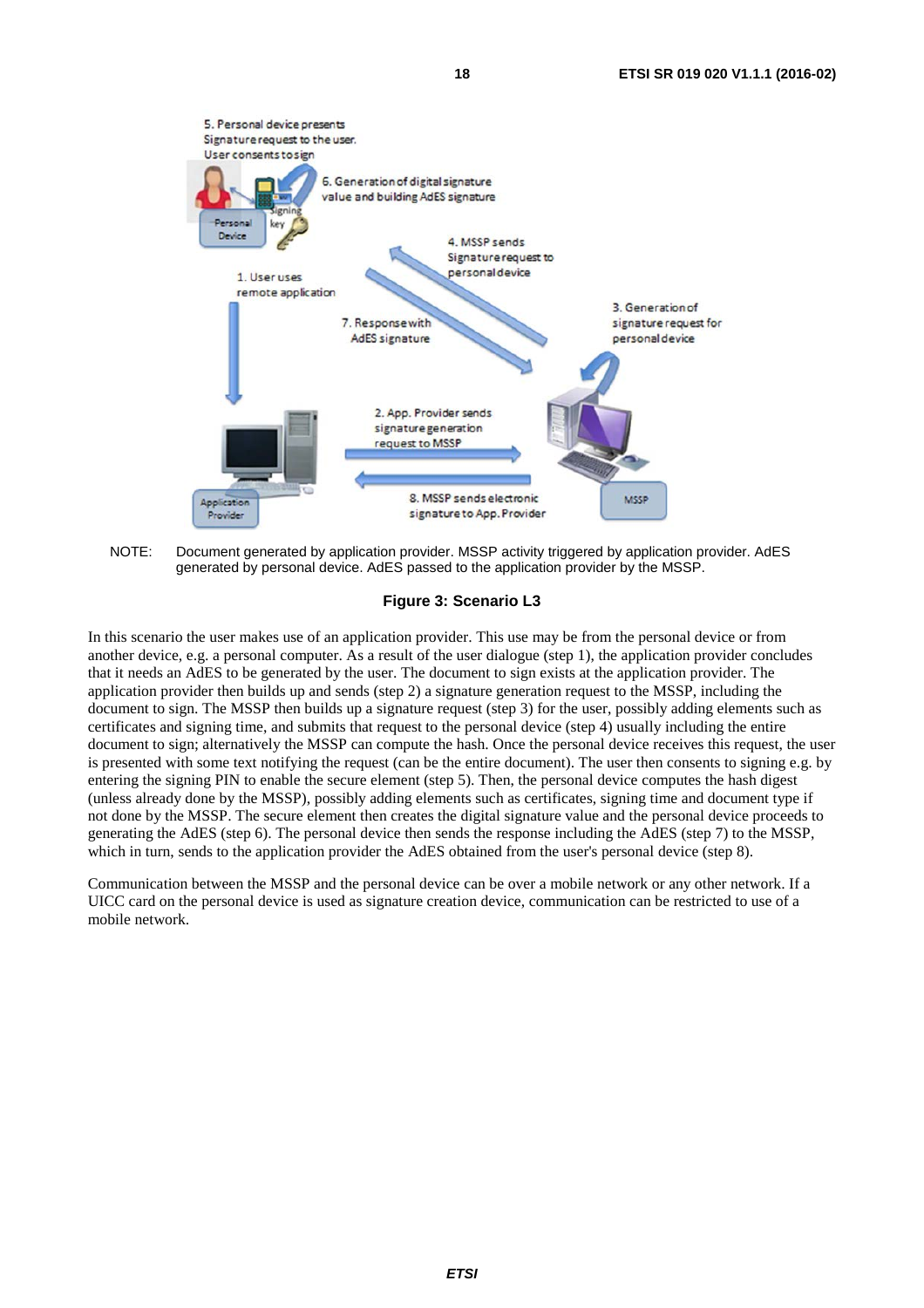<span id="page-18-0"></span>Table 3 describes the features of this scenario.

|                   | <b>Feature</b>                                                                                                                                    | Description of approach in this scenario                                                                                                                                                                                       |  |  |  |
|-------------------|---------------------------------------------------------------------------------------------------------------------------------------------------|--------------------------------------------------------------------------------------------------------------------------------------------------------------------------------------------------------------------------------|--|--|--|
| la)               | Whether the document exists on the personal                                                                                                       | Document exists at remote application provider.                                                                                                                                                                                |  |  |  |
|                   | device or is provided by an external application.                                                                                                 |                                                                                                                                                                                                                                |  |  |  |
| b)                | Where the document is hashed.                                                                                                                     | Usually at personal device, alternatively at MSSP (or<br>application provider).                                                                                                                                                |  |  |  |
| lc)               | What is displayed to user when signing.                                                                                                           | Usually full document (step 5) but can also be some unique<br>representation of the document (e.g. hash). The document<br>is usually also displayed to the user by the application<br>provider as part of step 1.<br>See note. |  |  |  |
| d)                | Where is user sole control over the signature<br>creation initiated.                                                                              | On personal device.                                                                                                                                                                                                            |  |  |  |
| $\vert e \rangle$ | Where is the private key held and the digital<br>signature value created.                                                                         | In personal device.                                                                                                                                                                                                            |  |  |  |
| f)                | In case the digital signature value is created on<br>personal device, is this done within SE, TEE,<br>external device, other trusted environment. | All variants can be used: SE, TEE, external device or other<br>trusted environment.                                                                                                                                            |  |  |  |
| g)                | Where are steps relating to the completion of the<br>AdES signature structure carried out.                                                        | On personal device.                                                                                                                                                                                                            |  |  |  |
| $ h\rangle$       | How is signer authenticated.                                                                                                                      | By showing his/her ability to use the private key held in the<br>personal device, e.g. by using signing PIN towards a<br>hardware signature creation device.                                                                   |  |  |  |
| li)               | Mobile network specific or not.                                                                                                                   | In general not mobile network specific but if a UICC card on<br>the personal device is used as signature creation device,<br>communication can be restricted to use of a mobile network.                                       |  |  |  |
| J)                | Applicable to any personal device or just mobile<br>devices.                                                                                      | As above, the scenario is in principle not limited to mobile<br>devices, however if steps 4-7 are performed using a mobile<br>network, then use of a mobile device can be assumed.                                             |  |  |  |
| lk)               | Whether multiple channels are involved.                                                                                                           | Multiple channels can be involved.                                                                                                                                                                                             |  |  |  |
|                   | NOTE:<br>If the document is displayed separately from step 5, then it is considered necessary to have some link                                   |                                                                                                                                                                                                                                |  |  |  |
|                   | between the act of signing and the document displayed.                                                                                            |                                                                                                                                                                                                                                |  |  |  |

#### **Table 3: Features for scenario L3**

# 4.5 Server signing scenarios

### 4.5.1 Server signing scenarios - general introduction

Clause 4.5 describes scenarios where the AdES is created using a signing key held within a cryptographic security module operated by a signing service provider. Security requirements for such scenarios are described in CEN TS 419 241 [\[i.15](#page-8-0)], which is being further refined in "protection profiles" being defined in accordance with the "common criteria" [\[i.29](#page-8-0)]. This clause considers primarily the requirements for the business exchange.

ETSI TS 419 241 [[i.15\]](#page-8-0) identifies two levels of sole control. The first level provides a general level of control that can be achieved using existing authentication mechanisms. The second level is aimed at meeting the sole control requirements for remote creation of qualified electronic signatures as defined in Regulation (EU) No 910/2014 [\[i.5](#page-7-0)]. The second level will need to take into account the specific requirements of CEN TS 419 241 [\[i.15\]](#page-8-0) and further related standardization for support of signature activation data exchanged via a signature activation protocol. The present document does not analyse the implications of ETSI TS 419 241 [[i.15](#page-8-0)], and the specific requirements for level 2 sole control, as this is subject to ongoing standardization in CEN. However, protocols to support this scenario will need to take this into account.

NOTE: In all scenarios, authentication of the signing service towards the personal device is assumed. Various authentication mechanisms are possible depending on the communication protocols and networks used. Authentication or any security requirement is out of scope of the present document.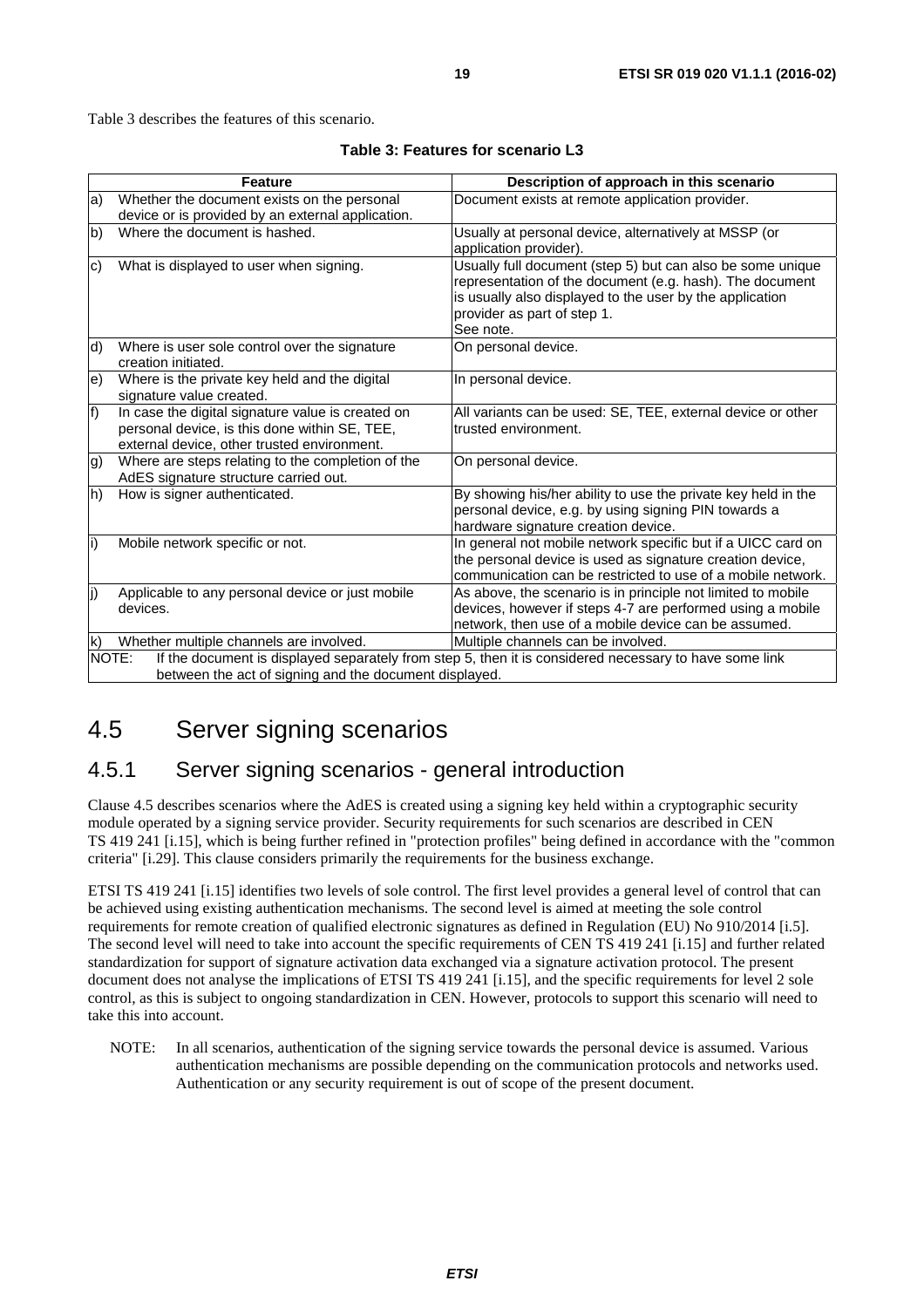### <span id="page-19-0"></span>4.5.2 S1: Generation of AdES in a server

In this common scenario (identified as scenario S1), a personal device is able to run client software of a protocol that requests the generation of an AdES from a signing service that holds the user's signing key within a cryptographic security module. This involves passing a hash or the entire document to be signed to the signing service. The signing service generates the digital signature value and may take care of the whole process of generating the AdES.

Figure 4 shows the relevant participating entities and information flows for a scenario where the document is generated either within the personal device or by an external application provider and transferred to the personal device.





#### **Figure 4: Scenario S1**

In this scenario, the user accesses a service provided by an application provider, and as a result the application provider generates (step 1) and submits a document to be signed (step 2) to the personal device. If the document is created locally steps 1 and 2 are skipped. The signing service protocol client running in the personal device generates (step 3; note that the application provider can optionally contribute to generation) and sends (step 4) an authenticated (see below) request to the signing service. The protocol used between the client software on the personal device and the signing service can be more or less complex, ranging from always requesting the same type of AdES to a more elaborated set of options allowing to supply more parameters (see below) to generate different types of AdESs. The signing service generates the digital signature value and possibly the AdES to form the response to the request (step 5) and sends this response back to the client (step 6). In many cases, the signed document is sent to the application provider (step 7).

The alternative where the entire document is sent to the signing service in the request (steps 3 and 4) requires least processing on the personal device but exposes document content to the signing service. In this case, the signing service gathers (part of step 5) signature attributes to be signed, for example signing certificate and signing time, unless these are provided in the request from the personal device. The signing service computes the hash value before generating the digital signature value and in this case usually also the AdES (step 5).

Alternatively, hashing, including collection of attributes to be signed, can be done by the personal device, or even by the application provider. In this case, only the hash value is transferred to the signing service (steps 3 and 4). The AdES can be generated by either the signing service, the personal device, or even by the application provider.

An alternative scenario can also be described where the application provider initiates the signing process by sending a request to the signing service, cf. scenarios L2 and L3 above.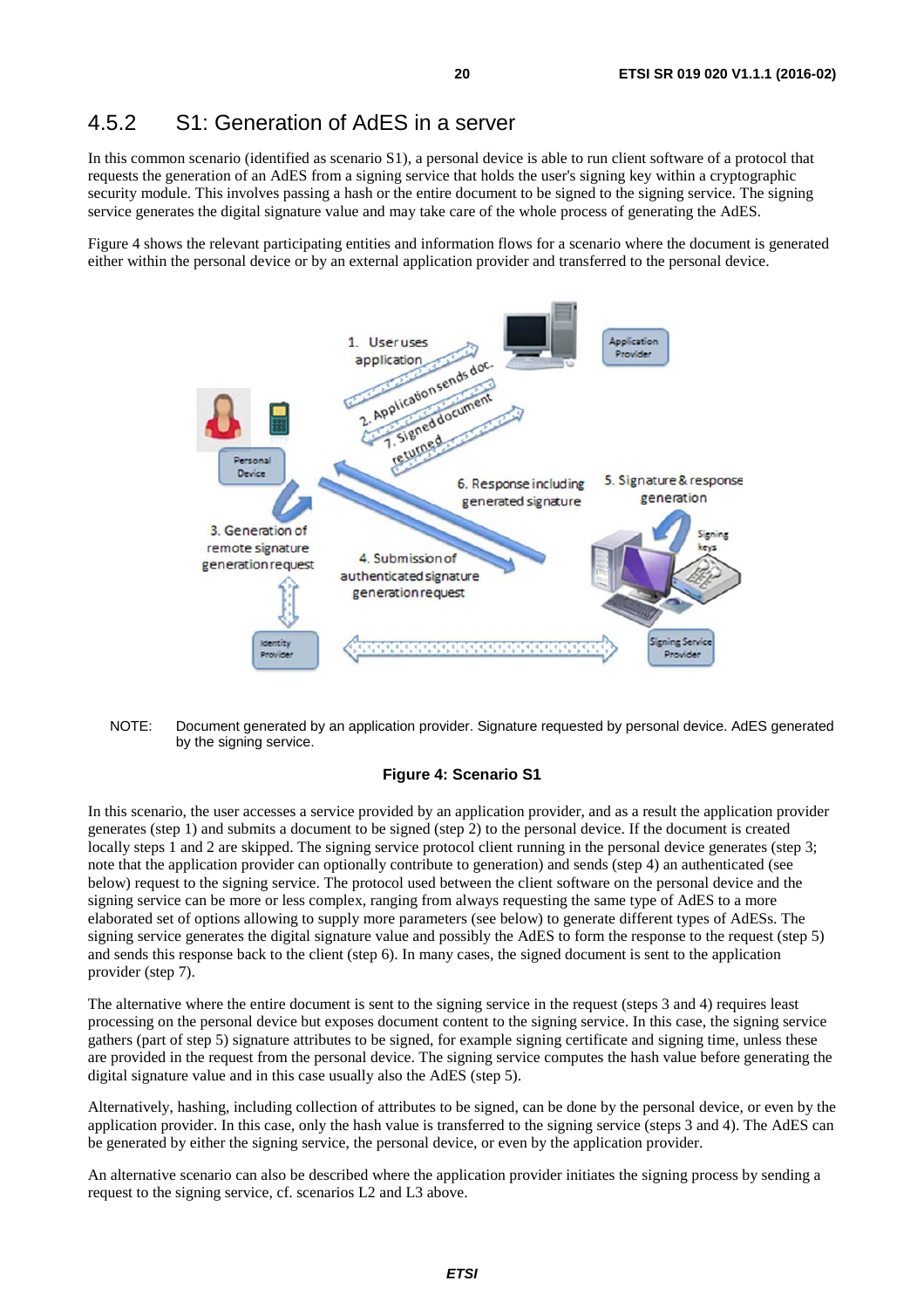<span id="page-20-0"></span>In order for the signing service to select the correct private key for signing, the request (step 4) is authenticated. The authentication can involve an external identity provider. Several alternative authentication exchanges (before, during or immediately after the signature generation request) can be envisaged. For authentication, the personal device can optionally be supported by another external device such as a one-time password generator.

Table 4 describes the features of this scenario.

|  |  |  | Table 4: Features for scenario S1 |  |
|--|--|--|-----------------------------------|--|
|--|--|--|-----------------------------------|--|

|     | <b>Feature</b>                                                                                              | Description of approach in this scenario                                                                     |
|-----|-------------------------------------------------------------------------------------------------------------|--------------------------------------------------------------------------------------------------------------|
| la) | Whether the document exists on the personal device                                                          | Normally on the personal device, unless hashing is done by                                                   |
|     | or is provided by an external application.                                                                  | the application provider.                                                                                    |
| b)  | Where the document is hashed.                                                                               | Personal device or signing service, may also be the                                                          |
|     |                                                                                                             | application provider.                                                                                        |
| lc) | What is displayed to user when signing.                                                                     | Full document is normally displayed on the personal device                                                   |
|     |                                                                                                             | before signing. Alternatively the document is displayed by the                                               |
|     |                                                                                                             | application provider; in this case a mechanism is in place to                                                |
|     |                                                                                                             | ensure that what is sent to the signing service is the same.                                                 |
| d)  | Where is user sole control over the signature creation<br>initiated.                                        | On personal device.                                                                                          |
| le) | Where is the private key held and the digital signature<br>value created.                                   | In a cryptographic security module at the signing service.                                                   |
| f)  | In case the digital signature value is created on<br>personal device, is this done within SE, TEE, external | Not applicable.                                                                                              |
|     | device, other trusted environment.                                                                          |                                                                                                              |
| g)  | Where are steps relating to the completion of the                                                           | Personal device or signing service, possibly also the                                                        |
|     | AdES signature structure carried out.                                                                       | application provider.                                                                                        |
| lh) | How is signer authenticated.                                                                                | The signer authenticates him/herself to the signing service.                                                 |
|     |                                                                                                             | This can include support from a remote identity provider.                                                    |
| li) | Mobile network specific or not.                                                                             | No.                                                                                                          |
| j)  | Applicable to any personal device or just mobile<br>devices.                                                | In general applicable to any personal device.                                                                |
| k)  | Whether multiple channels are involved.                                                                     | Usually a single channel but multiple channels can be<br>involved, e.g. separate channel for authentication. |

# 4.5.3 S2: Generation of AdES in a server with multi-channel

This scenario (identified as scenario S2) extends scenario S1 by using different channels for authentication and activation of the signature creation process. This increases security by requiring attackers to compromise both channels to gain full control over the signature creation process. In this scenario, the user's personal device is used only for activating the transaction. Figure 5 shows a high level approach of the relevant actors and exchanges in this scenario.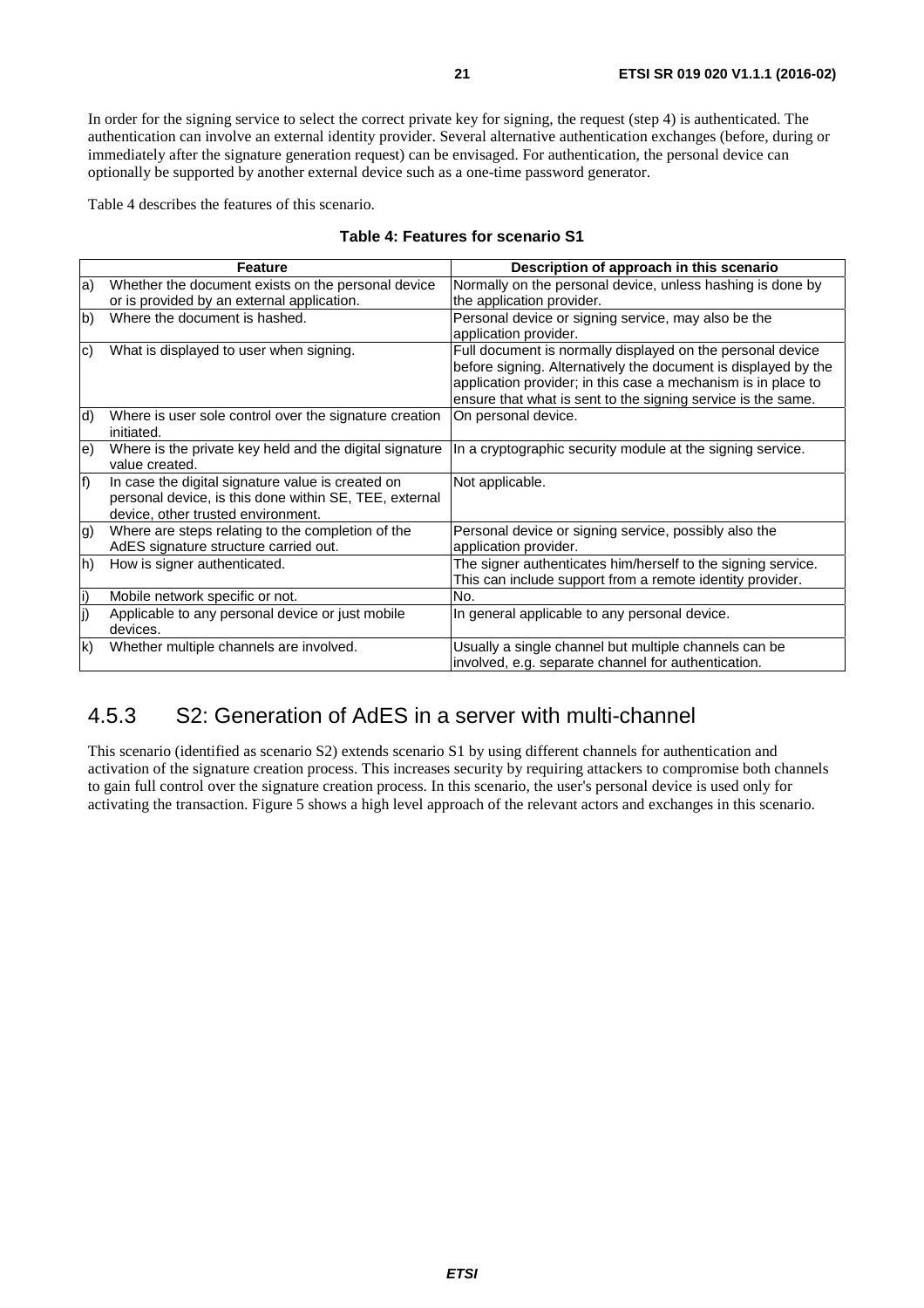

NOTE: AdES generated by signing service with multi-channel control over signing.

#### **Figure 5: Scenario S2**

The scenario is similar to scenario S1. The main difference is that one communication channel, typically over the Internet, is used for document preparation and sending of an authenticated signature request to the signing service, and another communication channel, typically using a mobile network, is used to confirm this transaction by use of the personal device. To prepare the document and the signature request, any kind of device can be used; however if this device is the same personal device used to confirm the signature, extra security measures can apply as this means that both channels are to the same personal device.

This scenario begins with the document being created on the computing device (step 1). The document can also be provided by an application provider. The signing service client on the computing device generates and sends (step 2; note that an application provider can optionally contribute to the generation) an authenticated (possibly involving an identity provider, not shown in figure 5) signature request. In order to confirm the transaction, signature activation data (e.g. a one-time password) is sent from the signing service to the user's personal device over a separate communication channel (step 3). The address of the user's personal device is usually registered in advance with the signing service; at a minimum the signing service checks that the address provided is linked to a device that belongs to the user. The user then confirms the transaction through one of the communication channels in use, either from the personal device or from the computing device (step 4). The signing service generates the digital signature value and possibly the AdES to form the response to the request (step 5) and sends this response back to the computing device (step 6). If an application provider is involved, the signed document is usually sent from the computing device to the application provider (not shown in figure 5).

The variants to this scenario are the same as those described for scenario S1 in clause 4.5.2, including the possibility of sending the signature request directly from an application provider to the signing service.

For the extra communication channel used in step 3, several mechanisms are conceivable, e.g. SMS or use of client software like a smartphone app on the personal device. The concrete scenarios of steps 3 and 4 are out of scope of the present document; they can provide either level 1 or level 2 sole control as required by CEN TS 419 241 [\[i.15](#page-8-0)].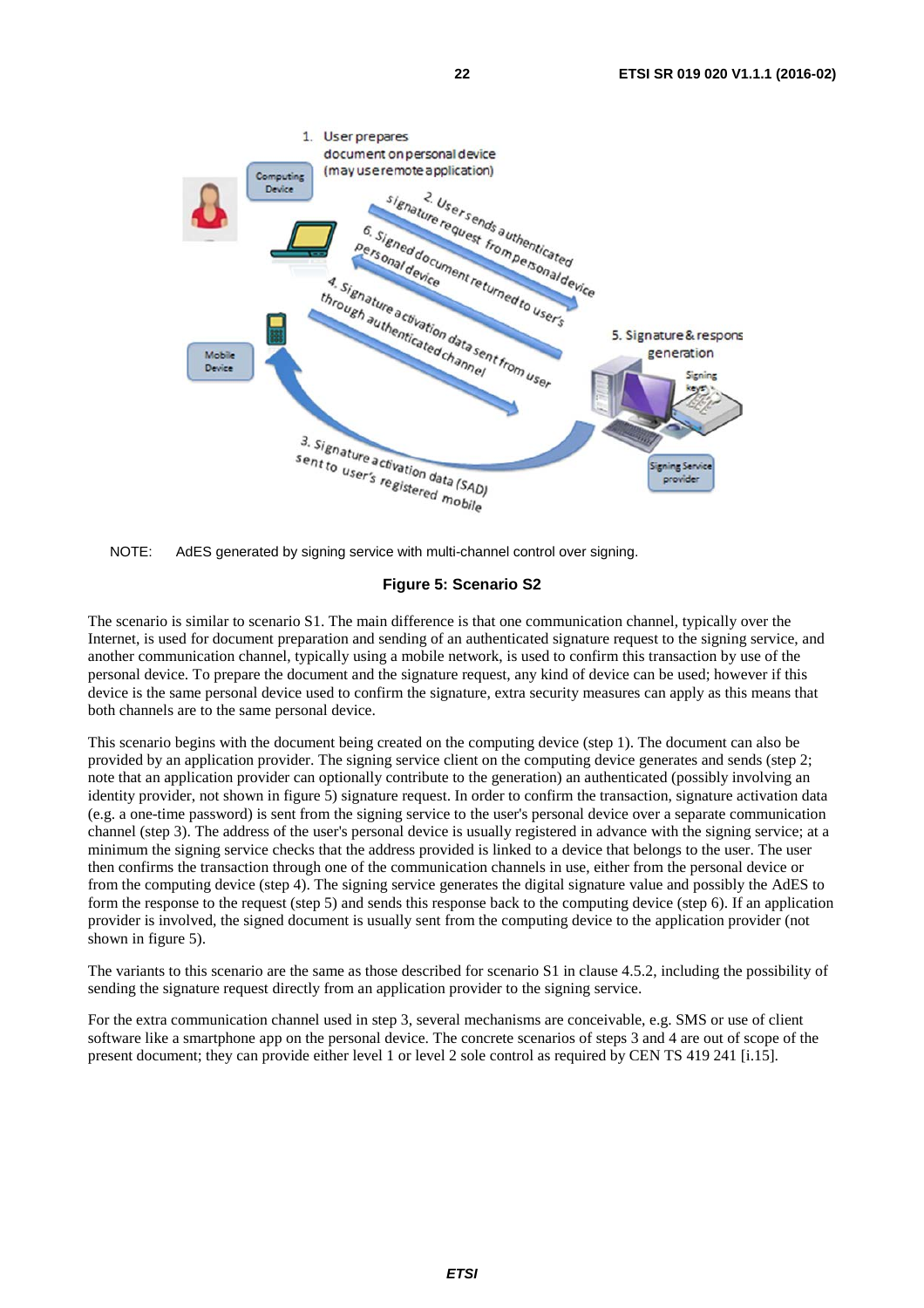<span id="page-22-0"></span>

|                   | <b>Feature</b>                                                                                                                                    | Description of approach in this scenario                                                                                                                                                                                                              |
|-------------------|---------------------------------------------------------------------------------------------------------------------------------------------------|-------------------------------------------------------------------------------------------------------------------------------------------------------------------------------------------------------------------------------------------------------|
| a)                | Whether the document exists on the personal device<br>or is provided by an external application.                                                  | Normally on the computing device, which can be the same as<br>the personal device, unless hashing is done by the<br>application provider.                                                                                                             |
| b)                | Where the document is hashed.                                                                                                                     | Computing device or signing service, can also be the<br>application provider.                                                                                                                                                                         |
| $\mathbf{c}$      | What is displayed to user when signing.                                                                                                           | Full document is displayed on the computing device before<br>signing. Alternatively the document is displayed by the<br>application provider; in this case mechanisms are in place to<br>ensure that what is sent to the signing service is the same. |
| $ d\rangle$       | Where is user sole control over the signature creation<br>initiated.                                                                              | On computing device or personal device depending on the<br>solution used for step 4 in the description above.                                                                                                                                         |
| $\vert e \rangle$ | Where is the private key held and the digital signature<br>value created.                                                                         | In a cryptographic security module at the signing service.                                                                                                                                                                                            |
| f)                | In case the digital signature value is created on<br>personal device, is this done within SE, TEE, external<br>device, other trusted environment. | Not applicable.                                                                                                                                                                                                                                       |
| g)                | Where are steps relating to the completion of the<br>AdES signature structure carried out.                                                        | Computing device or signing service, possibly also the<br>application provider.                                                                                                                                                                       |
| h)                | How is signer authenticated.                                                                                                                      | The signer authenticates him/herself to the signing service.<br>This can include support from a remote identity provider.<br>Additional data is provided to activate the user's signing key<br>(steps 3 and 4).                                       |
| li)               | Mobile network specific or not.                                                                                                                   | The additional channel used for step 3 can be over a mobile<br>network or other network.                                                                                                                                                              |
| lj)               | Applicable to any personal device or just mobile<br>devices.                                                                                      | Unless a mobile network is used for the additional channel, a<br>personal device can be used instead of the mobile device.                                                                                                                            |
| lk)               | Whether multiple channels are involved.                                                                                                           | Multiple channels are used.                                                                                                                                                                                                                           |

#### **Table 5: : Features for scenario S2**

# 5 VS: validation service scenario

Managing validation of AdESs in mobile environments may become a frequent scenario given the increasing mobility in business. Figure 7 provides a high level view of such a scenario.



NOTE: Using personal device in an AdES validation scenario.

#### **Figure 7: Scenario VS**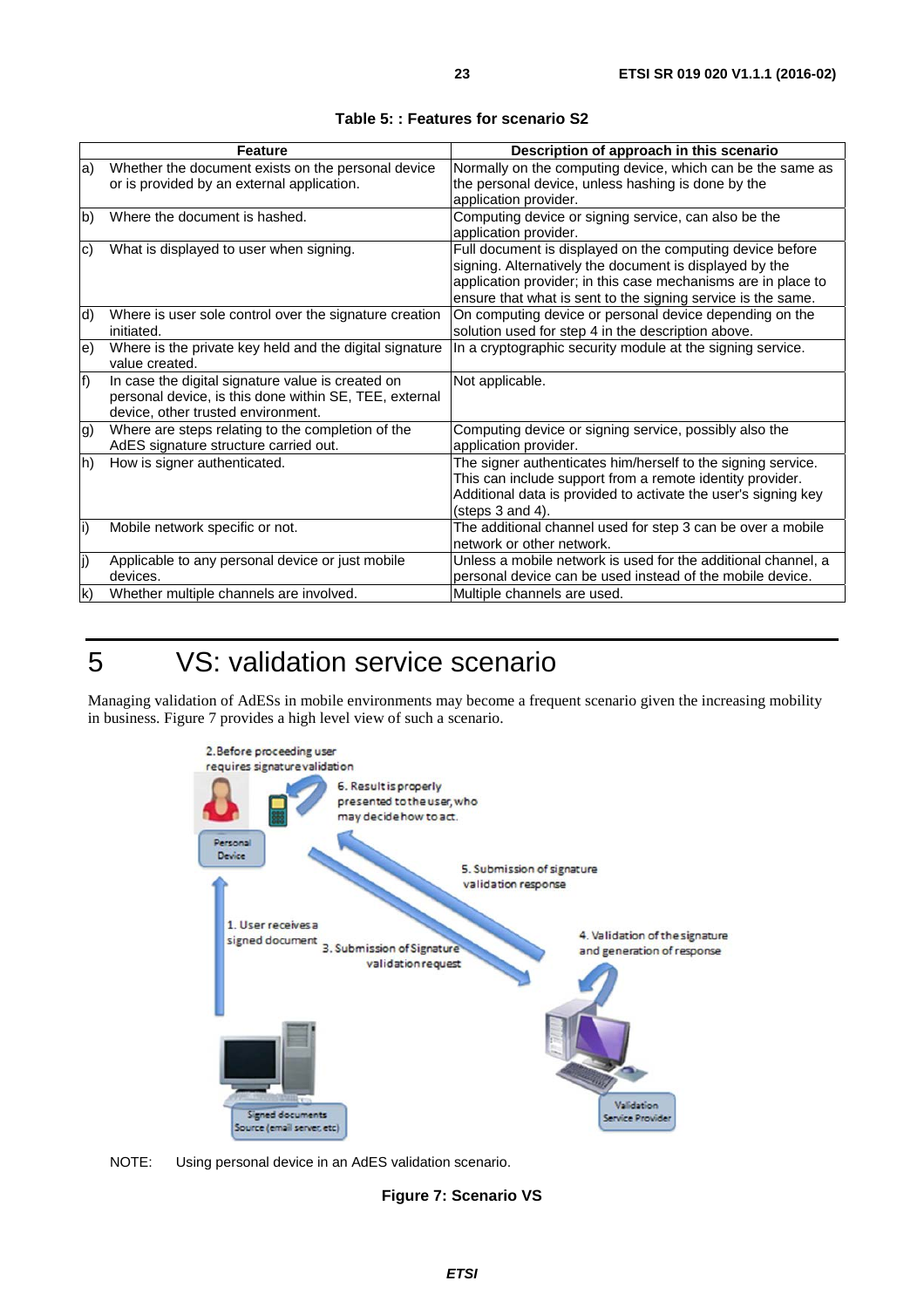<span id="page-23-0"></span>In this scenario a user equipped with a personal device receives a signed document (step 1). The user requires signature validation (step 2) to the validation service protocol client that is running in the personal device. The client generates and submits a signature validation request (step 3) to the remote validation service. The request can include the document with full AdES signature(s). The validation service proceeds to validate the AdES(s) of the document (step 4) and to build and submit the validation response (step 5) to the client. The result of the validation is then presented to the user (step 6) on the personal device.

In a variant, to avoid exposing document content to the validation service, the validation service protocol client processes the AdES format locally to extract pairs of document digests (hash values) and digital signature values that are submitted to the validation service. In this case each document digest is checked against the value obtained from decryption of the corresponding digital signature value.

In yet another variant, only certificate validation is performed by the validation service, while other signature processing is done on the personal device. The signature validation request then includes the certificate or certificate chain to validate, and the response includes information on validity, including revocation status, and possibly auxiliary information such as quality parameters (e.g. whether the certificate is qualified or not).

Variations of this scenario exist where validation is requested directly from the application provider.

# 6 Further standardization requirements

# 6.1 Requirements on protocols for signing and validation

This clause summarizes a list of potential requirements that the protocols used for the scenarios described in clauses 4 and 5 should fulfil in order to manage generation and validation of the AdES signatures and ASiC containers in distributed environments:

- 1) The protocols should work with any identification/authentication scheme for user authentication provided that the level of assurance of the identity proofing (registration) and authentication meets authentication requirements as identified in ETSI TS 419 241 [\[i.15](#page-8-0)] or equivalent European Norm currently under development.
- 2) The protocol for signature generation should support the signature activation protocol requirements as identified in ETSI TS 419 241 [[i.15](#page-8-0)] or equivalent European Norm currently under development.
- 3) The protocols should allow requests to remote servers for all of signature generation, signature augmentation and signature validation.
- 4) The protocols should allow requests to remote servers to generate, validate and augment AdES signatures according to constraints specified in a signature policy.
- 5) The protocols should allow a request to a remote server for generation of a CAdES [[i.2](#page-7-0)], XAdES [\[i.3\]](#page-7-0) or PAdES [\[i.4](#page-7-0)] signature or an ASiC [[i.6](#page-7-0)] container fully compliant with all of these standards.
- 6) The protocols should allow a request to a remote server for generation of an AdES signature with an incorporated time-stamp and incorporated certificate status information.
- 7) The protocols should allow a request to a remote server to compute a digest value to be signed by a (secure) signature creation device operated in or in conjunction with the personal device.
- 8) The protocols should allow a request to a remote server to build an AdES signature based on a digital signature value computed at the personal device.
- 9) The protocols should allow inclusion of a visual representation of an AdES at a specified place within the signed document according to specifications for visible signatures.
- 10) The protocols should permit both synchronous and asynchronous communication where this is possible given the communication protocols in use.
- 11) The communication channels and protocols used should prevent man-in-the-middle and other attacks that may result in fraudulent signatures, changes to documents before signing, erroneous status messages and reports and other security critical events.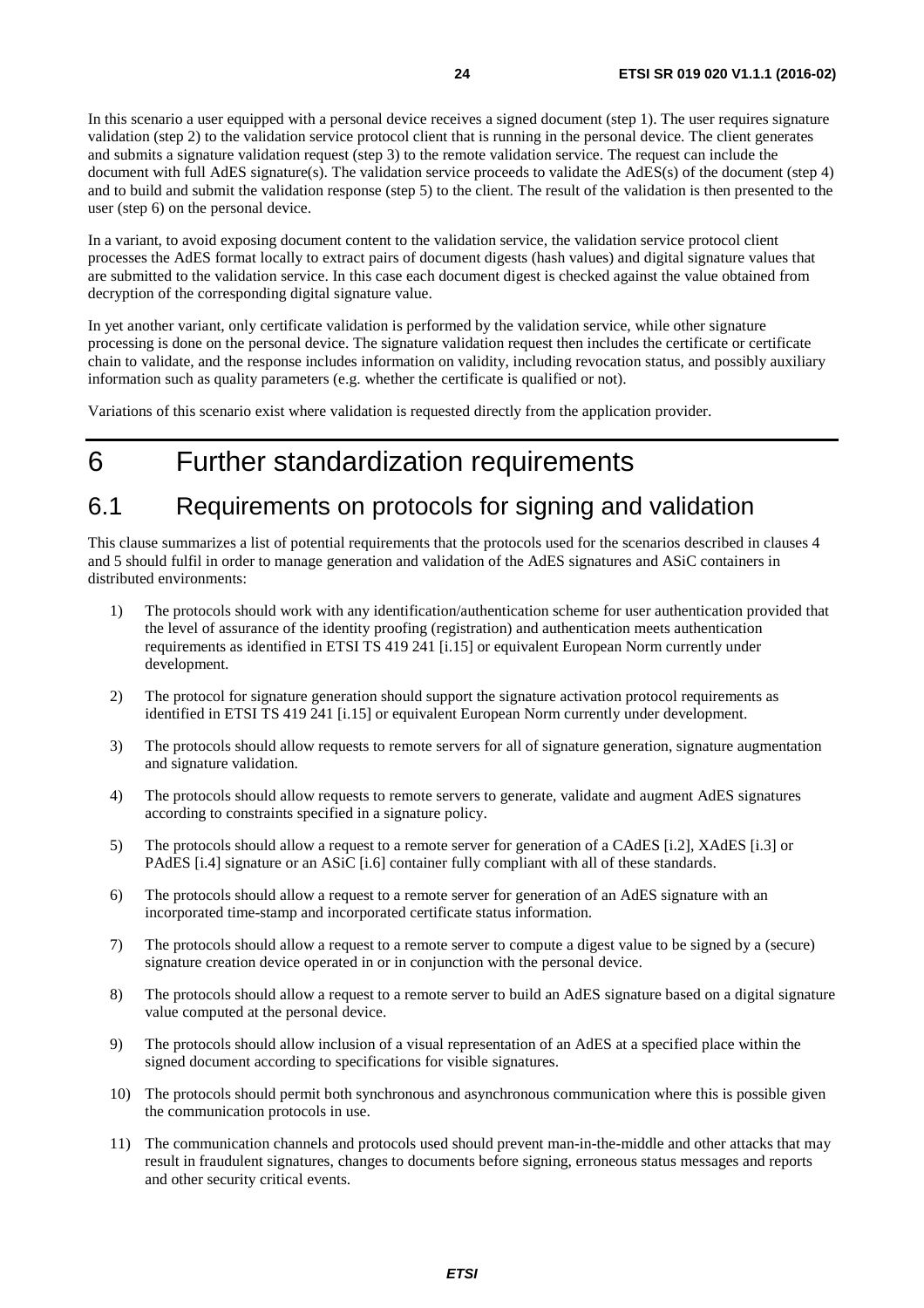- <span id="page-24-0"></span>12) The protocols should incorporate mechanisms that verify that the personal device is under control of the signer at the time of signing.
- 13) When the document is displayed on a device separate from the personal device, a link between the act of signing and the document displayed should be in place to ensure that the correct document is signed.
- 14) The protocols should allow multiple communication channels to be used in the signing process.
- 15) When multiple communication channels are used in the signing process, the security implications of attacks on one of the channels may need to be taken into account in the protocol.
- 16) Protocols should support split-key solutions where a pre-digital signature is generated on the personal device with the signature completed by a signing server.
- 17) When requesting validation of AdES(s), the protocols should allow to request a detailed validation report for each validated AdES, fully aligned in its contents with the validation results specified by ETSI EN 319 102-1 [[i.19](#page-8-0)] and the validation report to be specified in ETSI EN 319 102-2 [[i.35\]](#page-9-0).
- 18) When requesting validation of AdES(s), the protocols should allow to request a signed validation report from the validation service.
- 19) The protocols should take into account the need to identify and authenticate any service involved in the signing or validation towards the user/personal device.

Specific instantiations of the scenarios described in clauses 4 and 5 of the present document can impose a subset of the requirements listed above as applicable to that scenario.

### 6.2 Requirements related to service life cycle management

### 6.2.1 Use cases for life cycle of user subscription to MSSP/SSP

The use cases in clauses 6.2.1 and 6.2.2 are specifically aimed at supporting mobile devices supported by a mobile network operator working with trust service provider. In the case of other personal devices it is expected that this will be directly supported by the TSP.

The following use cases identify typical life cycle activities from a user's subscription to un-subscription of a MSSP or SSP service. The use cases exclude usage, which is described in the scenarios in clauses 4 and 5. Table 7 identifies how events can influence the operation of a trust service provider.

| Use Case                                                 | Potential impact on standardization                               |
|----------------------------------------------------------|-------------------------------------------------------------------|
| Use Case #1: Mobile signature service subscription:      | In addition to a normal registration procedure, identification of |
| The user subscribes to a mobile signature service        | the mobile device (e.g. UICC number and mobile phone              |
| provided by a MSSP or a SSP.                             | number) may need to be obtained and securely linked to the        |
|                                                          | user, e.g. in certificate extensions.                             |
| Use Case #2: Mobile signature service activation:        | For local signing, this may require a proof of possession to be   |
| Following subscription, the service may require an       | submitted from the mobile device to the MSSP.                     |
| explicit activation operation by the user.               |                                                                   |
| Use Case #3: Mobile signature service suspension:        | If suspension is used, the MSSP/SSP, possibly also the MNO,       |
| The MSSP/SSP may decide that the signature               | is an additional actor that may request the certification         |
| service is temporarily unusable by the user, e.g. if the | authority to suspend a certificate.                               |
| user reports the mobile device as suspected lost.        |                                                                   |
| Use Case #4: Mobile signature service resumption:        | If suspension is used, the MSSP/SSP, possibly also the MNO,       |
| The MSSP may require the service to be made              | is an additional actor that may send a reactivation request to    |
| usable again, e.g. if the mobile device is recovered.    | the certification authority.                                      |
| Use Case #5: Mobile signature service certificate        | The MSSP/SSP, possibly also the MNO, is an additional actor       |
| revocation or renewal: Events related to the service     | that may request the certification authority to revoke or renew   |
| provisioning or to the mobile user/device results in a   | a certificate.                                                    |
| need for revocation or renewal of a certificate. See     |                                                                   |
| below for some examples (in addition to the obvious      |                                                                   |
| loss of mobile device).                                  |                                                                   |
| Use Case #6: Mobile signature service termination or     | The MSSP/SSP is an additional actor that may request              |
| unsubscription: The user decides to unsubscribe from     | revocation of certificates from the certification authority       |
| the mobile signature service, or the MSSP/SSP            |                                                                   |
| terminates the subscription                              |                                                                   |

#### **Table 7: Use cases for life cycle of user subscription to MSSP/SSP**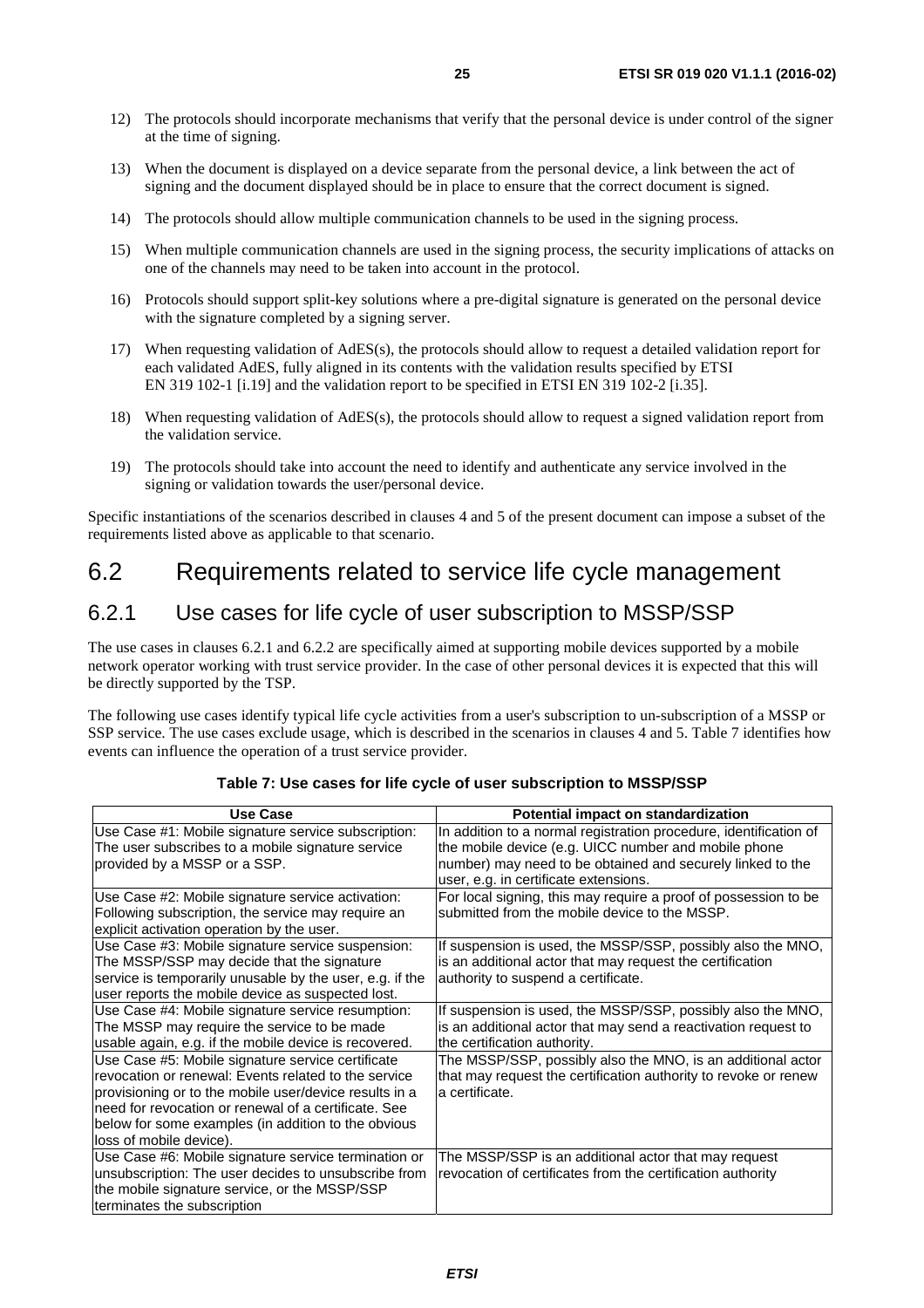# <span id="page-25-0"></span>4.6 LS: Split local and server signing scenario (threshold cryptography)

This clause shows a scenario (identified as scenario LS) where the signing function is split between the personal device and the signing service, each holding a part of the signing key. Thus the digital signature value creation function is split between the personal device and the signing service. Figure 6 shows a high level approach of the relevant actors and exchanges in this scenario.



**Figure 6: Scenario LS signatures created using a split key** 

The scenario is a specialization of threshold cryptography signing where the basic idea is that the private key is split between T actors, and at least N of these need to be involved to use the key. In the scenario both T and N are 2. A survey of threshold cryptography mechanisms is given in [\[i.7\]](#page-7-0).

In this scenario the document is prepared locally or by a remote application provider (step 1). A "pre-digital signature value" is created on the personal device using the part of the split key held locally (step 2). The pre-signature is sent to the signing service (step 3), and the digital signature value creation is completed using the split key held on the signing service for the identified signatory (step 4). The finalized digital signature value is then returned to the personal device. The AdES can be generated either by the signing service or by the personal device.

|  |  | Table 6: Features for scenario LS |  |
|--|--|-----------------------------------|--|
|--|--|-----------------------------------|--|

|     | Feature                                                                                                                                           | Description of approach in this scenario                                                                                                                                                                                |
|-----|---------------------------------------------------------------------------------------------------------------------------------------------------|-------------------------------------------------------------------------------------------------------------------------------------------------------------------------------------------------------------------------|
| la) | Whether the document exists on the personal<br>device or is provided by an external application.                                                  | Document is presumed to exist on the personal device but<br>can be obtained from an application provider. In a variant<br>the application provider transfers only the hash value to the<br>personal device.             |
| lb) | Where the document is hashed.                                                                                                                     | Usually on personal device but can be at application<br>provider or signing service (see previous row).                                                                                                                 |
| Ic) | What is displayed to user when signing.                                                                                                           | Usually whole document is displayed on the personal<br>device. The document can also be displayed by an<br>application provider with only the hash or some other unique<br>data being displayed on the personal device. |
| d)  | Where is user sole control over the signature<br>creation initiated.                                                                              | On the personal device.                                                                                                                                                                                                 |
| le) | Where is the private key held and the digital<br>signature value created.                                                                         | Split between personal device and signing service.                                                                                                                                                                      |
| lf) | In case the digital signature value is created on<br>personal device, is this done within SE, TEE,<br>external device, other trusted environment. | The personal device's part of the split key can be held in<br>SE, TEE or other trusted environment.                                                                                                                     |
| lg) | Where are steps relating to the completion of the<br>AdES signature structure carried out.                                                        | Personal device or signing service, potentially also<br>application service if document is held there.                                                                                                                  |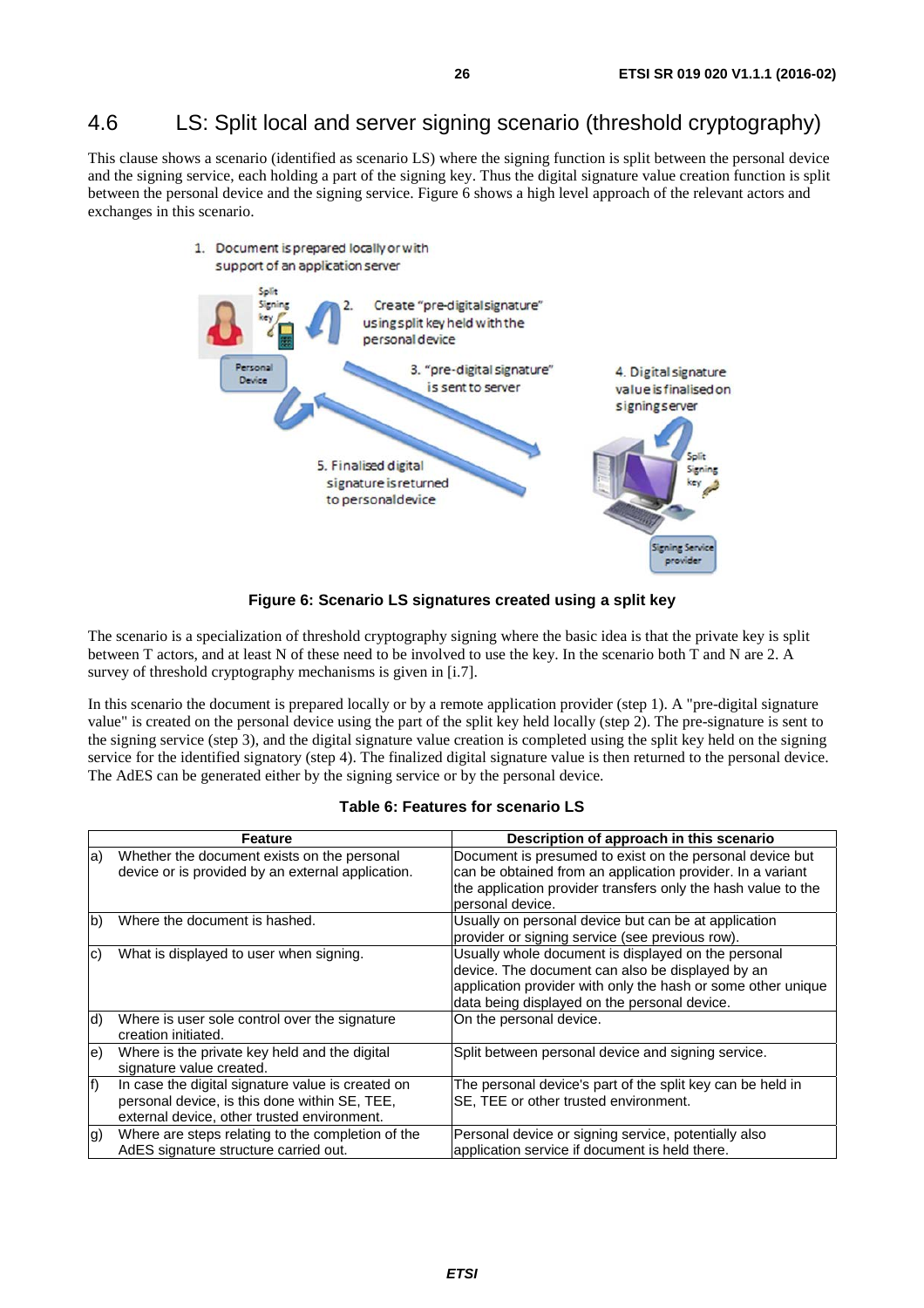<span id="page-26-0"></span>

|              | <b>Feature</b>                                               | Description of approach in this scenario                                                                                                                                                                                                                                                                                                                                                                                                                                 |
|--------------|--------------------------------------------------------------|--------------------------------------------------------------------------------------------------------------------------------------------------------------------------------------------------------------------------------------------------------------------------------------------------------------------------------------------------------------------------------------------------------------------------------------------------------------------------|
| lh)          | How is signer authenticated.                                 | For access to the part of the key held by the signing service:<br>support of a remote identity provider can be required or local<br>authentication mechanisms can be employed.<br>For personal device part of the key: By showing the ability to<br>use the private key held in the personal device, e.g. by<br>using signing PIN towards a hardware signature creation<br>device.<br>Additionally, the signing service is authenticated towards the<br>personal device. |
| li)          | Mobile network specific or not.                              | Currently known implementations are not mobile specific.                                                                                                                                                                                                                                                                                                                                                                                                                 |
| (j           | Applicable to any personal device or just mobile<br>devices. | In general applicable to any personal device.                                                                                                                                                                                                                                                                                                                                                                                                                            |
| $\mathsf{K}$ | Whether multiple channels are involved.                      | Multiple channels can be involved.                                                                                                                                                                                                                                                                                                                                                                                                                                       |

### 6.2.2 Use cases for events related to mobile device and MNO

The following use cases describe events related to a mobile device and in particular devices that include a subscription for mobile network services from a MNO. When a mobile device is used for digital signatures, such events may affect the operation of a certification service provider as indicated in table 8.

| Use Case                                          | Potential impact on standardization                           |
|---------------------------------------------------|---------------------------------------------------------------|
| Use Case #7: Secure element change: The user's SE | For local signing, the user's key will change, necessitating  |
| (e.g. UICC) is replaced by a new one.             | renewal of the user's certificate.                            |
| Use Case #8: Mobile phone number change.          | Depending on the implementation, certificate renewal may be   |
|                                                   | necessary.                                                    |
| Use Case #9: Mobile device change: The user       | Depending on the implementation, effects such as certificate  |
| changes device but not SE.                        | renewal may result.                                           |
| Use Case #10 Mobile subscription termination.     | Effects depend on implementation, but normally this will mean |
|                                                   | mobile signature service termination or un-subscription with  |
|                                                   | resulting revocation of certificate.                          |
| Use Case #11: MNO swap: The user changes          | Depending on the specific implementation and whether or not   |
| subscription from one MNO to another.             | the MSSP/SSP is specific to a MNO, the event may cause        |
|                                                   | mobile signature service termination or revocation/renewal of |
|                                                   | certificate.                                                  |

#### **Table 8: Use cases for events related to mobile device and MNO**

# 6.3 Standardization requirements and rationalized framework

Table 9 provides an analysis of the standardization requirements for the scenarios in clauses 4 and 5 against the six areas of the rationalized framework for digital signature standardization (ETSI TR 119 000 [[i.1\]](#page-7-0)).

Standards that are already in place, under development or in the CEN and ETSI work plans are highlighted in bold.

Requirements for further standardization are marked by the word "new" and shown in italics. See clause 6.4 for a description of the scope of each of the new standards required.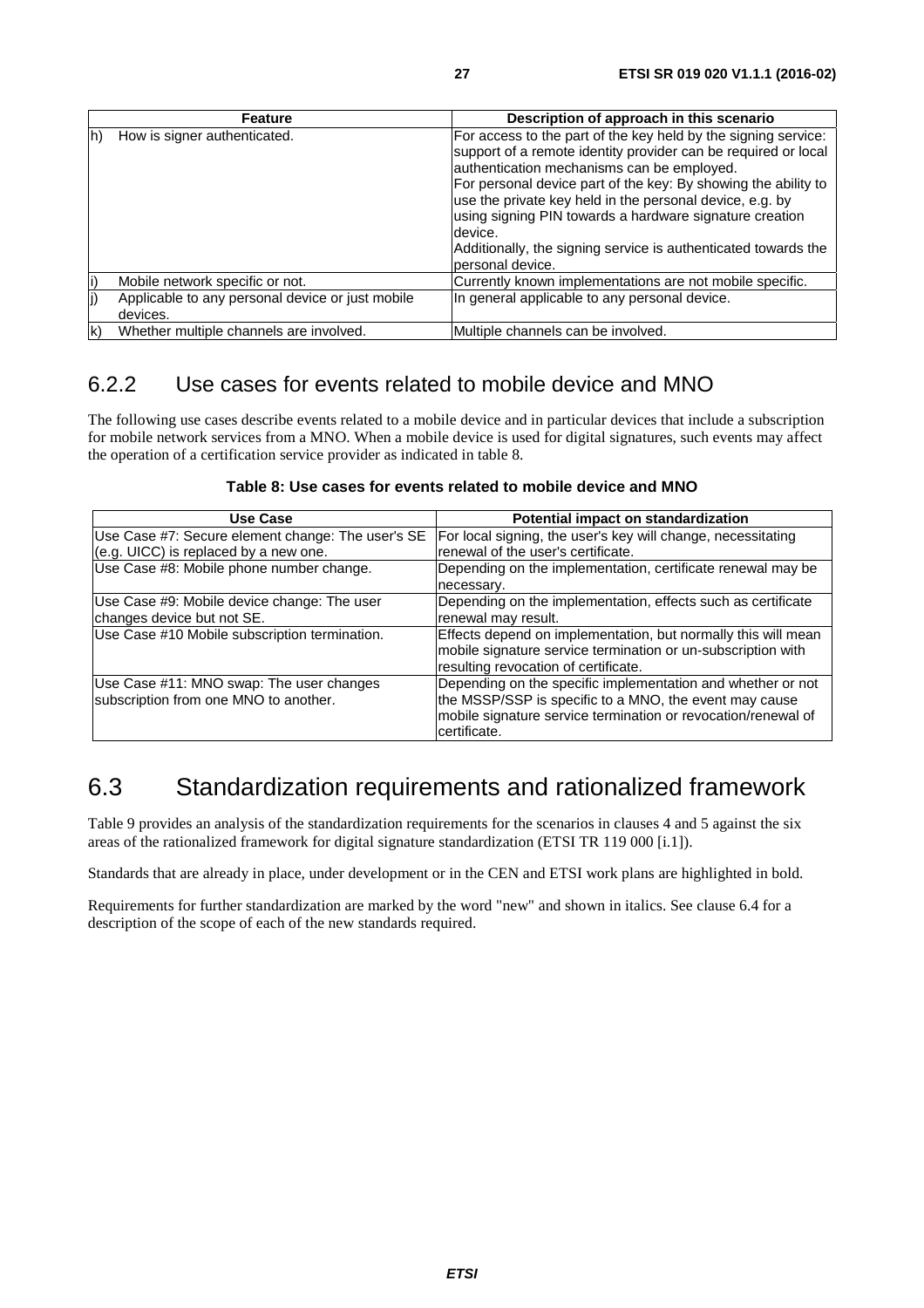<span id="page-27-0"></span>Clause A.2.9 provides an analysis of requirements against the OASIS DSS [i.8] specifications.

| <b>Signing service</b><br>Split-key signing<br><b>Validation service</b><br>Area           |                                                                                                                        |                                                                                                              |                        |                        |  |  |
|--------------------------------------------------------------------------------------------|------------------------------------------------------------------------------------------------------------------------|--------------------------------------------------------------------------------------------------------------|------------------------|------------------------|--|--|
|                                                                                            | Local signing<br>scenarios: L1, L2, L3                                                                                 | scenarios: S1, S2                                                                                            | scenario: LS           | scenario: VS           |  |  |
| Area 1                                                                                     | All existing standards                                                                                                 | All existing standards                                                                                       | All existing standards | All existing standards |  |  |
| <b>Signature</b>                                                                           | New: ETSI                                                                                                              | New: ETSI                                                                                                    | New: ETSI              |                        |  |  |
| creation and                                                                               | TS 119 152 [i.36]                                                                                                      | TS 119 152 [i.36]                                                                                            | TS 119 152 [i.36]      |                        |  |  |
| validation                                                                                 | See note 4                                                                                                             | See note 4                                                                                                   | See note 4             |                        |  |  |
| Area 2                                                                                     | CEN EN 419 211 [i.13]                                                                                                  | <b>CEN</b><br>CEN EN 419 221 [i.14]                                                                          |                        | <b>CEN</b>             |  |  |
| <b>Signature</b>                                                                           | CEN EN 419 212 [i.42]                                                                                                  | CEN EN 419 241 [i.15]                                                                                        | EN 419 221 [i.14]      | EN 419 221 [i.14]      |  |  |
| creation and other                                                                         |                                                                                                                        | CEN EN 419 212 [i.42]                                                                                        |                        |                        |  |  |
| related devices                                                                            |                                                                                                                        |                                                                                                              |                        |                        |  |  |
| Area 3                                                                                     | ETSI TS 119 312 [i.16]                                                                                                 | ETSI TS 119 312 [i.16]                                                                                       | To be determined       | <b>ETSI</b>            |  |  |
| Cryptographic                                                                              |                                                                                                                        |                                                                                                              |                        | TS 119 312 [i.16]      |  |  |
| suites                                                                                     |                                                                                                                        |                                                                                                              |                        |                        |  |  |
| Area 4                                                                                     | No policy                                                                                                              | ETSI EN 319 401 [i.17]                                                                                       | See note 4             | <b>ETSI</b>            |  |  |
| <b>Trust service</b>                                                                       | requirements,                                                                                                          | New: ETSI                                                                                                    | New: ETSI TS 119       | EN 319 401 [i.17]      |  |  |
| providers                                                                                  | see note 1.                                                                                                            | TS 119 431 [i.38]                                                                                            | 432 [i.37]             | New: ETSI              |  |  |
| supporting digital                                                                         | New: ETSI                                                                                                              | New: ETSI                                                                                                    | See note 2             | TS 119 441 [i.39]      |  |  |
| signatures                                                                                 | TS 119 432 [i.37]                                                                                                      | TS 119 432 [i.37]                                                                                            | See note 5             | New: ETSI              |  |  |
|                                                                                            | See note 2                                                                                                             | ETSI EN 319 403 [i.18]                                                                                       |                        | TS 119 442 [i.40]      |  |  |
|                                                                                            | See note 5                                                                                                             | Note 2                                                                                                       |                        | <b>ETSI</b>            |  |  |
|                                                                                            |                                                                                                                        |                                                                                                              |                        | EN 319 403 [i.18]      |  |  |
| Area <sub>5</sub>                                                                          | Not applicable                                                                                                         | Not applicable                                                                                               | Not applicable         | Not applicable         |  |  |
| <b>Trust application</b>                                                                   |                                                                                                                        |                                                                                                              |                        |                        |  |  |
| service providers                                                                          |                                                                                                                        |                                                                                                              |                        |                        |  |  |
| Area 6                                                                                     | See note 1                                                                                                             | Extension may be                                                                                             | Note 4                 | Extension may be       |  |  |
| <b>Trust service</b>                                                                       |                                                                                                                        | required to ETSI                                                                                             |                        | required to ETSI       |  |  |
| status list                                                                                |                                                                                                                        | TS 119 612 [i.28] for                                                                                        |                        | TS 119 612 [i.28] for  |  |  |
| providers                                                                                  |                                                                                                                        | new TSP type                                                                                                 |                        | new TSP type           |  |  |
|                                                                                            | NOTE 1: Assuming signature is validated after creation the MSSP does not need to be trusted.                           |                                                                                                              |                        |                        |  |  |
|                                                                                            | NOTE 2: Requirements for testing conformance and interoperability are for further study.                               |                                                                                                              |                        |                        |  |  |
|                                                                                            | NOTE 3: Analysis of the risks of a server holding a split key is needed to determine whether this requires the signing |                                                                                                              |                        |                        |  |  |
|                                                                                            | server to be a trusted service.                                                                                        |                                                                                                              |                        |                        |  |  |
|                                                                                            |                                                                                                                        | NOTE 4: An architecture document is considered necessary to describe the interaction between the TSP related |                        |                        |  |  |
| elements and other elements of the distributed solution (document preparation, AdES format |                                                                                                                        |                                                                                                              |                        |                        |  |  |

#### **Table 9: Analysis of standardization requirements for AdES digital signatures in distributed environments**

creation, etc.). This is not necessary for the validation service. NOTE 5: Further analysis is required for certificate and private key life cycle specific to personal devices. This will take account of ETSI TS 133 221 [[i.20](#page-8-0)] 3GPP GAA (Generic Authentication Architecture) support for subscriber certificates.

# 6.4 Scope of new standards identified

### 6.4.1 Overview

Based upon the analysis for the standardization requirements given in clause 6.3, the following new standards are proposed. The scope of each of them is described in the subsequent clauses.

- ETSI TS 119 152 [\[i.36\]](#page-9-0): Architecture for digital signatures in distributed environments.
- CEN EN 419 241 [\[i.15](#page-8-0)]: Trustworthy Systems Supporting Server Signing.
- ETSI TS 119 431 [\[i.38\]](#page-9-0): Policy and security requirements for trust service providers providing AdES digital signature generation services.
- ETSI TS 119 432 [\[i.37\]](#page-9-0): Protocol profiles for TSPs providing AdES digital signature generation signing.
- ETSI TS 119 441 [\[i.39\]](#page-9-0): Policy and security requirements for trust service providers providing AdES digital signature validation services.
- ETSI TS 119 442 [\[i.40\]](#page-9-0): Protocol profiles for trust service providers providing AdES digital signature validation services.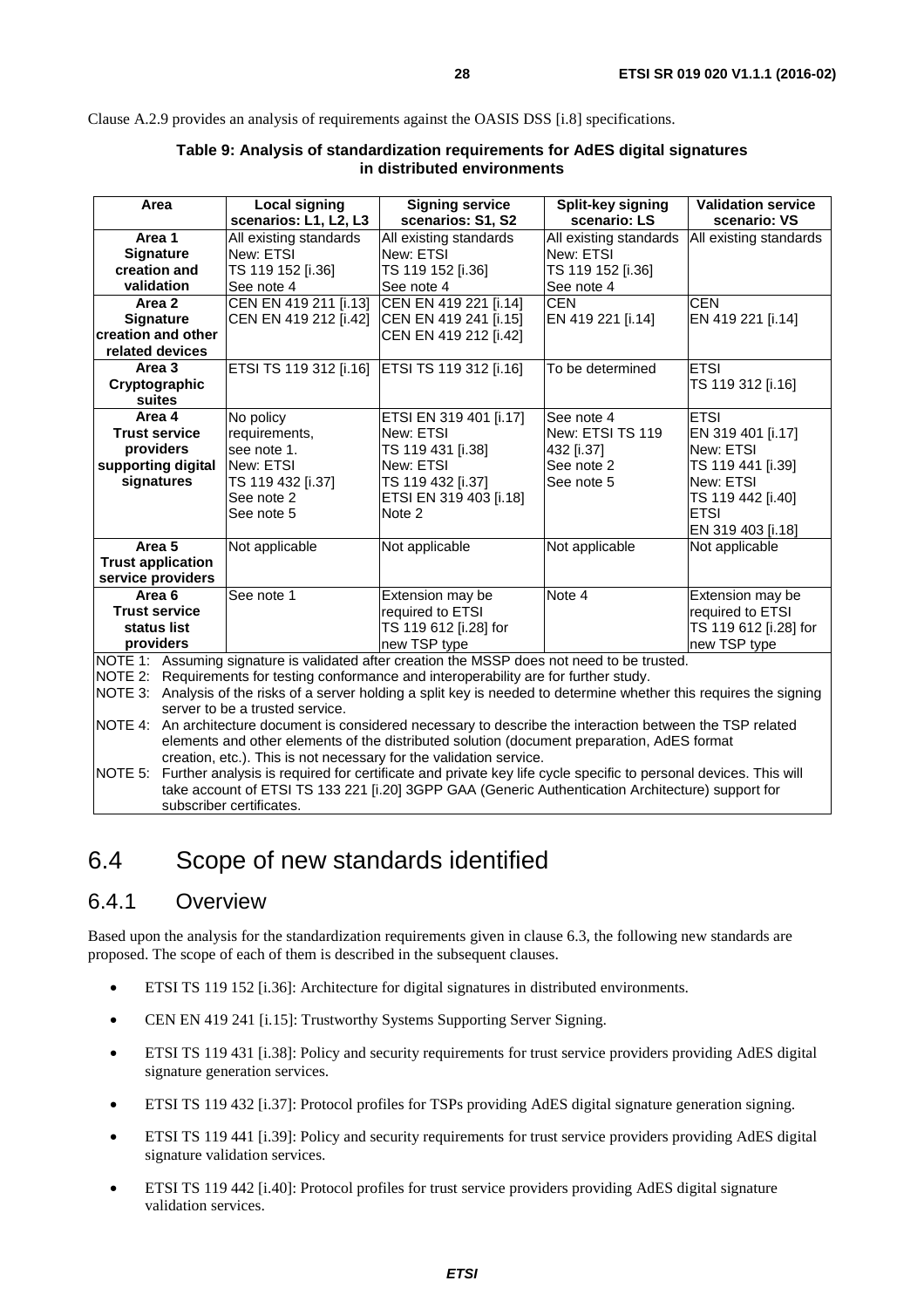### <span id="page-28-0"></span>6.4.2 ETSI TS 119 152: Architecture for digital signatures in distributed environments

**Scope:** ETSI TS 119 152 [[i.36\]](#page-9-0) will specify an architecture for the creation of AdES digital signatures in distributed environments, i.e. when parts of the functionality are requested from remote servers. It will use the protocols to be defined in ETSI TS 119 432 [\[i.37](#page-9-0)] and ETSI TS 119 442 [\[i.40\]](#page-9-0), as well as protocols defined for mobile commerce (M-COMM ETSI TR 102 203 [[i.9\]](#page-8-0), ETSI TS 102 204 [\[i.10](#page-8-0)], ETSI TR 102 206 [\[i.11](#page-8-0)] and ETSI TS 102 207 [\[i.12\]](#page-8-0)). It will identify the functional elements of the distributed support of users by third parties (TSP or otherwise) for AdES digital signatures and the interactions between them. This is to encompass signatures used for electronic signatures and seals as defined in the eIDAS Regulation. The architecture should support the exchanges necessary to meet the security requirements identified in CEN EN 419 241 [[i.15](#page-8-0)] including requirements for authentication and signature activation.

**Starting Points:** This framework is to be based upon:

- OASIS DSS [i.8], [\[i.30](#page-8-0)], [[i.33](#page-8-0)] and [\[i.34](#page-9-0)].
- M-COMM [\[i.9\]](#page-8-0), [\[i.10](#page-8-0)], [\[i.11](#page-8-0)] and [\[i.12\]](#page-8-0).
- CEN TS 419 241 [[i.15\]](#page-8-0).

### 6.4.3 CEN EN 419 241: Trustworthy Systems Supporting Server Signing

**Scope:** CEN EN 419 241 [\[i.15](#page-8-0)] identifies the security requirements for systems Trustworthy System Supporting Server Signing that generate advanced electronic signatures including one or more protection profiles which cover security requirements to reach compliance with Annex II of Regulation (EU) No 910/2014 [\[i.5](#page-7-0)] (Requirements for Qualified Electronic Signature Creation Devices) of the remote (qualified TSP operated) parts of the system.

**Starting Points: CEN EN 419 241 [\[i.15\]](#page-8-0) is to be based upon:** 

• CEN TS 419 241 [[i.15\]](#page-8-0).

### 6.4.4 ETSI TS 119 431: Policy and security requirements for trust service providers providing AdES digital signature generation services

**Scope:** ETSI TS 119 431 [[i.38\]](#page-9-0) will specify policy requirements building on the general policy requirements specified in ETSI EN 319 401 [[i.17\]](#page-8-0) for signature generation trust services where users' private keys are stored and accessed in trusted hardware modules in the TSP environment. This is to encompass signatures used for electronic signatures and seals as defined in the Regulation (EU) No 910/2014 [\[i.5](#page-7-0)]. This will take into account requirements specified in CEN TS/EN 419 241 [\[i.15](#page-8-0)], [\[i.15](#page-8-0)], and the present document.

NOTE 1: Support for split keys is for further study.

NOTE 2: This activity may identify requirements for changes to ETSI TS 119 612 [\[i.28\]](#page-8-0) to identify further trust services.

**Starting Points:** ETSI TS 119 431 [\[i.38](#page-9-0)] is to be based upon:

- ETSI EN 319 401 [\[i.17](#page-8-0)].
- ETSI TS 119 101 [\[i.41\]](#page-9-0).
- CEN TS 419 241 [[i.15\]](#page-8-0) and planned CEN EN 419 241 [\[i.15\]](#page-8-0).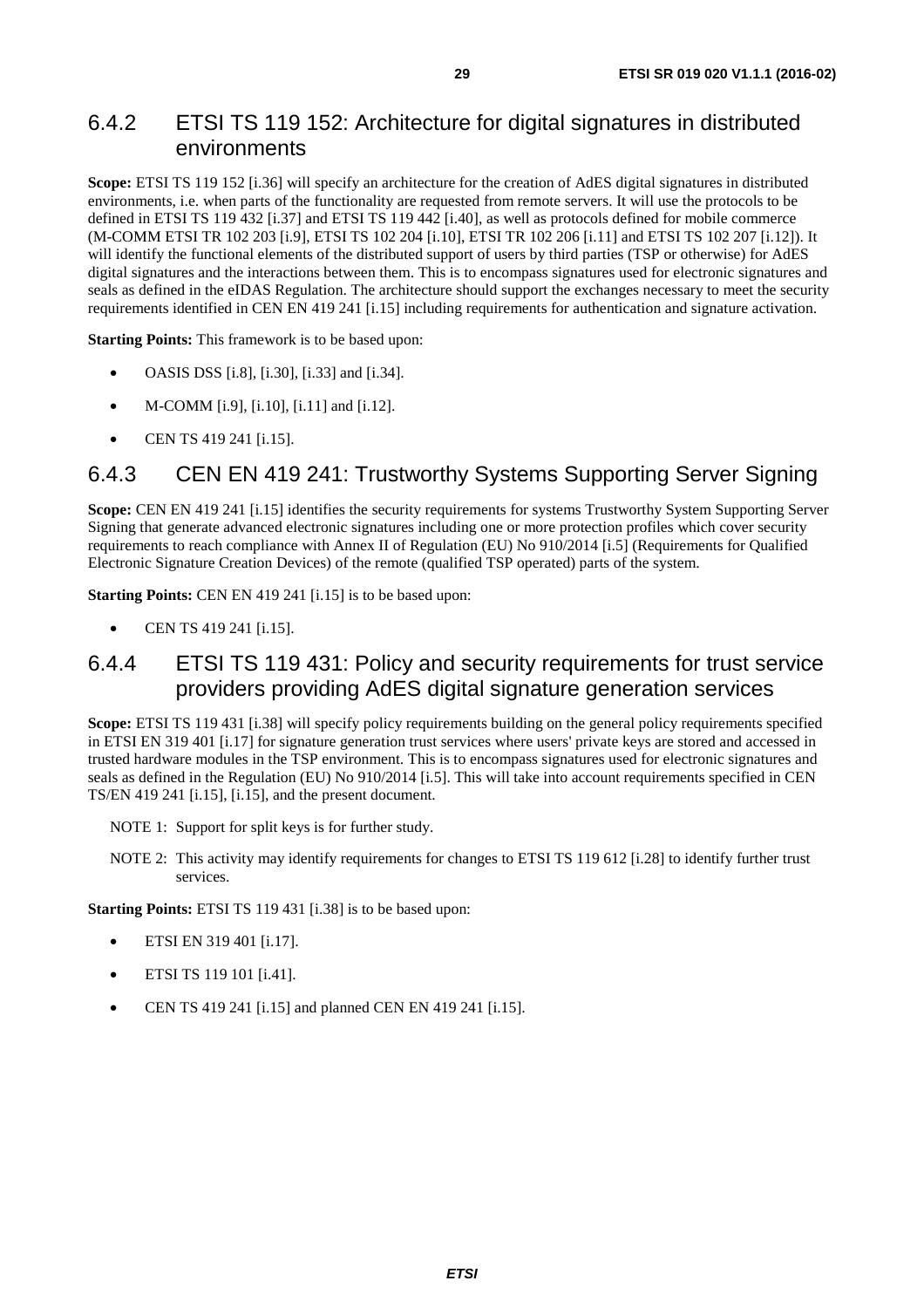### <span id="page-29-0"></span>6.4.5 ETSI TS 119 441: Policy and security requirements for trust service providers providing AdES digital signature validation services

**Scope:** ETSI TS 119 441 [[i.39\]](#page-9-0) specifies policy requirements for TSPs providing validation services. ETSI TS 119 441 [\[i.39](#page-9-0)] will reference ETSI EN 319 401 [[i.17](#page-8-0)] for general requirements.

**Starting Points:** ETSI TS 119 441 [\[i.39](#page-9-0)] is to be based upon:

- ETSI EN 319 401 [\[i.17](#page-8-0)].
- ETSI TS 119 101 [\[i.41\]](#page-9-0).

### 6.4.6 ETSI TS 119 432: Protocol profiles for TSPs providing AdES digital signature generation services

**Scope:** This multi-part document profiles the M-COMM and DSS protocols to support local signing and server signing in distributed environments. Further base standards may be considered.

Part 1: Trusted Service manager

ETSI TS 119 432 [\[i.37\]](#page-9-0) specifies protocols for a trusted logical component that implements one or more service management roles related to the provisioning, the life cycle management and the deletion of a distributed service. This is based on ETSI TS 102 204 [\[i.10\]](#page-8-0) and potentially other specifications in the M-COMM series.

Part 2: Local signing on personal device

ETSI TS 119 432 [\[i.37\]](#page-9-0) specifies the use of personal devices for local signing supported by MSSP services based on the M-COMM specifications ETSI TR 102 203 [\[i.9](#page-8-0)], ETSI TS 102 204 [[i.10](#page-8-0)], ETSI TR 102 206 [\[i.11](#page-8-0)] and ETSI TS 102 207 [\[i.12](#page-8-0)].

Part 3: Local signing on general computing device

ETSI TS 119 432 specifies the use of mobile or other computing devices for local signing supported by services based on OASIS DSS [i.8]. It will take into account requirements identified in 6.1, and the use of DSS as in clause A.2.

**Part 4:** Remote signing

ETSI TS 119 432 [\[i.37\]](#page-9-0) specifies the use of mobile or other computing devices for remote signing supported by services based on OASIS DSS [i.8]. It will support both level 1 and level 2 sole control as specified in CEN TS 419 241 [\[i.15](#page-8-0)] and its planned future equivalent. The protocol profile should support the exchanges necessary to meet the security requirements identified in CEN EN 419 241 [\[i.15](#page-8-0)] including requirements for authentication and signature activation.

NOTE: Additional parts may be added for split key signing.

**Starting Points:** ETSI TS 119 432 [\[i.37\]](#page-9-0) will be based upon at least:

- OASIS DSS [i.8].
- M-COMM [\[i.9\]](#page-8-0), [\[i.10](#page-8-0)], [\[i.11](#page-8-0)] and [\[i.12\]](#page-8-0).
- CEN TS 419 241 [[i.15\]](#page-8-0).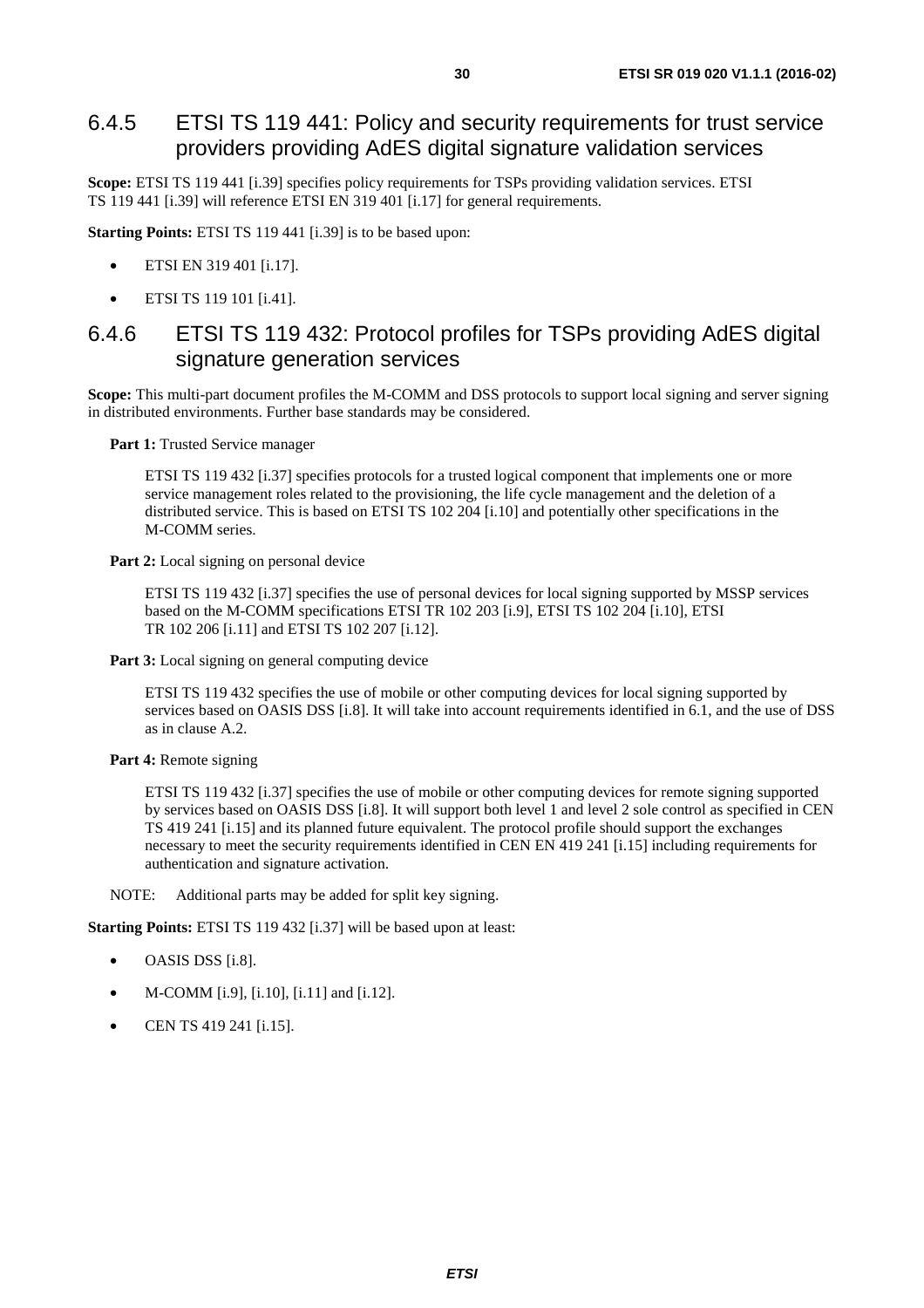### <span id="page-30-0"></span>6.4.7 ETSI TS 119 442: Protocol profiles for trust service providers providing AdES digital signature validation services

**Scope:** ETSI TS 119 442 [[i.40\]](#page-9-0) specifies a profile for formats and protocols to be used by TSPs providing validation services. A validation service is equally applicable to personal devices and other computing devices.

**Starting Points: ETSI TS 119 442 [\[i.40\]](#page-9-0) will be based upon at least:** 

• OASIS DSS [i.8] - This expected to be the primary source.

The following may provide additional features:

- The W3C XML Key Management Specification (XKMS) [\[i.23\]](#page-8-0), the part titled XML Key Information Service Specification (XKISS) as a basis for a service interface for certificate validation; personal device.
- IETF RFC 3029 [\[i.24](#page-8-0)] Data Validation and Certification Server protocols.
- IETF RFC 5055 [\[i.25](#page-8-0)] Server-Based Certificate Validation Protocol (SCVP) for certificate validation.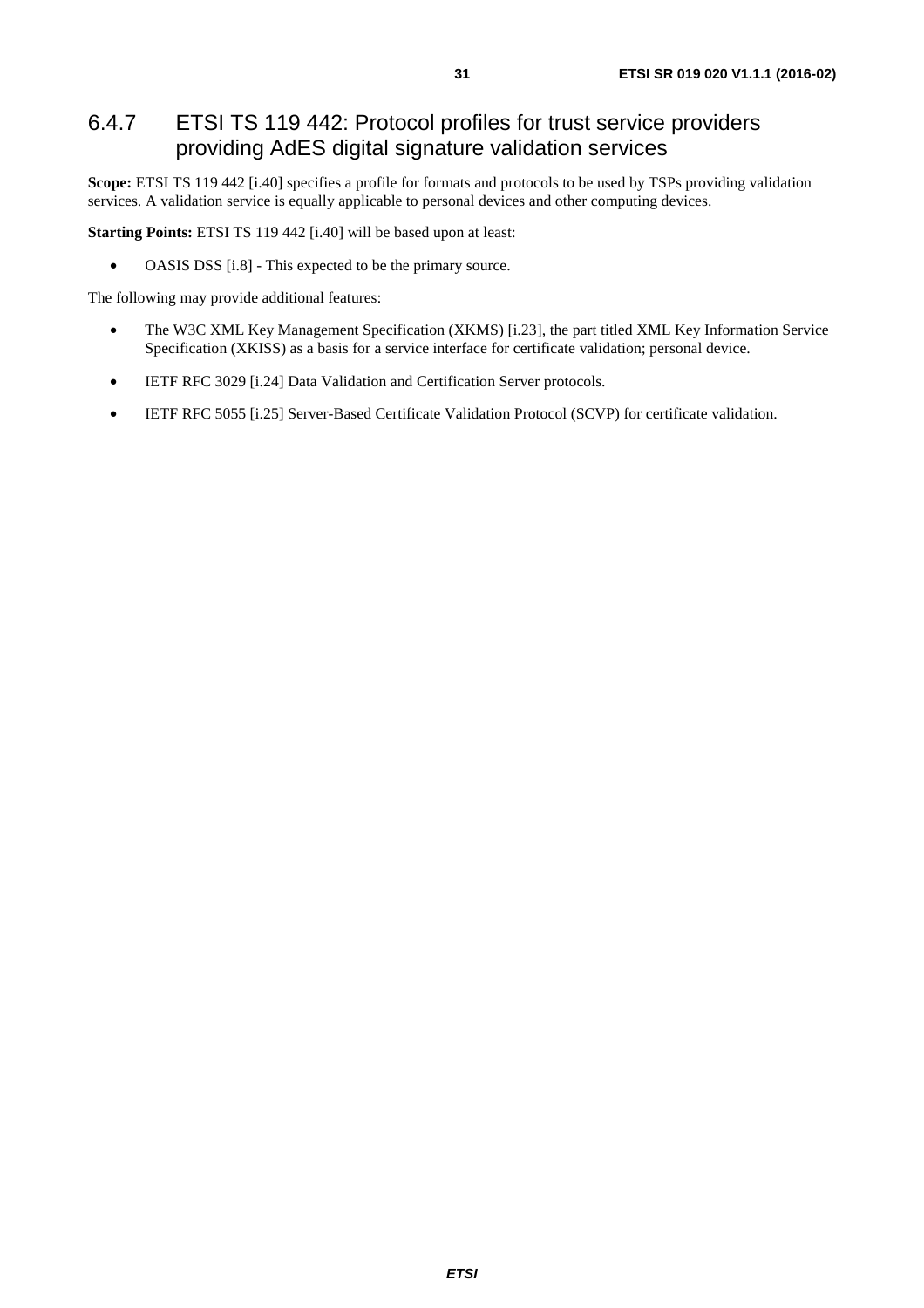# <span id="page-31-0"></span>Annex A: Most relevant standards

# A.1 Introduction

There are a number of specifications that define protocols that support remote use of SSP or MSSP in support of creation of AdES.

There also exist specifications defining protocols that allow to request the validation of AdES to a remote server.

This annex reviews two of the most relevant sets of specifications that are widely used worldwide: OASIS DSS [i.8], [[i.30](#page-8-0)], [i.32], [\[i.33](#page-8-0)], [\[i.34](#page-9-0)], [\[i.35\]](#page-9-0) and  $[i.36]$  $[i.36]$  and other associated specifications, and M-COMM [\[i.9](#page-8-0)], [\[i.10](#page-8-0)], [\[i.11](#page-8-0)] and [[i.12](#page-8-0)].

# A.2 OASIS DSS and DSS-X specifications

# A.2.1 Introduction

OASIS Digital Signature Services Technical Committee (DSS henceforth) has produced a set of OASIS specifications that define two protocols, namely:

- 1) A SignRequest/SignResponse protocol. This protocol specifies the semantics and the syntax of an XML message (SignRequest) that a client can use to request to a remote server the generation of one digital signature on one or more data objects. It also specifies the semantics and the syntax of an XML message (SignResponse) that the aforementioned remote server can use to return to the client the digital signature created following the SignRequest.
- 2) A VerifyRequest/VerifyResponse protocol. This protocol specifies the semantics and the syntax of an XML message (VerifyRequest) that a client can use to request to a remote server the validation of all the digital signatures of one document. It also specifies the semantics and the syntax of a XML message (VerifyResponse) that the aforementioned remote server can use to return to the client the result of the requested validation process on the digital signatures passed in the request.

The basic features of both protocols are defined within the OASIS DSS Core Protocol/Specification [i.8]. A number of profiles are also defined that sometimes constrain the degree of optionality and sometimes incorporate features to the protocol that are not specified within the core document. The original DSS specifications have since been augmented by further work done by the OASIS Digital Signature Services eXtended (DSS-X) Technical Committee.

The approach taken by DSS and DSS-X is to build coherent profiles, i.e. to devote one profile to solve one specific problem. As a result of that approach, certain scenarios can require a combination of a subset of the features of the DSS Core plus a number of profiles, each providing one feature required by the scenario.

In order to propose a framework of standards for requesting the generation/validation of AdES to a remote server, which fulfils the list in clause 7, the features provided by the core protocol as well as relevant profiles are considered. Some relevant profiles are described below in clauses A.2.3 to A.2.7. This is not a complete list, and other existing profiles may need to be taken into account. Ongoing work in OASIS DSS-X will result in new profiles that can be relevant.

# A.2.2 OASIS DSS Core specification

### A.2.2.1 SignRequest/SignResponse protocol

The OASIS DSS protocol [i.8] allows to request generation of both XML Signatures and CMS Signatures. The SignRequest protocol allows to request the generation of one and only one digital signature of one specific format.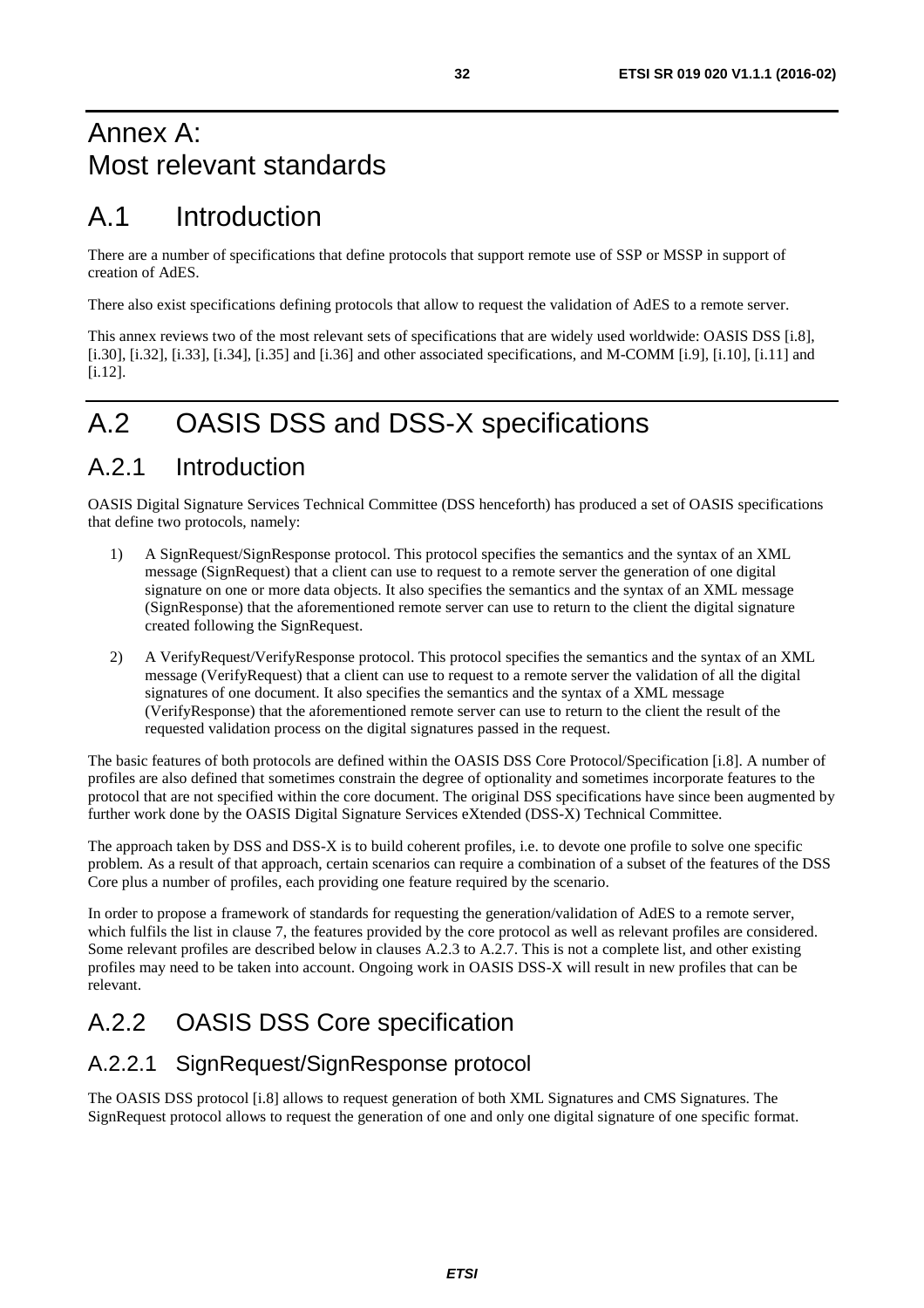<span id="page-32-0"></span>When requesting XML signatures the protocol provides the following features:

- 1) It allows to pass to the server one or more documents to be collectively signed by the XML signature. It also allows to pass the hash of the document(s) instead of the entire document(s), or even the result of applying to the document(s) a set of transformations.
- 2) It allows to request the three types of XML signatures: detached, enveloped or enveloping.
- 3) It allows to pass the critical details of the ds: Reference elements to be generated.
- 4) In the case of requesting an enveloped signature, it also allows to specify where exactly in the document the signature has to be placed.

When requesting CMS signatures, the protocol provides the following features:

- 1) It allows to pass to the server one document or its hash, for it to be signed.
- 2) It allows to request a detached or an enveloping CMS signature.

When requesting an XML or a CMS signature the protocol:

- 1) Provides an element for passing the claimed identity of the requesting entity, including optional supporting information (for instance for conveying authentication information).
- 2) Provides a placeholder for including a selector of the private key to be used during the signature generation.
- 3) Allows to simultaneously request a signature time-stamp.

When returning the generated signature, the protocol:

1) Allows for returning a detached, enveloping or enveloped signature (the last one only if the requested signature is an XML signature and if the enveloping document is also an XML document).

### A.2.2.2 VerifyRequest/VerifyResponse protocol

The protocol allows requesting the validation of one XML signature or all the XML signatures embedded within a XML document. The protocol allows requesting the validation of exactly one CMS signature.

Independently of the format of the signature(s) to be validated the protocol includes the following features:

- 1) Allows the client to instruct the server to perform the validation at a certain date and time.
- 2) Allows the client to instruct the server to return an indication of the signing time.
- 3) Allows the client to instruct the server to return an indication of the signer's identity.

# A.2.3 AdES profile

### A.2.3.1 Introduction

This profile [\[i.30\]](#page-8-0), was conceived for supporting remote generation, validation and upgrade of CAdES and XAdES signatures. The profile may need changes to accommodate that latest versions of CAdES [[i.2](#page-7-0)] and XAdES [\[i.3\]](#page-7-0).

The profile does not currently provide features for requesting generation/validation of PAdES signatures and ASiC containers.

### A.2.3.2 SignRequest/SignResponse protocol

The SignRequest operation supports the following features:

- 1) It allows to request the generation of predefined formats defined in XAdES/CAdES.
- 2) It allows to request the generation of XML/CMS signatures incorporating specific signed/unsigned properties whose combination does not fit any predefined XAdES/CAdES signature form.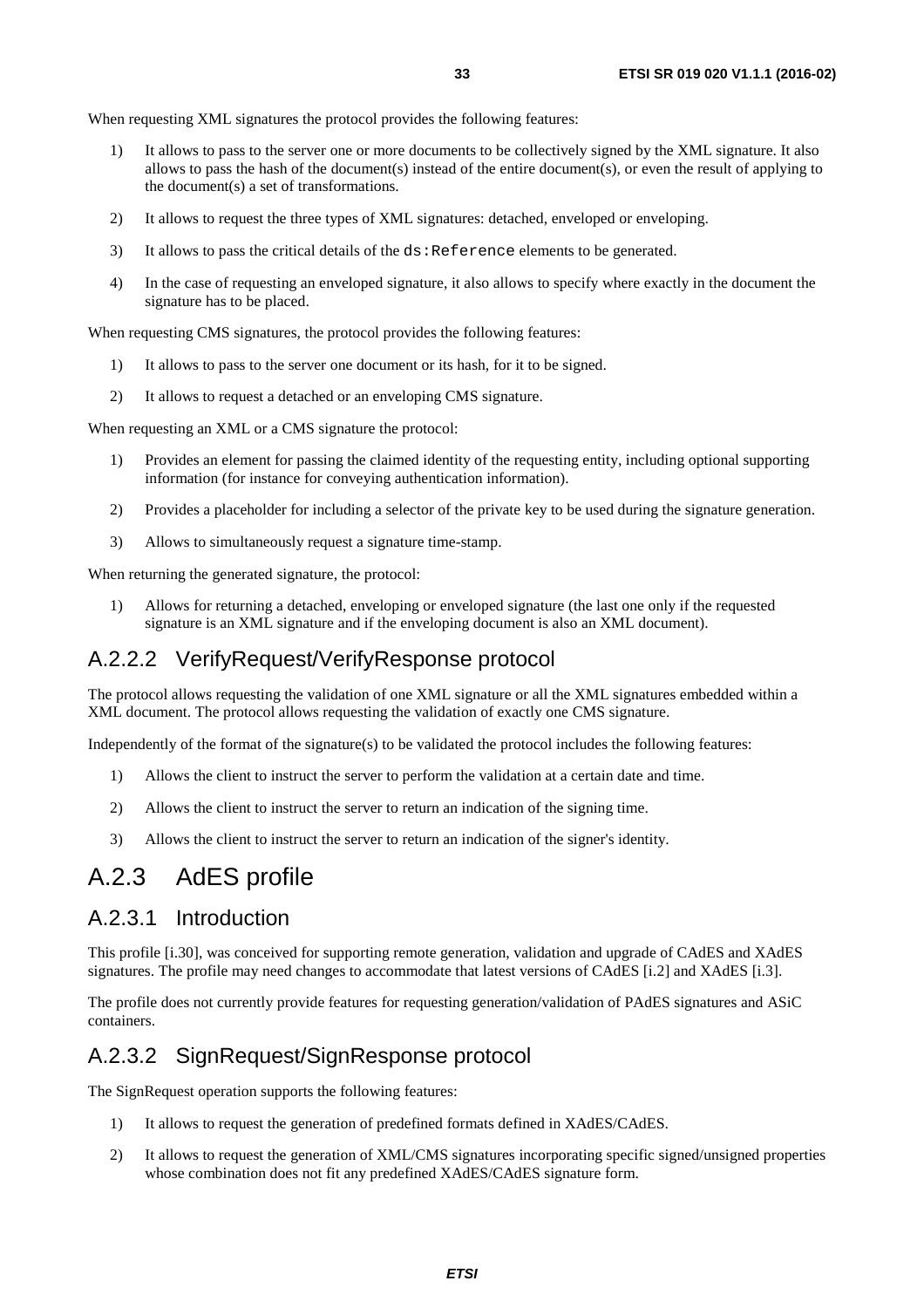<span id="page-33-0"></span>The SignResponse operation supports the following features:

- 1) It allows to return predefined formats defined in XAdES/CAdES.
- 2) It allows to return XML/CMS signatures with specific properties whose combination does not fit any predefined XAdES/CAdES signature form.

### A.2.3.3 VerifyRequest/VerifyResponse protocol

The VerifyRequest operation supports the following features:

- 1) It allows to request the validation of a predefined form defined in XAdES/CAdES.
- 2) It allows to request the validation of a XAdES/CAdES signature and its augmentation to a certain form predefined in XAdES/CAdES by incorporation of the required properties (time-stamp tokens, certificates, certificate revocation information, etc.).
- 3) It allows to request the validation of a XAdES/CAdES signature and the incorporation of certain properties for obtaining a certain combination that does not fit any predefined XAdES/CAdES signature form.

The VerifyResponse operation supports the following features:

- 1) It allows to return the result of validating the XAdES/CAdES passed in the request.
- 2) It allows to return the result of validating the XAdES/CAdES passed in the request plus the augmented AdES format as requested.

Since the profile predates the latest versions of CAdES and XAdES, a number of XAdES/CAdES properties are not currently properly managed. For the same reason, PAdES and ASiC formats are currently not supported.

# A.2.4 Asynchronous profile

OASIS DSS Core Protocols are designed as synchronous protocols. The asynchronous profile [[i.31](#page-8-0)] specifies a mechanism for asynchronous generation and validation requests submitted to a remote server.

Under this mode of operation a server can return an empty result to any request submitted by the client, with an indication of "Pending" result. The client can, at any time, pull the result by submitting a PendingRequest with an identifier of the result requested. The server can, when it is able to return the result, generate the corresponding response to the PendingRequest (a SignResponse or a VerifyResponse).

The features provided by this profile are orthogonal to the features provided by the DSS Core and AdES profile, which means that these can be combined.

# A.2.5 Visible signature profile

This profile [i.32] is at present in a Committee Specification status.

The SignRequest/SignResponse protocol of this profile allows a client to request generation of a digital signature and, within the same request, request the incorporation of a visual representation of the digital signature. The request can include details on the precise position of the visual representation and also the details to be represented (its generation time, its reason, information of the signer, etc.).

The VerifyRequest/VerifyResponse protocol of this profile allows a client to request the incorporation within the document of a visual notification of the signature validation result, including a visual mark representing such a result, an indication of the verification time, etc.

The features provided by this profile are orthogonal to the features provided by the DSS Core and AdES profile, which means that these can be combined.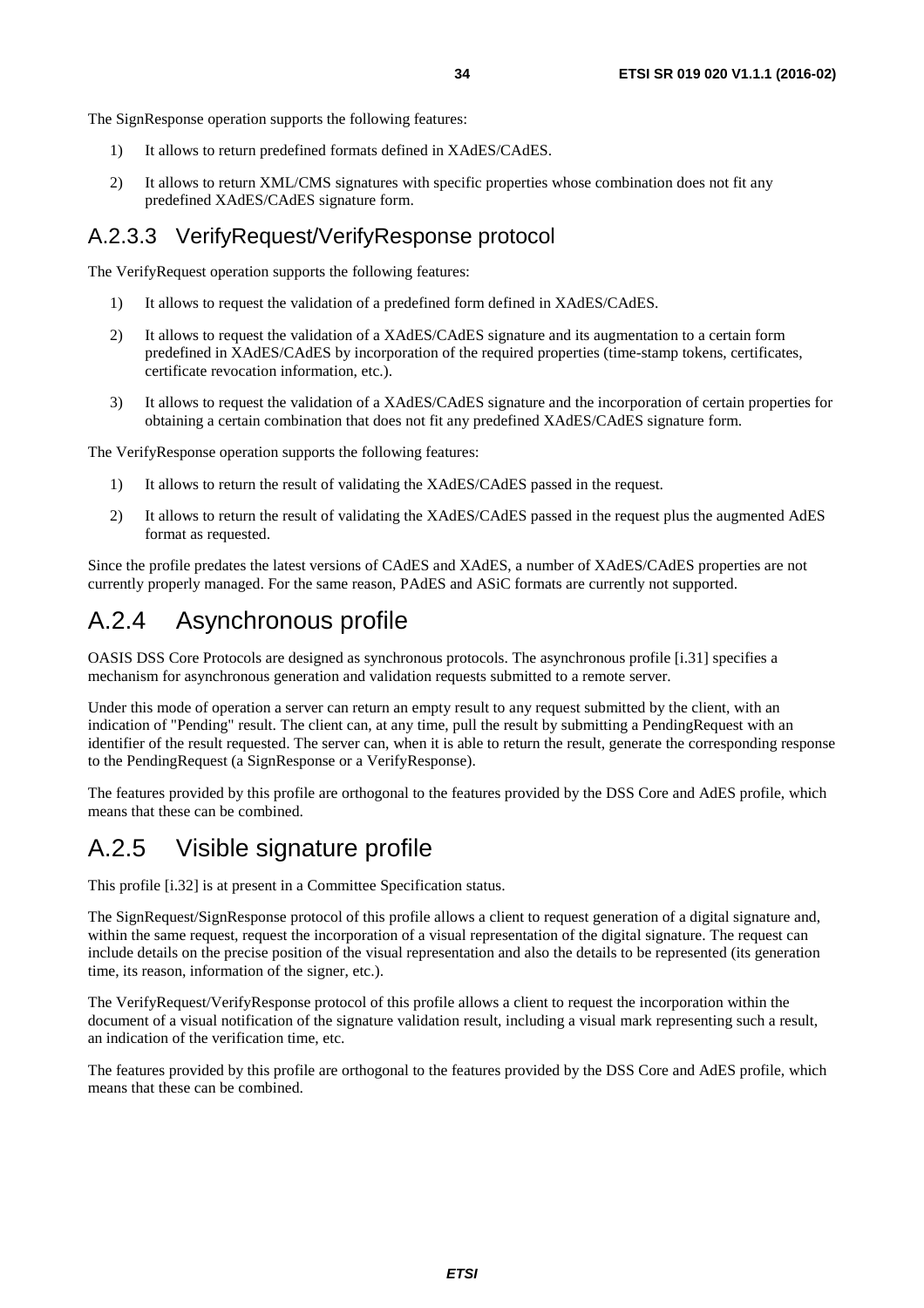# <span id="page-34-0"></span>A.2.6 Local signature computation profile

This profile [\[i.33\]](#page-8-0) is at present in a Committee Specification status.

This profile extends the SignRequest/SignResponse DSS Core protocol to allow the actual computation of the digital signature value to be performed within a (secure) signature creation device under the direct control of the user, instead of within the (secure) signature creation device at the server side. The remote server computes the hash to be signed and returns this to the user device, which computes the digital signature value and sends this back to the remote server. The remote server builds up the final AdES to be passed to the user device.

The features provided by this profile are orthogonal to the features provided by the DSS Core and AdES Profile, which means that these can be combined.

# A.2.7 Profile for comprehensive multi-signature verification reports

This profile [\[i.34\]](#page-9-0) is at present in a Committee Specification status.

This profile extends the VerifyRequest/VerifyResponse DSS Core protocol to allow the server (in reaction to the corresponding request from the client) to include within the response a complete validation report for each digital signature validated. This report includes detailed information of all the material used during the validation process, including keys, certificates, certificate status data, time-stamp tokens, etc.

This profile [\[i.34\]](#page-9-0) was produced before ETSI EN 319 102-1 [[i.19\]](#page-8-0) and in consequence these documents are not aligned.

# A.2.8 Usability of DSS profiles within the analysed scenarios

Table A.1 provides details of possible use of the different DSS protocols in the signing scenarios described in clause 4, and under which conditions (features desired) such a use would apply.

The first column "Features" lists the potential features that a certain scenario may require, as this sets the conditions for the applicable DSS protocols.

The rest of the columns contain the information specific to one of the scenarios identified and described in clause 4.

A certain cell in the table identifies the DSS profile that could be used for the scenario identified in the first cell of the column if the feature identified in the first cell of the row is required.

NA values indicate that a certain feature is not applicable in the corresponding scenario. A value "Needed New" indicates that there is no protocol within the DSS set of protocols covering that particular feature.

For remote validation (see clause 5), the DSS Core validation profile may be used, if desired augmented with the profiles described in clauses A.2.7 and A.2.8 above and possibly also with the Visible Signature Profile (clause A.2.5).

**Table A.1: Usability of DSS profiles within the analysed scenarios** 

| <b>Features</b>                                            | <b>Scenario L1</b>                        | <b>Scenario L2</b> | <b>Scenario L3</b>              | <b>Scenarios</b><br><b>S1, S2</b>      | <b>Scenario LS</b>              |
|------------------------------------------------------------|-------------------------------------------|--------------------|---------------------------------|----------------------------------------|---------------------------------|
| <b>Default</b><br><b>Configuration</b>                     | <b>DSS Core</b>                           | <b>NA</b>          | <b>DSS Core</b>                 | <b>DSS Core</b>                        | <b>IDSS Core</b>                |
| <b>Request XAdES/</b><br><b>CAdES</b>                      | <b>AdES</b> Profile                       | <b>NA</b>          | <b>AdES</b> Profile             | AdES Profile                           | AdES Profile                    |
| <b>SignatureValue</b><br>computation in<br>personal device | Local Signature<br>Computation<br>Profile | ΝA                 | <b>NA</b>                       | <b>NA</b>                              | INA.                            |
| <b>Private Key Split</b>                                   | INA.                                      | <b>NA</b>          | <b>NA</b>                       | <b>NA</b>                              | Needed new                      |
| <b>Request PAdES /</b><br><b>ASiC</b>                      | Needed new                                | <b>NA</b>          | Needed new                      | Needed new                             | Needed new                      |
| <b>Request visible</b><br>linformation on<br>signature     | Visible Signature<br>Profile              | <b>NA</b>          | Visible<br>Signature<br>Profile | <b>Visible</b><br>Signature<br>Profile | Visible<br>Signature<br>Profile |
| Asynchronous<br><b>Operation</b>                           | Asynch. Profile                           | <b>NA</b>          | Asynch. Profile                 | Asynch. Profile                        | Asynch. Profile                 |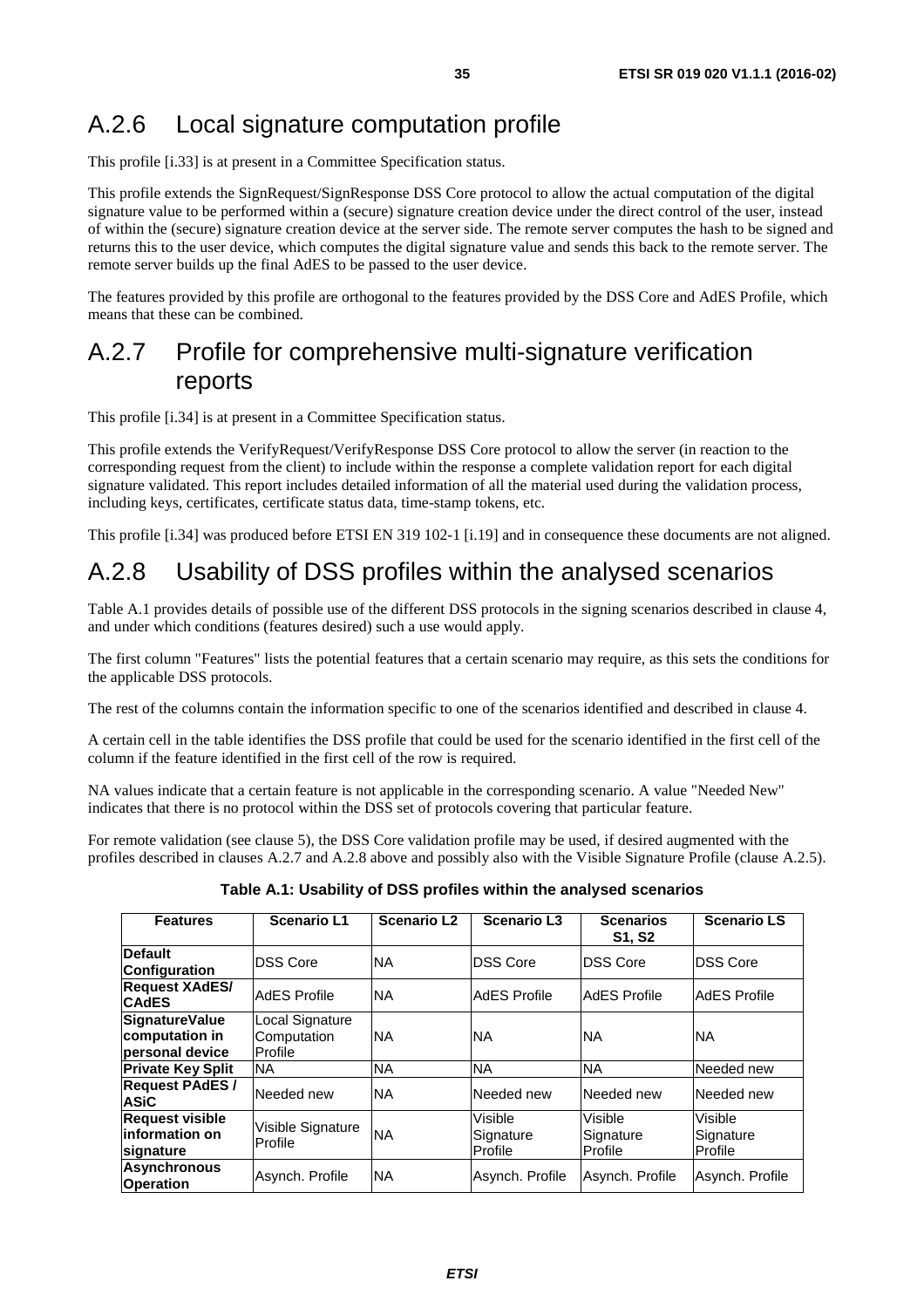# <span id="page-35-0"></span>A.3 ETSI M-COMM specifications

# A.3.1 Introduction

In 2003, ETSI published a set of specifications for mobile signatures for mobile commerce (M-COMM) [\[i.9](#page-8-0)], [\[i.10](#page-8-0)], [[i.11](#page-8-0)] and [\[i.12\]](#page-8-0). These specifications are in use in several deployed systems and are relevant as a basis for future work on signatures in mobile environments.

Most of the deployed M-COMM systems use the control channel from the MNO to the UICC card to communicate with the user's personal device, using a signing key securely stored in the UICC. The communication from the MSSP to the personal device is however out of scope of the M-COMM specifications and left to the individual MSSP.

When the MSSP uses the control channel to UICC mode of communication, the data to be signed is sent directly to the UICC. The UICC usually embeds a minimum solution to display the data on the personal device and ask for input of signing PIN. Usually the UICC needs direct access to display and keyboard on the device to avoid use of the operating system on the personal device. Since the communication channel has limited capacity, data to be signed is limited in size, either only very short documents can be used or the hashing is done by the MSSP (displaying only hash or other reference data on the personal device).

The digital signature value is computed in the UICC. The UICC can also build the AdES format, or this can be done by other actors involved such as the MSSP.

In this mode of operation, M-COMM signing is used as a second communication channel, different from the communication channel used to access the application provider. Use of a second communication channel can support not only Internet-based application providers but also transactions that are initiated by a voice-call, via interactive voice response systems, and other electronic communications channels. The signing operation carried out on the personal device can be used to authenticate the user or to produce a digital signature on a document.

# A.3.2 Mobile signature service

A mobile signature service is usually provided under the terms of a commercial agreement between a Mobile Signature Service Provider (MSSP) and those parties who choose to rely on mobile signatures. The features of the MSSP role and responsibilities are described in clause 13 of ETSI TR 102 203 [\[i.9](#page-8-0)].



**Mobile Operator ...n** 

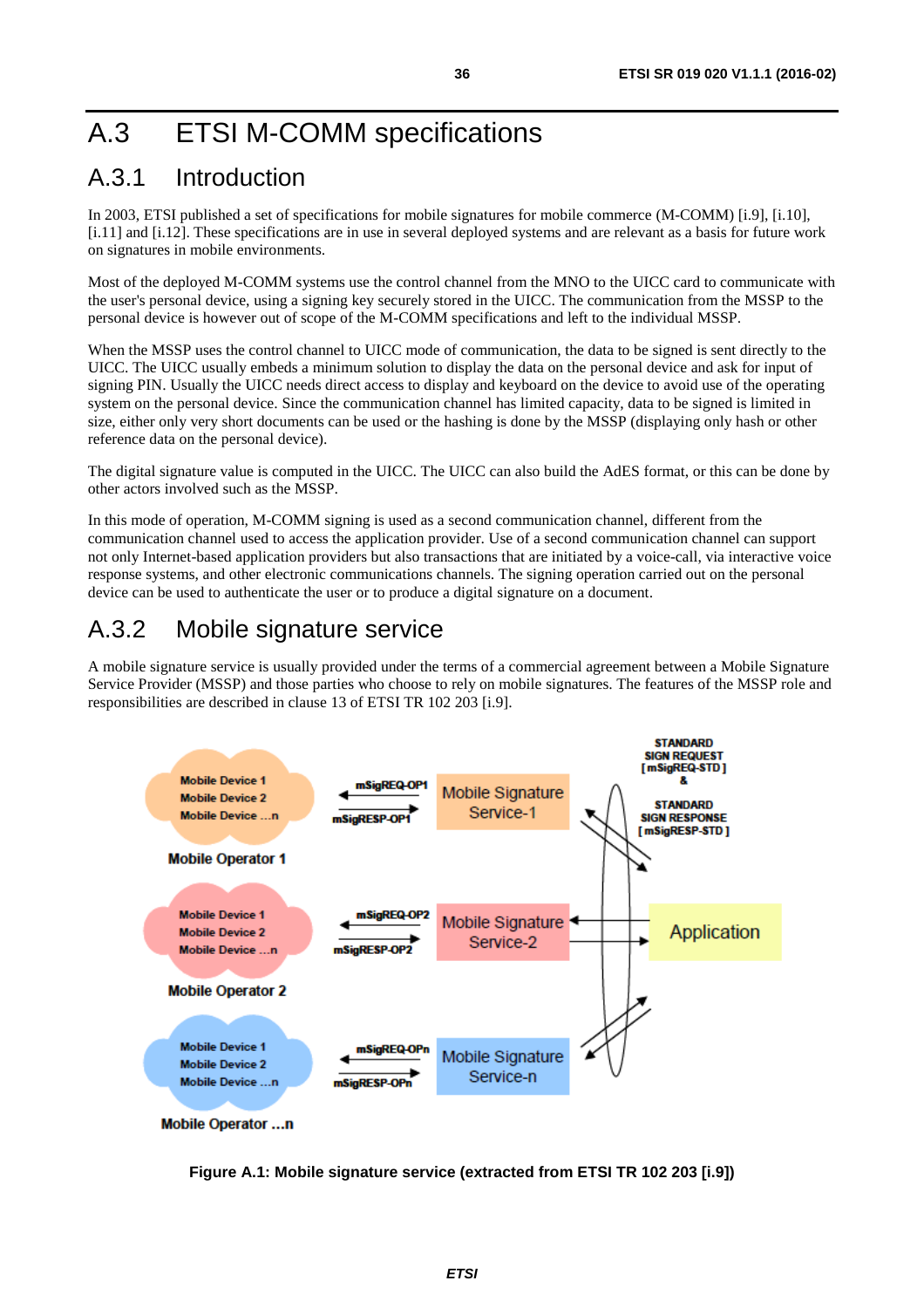<span id="page-36-0"></span>ETSI TS 102 204 [[i.10\]](#page-8-0) defines the web service interface offered by an MSSP to application providers using the mobile signature service. As shown in figure A.1, an application provider can interact individually with several MSSPs, e.g. representing different MNOs. The M-COMM roaming specification, ETSI TS 102 207 [\[i.12](#page-8-0)], see clause A.3.4, aims at reducing this complexity for the application provider.

Over the interface, the application provider submits the document or other data to be signed (e.g. an authentication challenge) together with other parameters like the phone number and/or other identification of the user. The response includes the signed data together with a status indication and other parameters.

The interface/protocol supports both synchronous and asynchronous operation.

The communication between the MSSP and the personal device is out of scope of M-COMM standardization.

# A.3.3 Mobile signature service - web service

### A.3.3.1 Introduction

The mobile signature service is specified as a web service. All MSSP functions are implemented over a simple request response message exchange pattern.

The protocols defined in the specification are generic and give flexibility to define an implementation based on the needs of the MSSP and the application providers. In the following some important features of these protocols are presented.

# A.3.3.2 MSS\_Signature

This core of M-COMM is the basic sign request and response web service interface. The interface, defined in ETSI TS 102 204 [\[i.10](#page-8-0)], allows substantial flexibility for the requests and responses; details are not described here.

M-COMM describes three different messaging modes which can be used for mobile signature requests:

- Synchronous mode that binds an application provider to wait for signature response.
- Asynchronous ClientServer mode uses one way messaging. After submitting the MSS\_Signature request, the application provider repeatedly uses the MSS\_Status call (see below) to query the MSSP for status until the signature response is ready.
- Asynchronous ServerServer mode uses a two way messaging system. The application provider provides a URI that the MSSP can use to call back when the signature response is ready.

The MSSP can return in principle any digital signature format, such as an AdES format, as long as the personal device returns a result (e.g. a digital signature value) that can be used for the specific format. A specific format can be agreed as default between the application provider and the MSSP, or the application provider can specify a specific format in the request.

An application provider can also request platform specific additional services from the MSSP, such as signature validation, time stamping, archiving, etc.

A request can use the "mobile signature profile" element of a request to specify that a specific level of signature quality is required, e.g. that a software only signing application on the personal device is not acceptable. The mobile signature profile can also be used to specify other signature policy elements.

### A.3.3.3 MSS\_Status

This protocol defines the message format used to request information on status of an asynchronous request. The response indicates whether the request has been completed or is still outstanding.

### A.3.3.4 MSS\_Receipt

This protocol defines a way to issue a receipt of the transaction proceedings. An application provider can use this to send a formal receipt to the user specifying the proceedings that has happened. The receipt can be signed by the MSSP or by the application provider.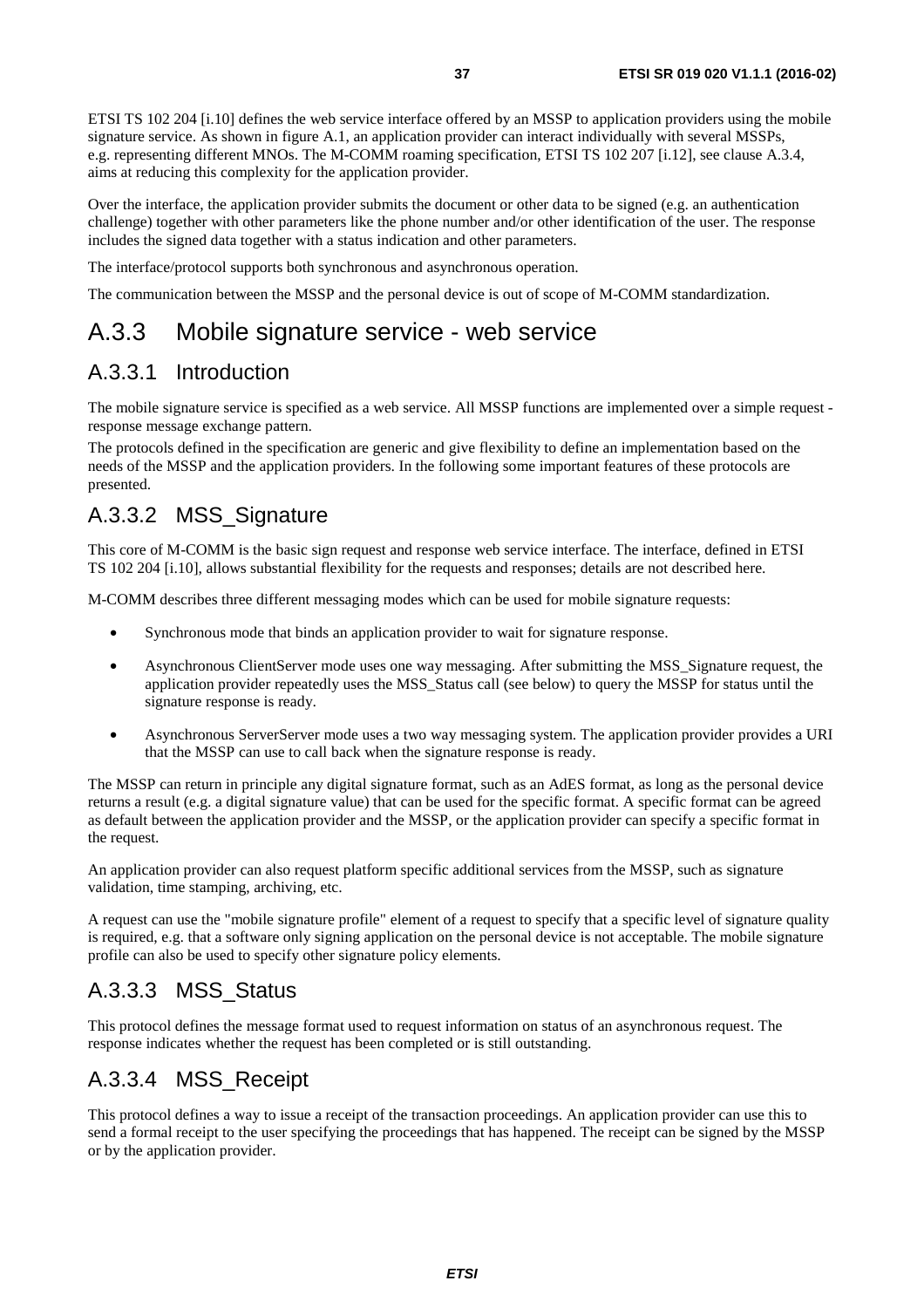# <span id="page-37-0"></span>A.3.3.5 MSS\_Registration

This protocol specifies mechanism to enrol a user to the MSSP in order to enable later use of the mobile signature service by the user. This may require initialization of the user's signing PIN, download of the user's certificate or certificate URI to the personal device and activation of the client application on the personal device (may be within the UICC).

### A.3.3.6 MSS\_Handshake

This protocol defines a handshake method that can be used by the application provider and the MSSP to discover the capabilities of the other party. This is particularly relevant for roaming (see below) but can also be used in other cases.

# A.3.4 Mobile signature roaming service

The scenario shown in figure 5 does not scale as it requires the application provider to enter commercial relationships with a potentially large number of MSSPs and to know which MSSP to use for each specific user. ETSI TS 102 207 [\[i.12](#page-8-0)] specifies a roaming arrangement to cope with this problem.

With roaming, an application provider can obtain a signature from any user covered by any of the MSSPs that take part in the roaming system, and the situation is transparent to the application provider.

Mobile signature roaming requires commercial agreements between the entities that facilitate it. The roaming system represents as a mesh of members undertaking one or several of the following roles (This list is not necessarily exhaustive):

- Acquiring entity (AE): an entity serving as an entry point to the mesh, and handling commercial agreements with application providers. The entry point in the mesh can be for instance a MSSP, or an aggregator of application providers in the context of particular communities of interests (e.g. payment associations, banks, MNOs, etc.), which is why this is described as a separate role. An acquiring entity implements the web service interface specified in ETSI TS 102 204 [\[i.10](#page-8-0)].
- Home MSSP (HMMSP): this is the MSSP that is able to deal with the current user and the current transaction.
- Routing entity (RE): any entity that facilitates communication between the AE and the HMSSP.
- Attribute provider: one or several mesh members can undertake this role to provide relevant attributes in order to facilitate discovery of the HMSSP by other mesh members.
- Identity issuer: an entity that is able to make a link between a Mobile Signature and a user identity, such as a certification authority for a PKI system.
- Verifying entity (VE): an entity that can verify a mobile signature; the role can be taken by a MSSP or by some other actor.
- Acquiring MSSP (AMSSP): this is a MSSP acting as an AE or serving the AE and that acquires MSSP services from other MSSPs (and other actors) in the mesh, usually according to commercial agreements.

Figure A.2 shows the path taken by a mobile signature transaction through the mesh of a roaming system.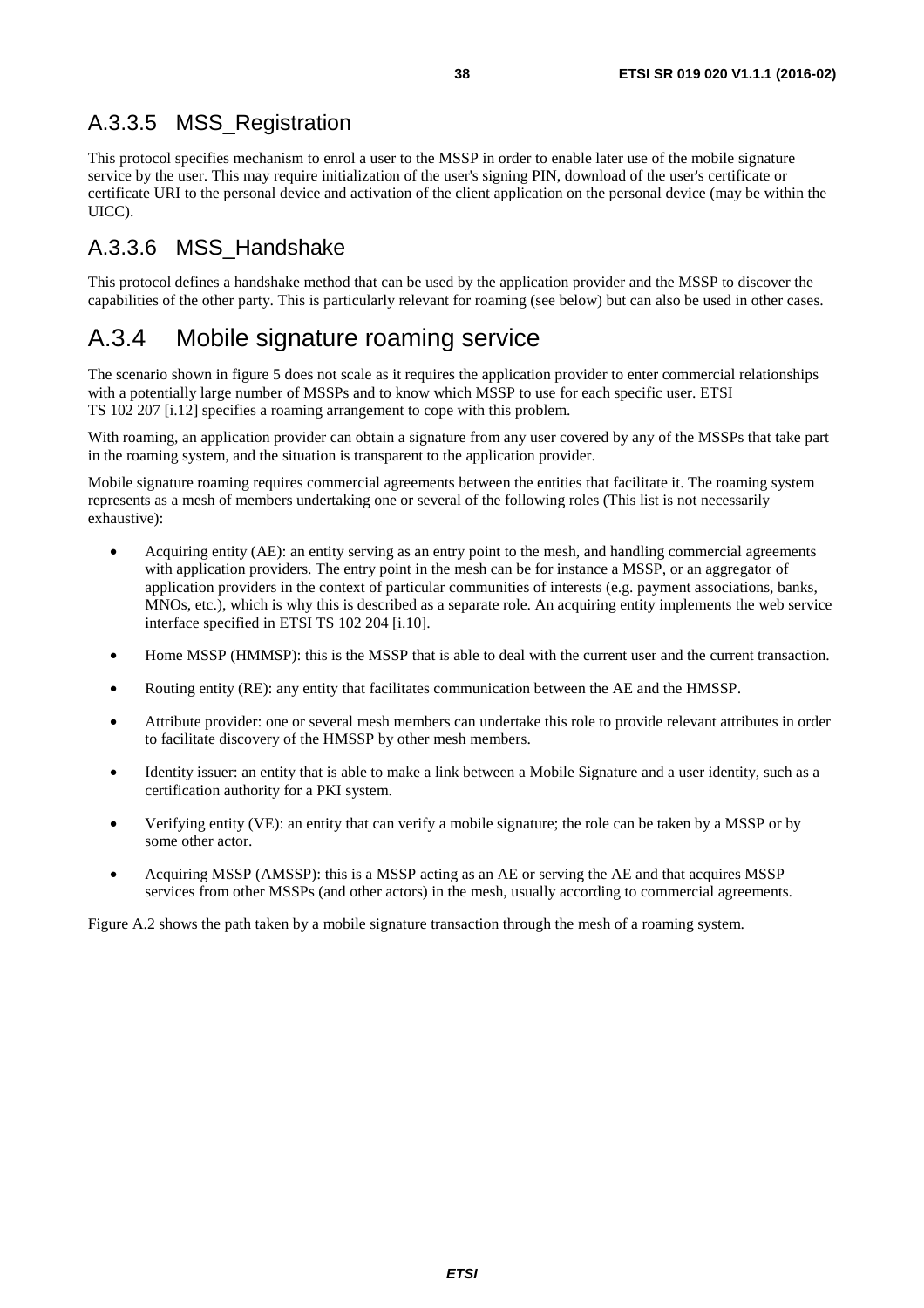

**Figure A.2: Mobile signature mesh (extracted from ETSI TS 102 207 [\[i.12\]](#page-8-0))** 

Within the mesh, different commercial ecosystems are possible. ETSI TS 102 207 [\[i.12](#page-8-0)] does not mandate any commercial ecosystem but states that each ecosystem model has a technical implementation, with its own transaction flows.